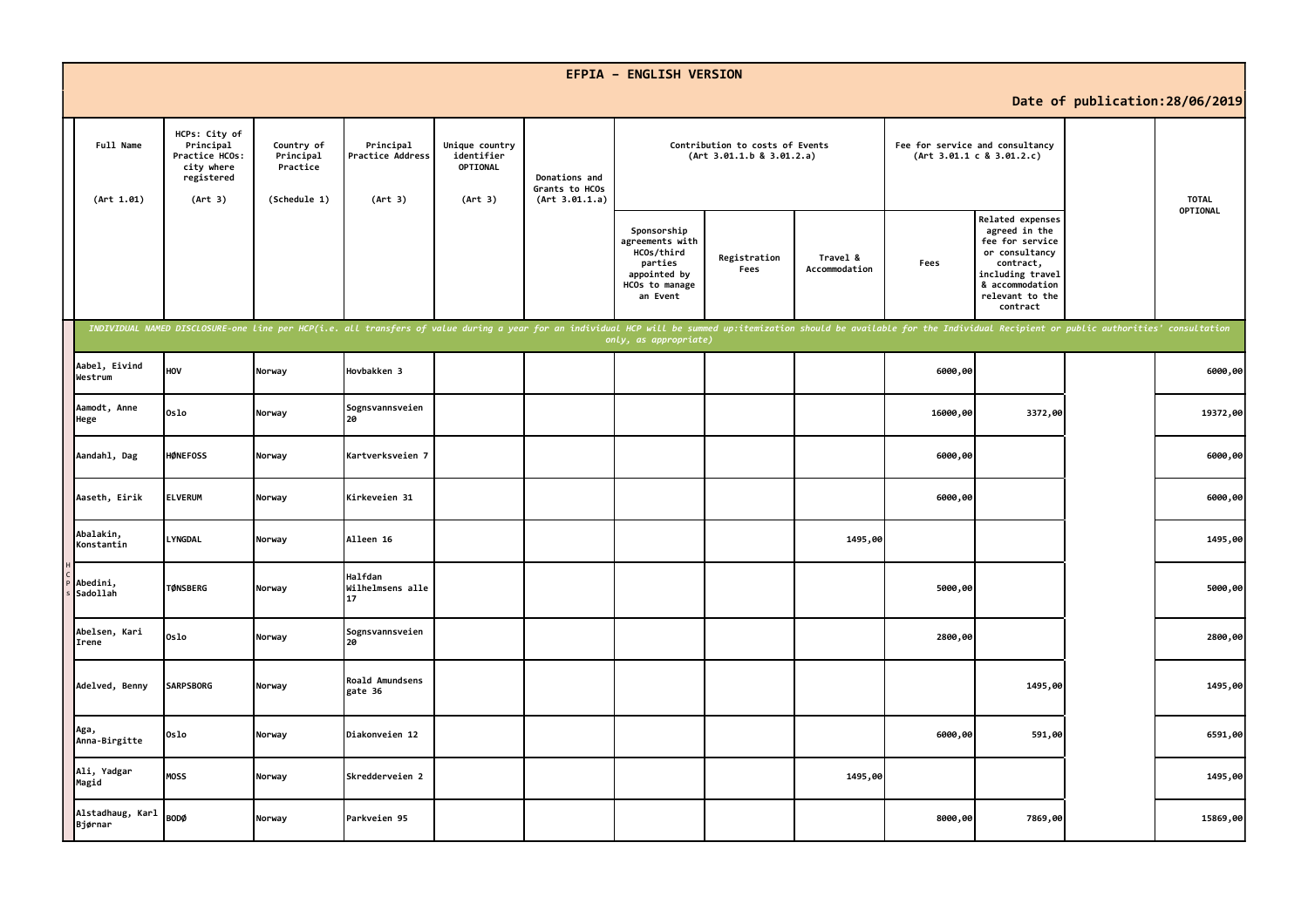| Full Name<br>(Art 1.01)      | HCPs: City of<br>Principal<br>Practice HCOs:<br>city where<br>registered<br>(Art 3) | Country of<br>Principal<br>Practice<br>(Schedule 1) | Principal<br>Practice Address<br>(Art 3)                                                                                                                                                                                       | Unique country<br>identifier<br>OPTIONAL<br>(Art 3) | Donations and<br>Grants to HCOs<br>(Art 3.01.1.a) |                                                                                                       | Contribution to costs of Events<br>(Art 3.01.1.b 8 3.01.2.a) |                           | Fee for service and consultancy | (Art 3.01.1 c 8 3.01.2.c)                                                                                                                                 | <b>TOTAL</b> |
|------------------------------|-------------------------------------------------------------------------------------|-----------------------------------------------------|--------------------------------------------------------------------------------------------------------------------------------------------------------------------------------------------------------------------------------|-----------------------------------------------------|---------------------------------------------------|-------------------------------------------------------------------------------------------------------|--------------------------------------------------------------|---------------------------|---------------------------------|-----------------------------------------------------------------------------------------------------------------------------------------------------------|--------------|
|                              |                                                                                     |                                                     |                                                                                                                                                                                                                                |                                                     |                                                   | Sponsorship<br>agreements with<br>HCOs/third<br>parties<br>appointed by<br>HCOs to manage<br>an Event | Registration<br>Fees                                         | Travel &<br>Accommodation | Fees                            | Related expenses<br>agreed in the<br>fee for service<br>or consultancy<br>contract,<br>including travel<br>& accommodation<br>relevant to the<br>contract | OPTIONAL     |
|                              |                                                                                     |                                                     | INDIVIDUAL NAMED DISCLOSURE-one line per HCP(i.e. all transfers of value during a year for an individual HCP will be summed up:itemization should be available for the Individual Recipient or public authorities' consultatio |                                                     |                                                   | only, as appropriate)                                                                                 |                                                              |                           |                                 |                                                                                                                                                           |              |
| Amiri,<br>Hasibullah         | <b>KONGSVINGER</b>                                                                  | Norway                                              | Gågata 5                                                                                                                                                                                                                       |                                                     |                                                   |                                                                                                       |                                                              | 1926,00                   |                                 |                                                                                                                                                           | 1926,00      |
| Andersen, Geir<br>Øystein    | 0slo                                                                                | Norway                                              | Kirkeveien 166                                                                                                                                                                                                                 |                                                     |                                                   |                                                                                                       |                                                              |                           | 8000,00                         | 3315,00                                                                                                                                                   | 11315,00     |
| Andersen, Trygve<br>Brügger  | <b>STAVANGER</b>                                                                    | Norway                                              | Gerd-Ragna Bloch<br>Thorsens gate 8                                                                                                                                                                                            |                                                     |                                                   |                                                                                                       |                                                              |                           | 4500,00                         |                                                                                                                                                           | 4500,00      |
| Andreassen, Arne<br>Kristian | 0slo                                                                                | Norway                                              | Sognsvannsveien<br>20                                                                                                                                                                                                          |                                                     |                                                   |                                                                                                       |                                                              |                           | 18000,00                        | 7996,00                                                                                                                                                   | 25996,00     |
| Arnesen, Galina              | <b>STANGE</b>                                                                       | Norway                                              | Storgt. 45                                                                                                                                                                                                                     |                                                     |                                                   |                                                                                                       |                                                              | 1495,00                   |                                 |                                                                                                                                                           | 1495,00      |
| Aune, Erlend                 | <b>TØNSBERG</b>                                                                     | Norway                                              | Halfdan<br>Wilhelmsens alle<br>17                                                                                                                                                                                              |                                                     |                                                   |                                                                                                       |                                                              |                           | 5000,00                         |                                                                                                                                                           | 5000,00      |
| Ausen, Karin                 | <b>TØNSBERG</b>                                                                     | Norway                                              | <b>Halfdan</b><br>Wilhelmsens alle<br>17                                                                                                                                                                                       |                                                     |                                                   |                                                                                                       |                                                              |                           | 15000,00                        | 502,00                                                                                                                                                    | 15502,00     |
| Bachmann,<br>Ingeborg        | <b>BERGEN</b>                                                                       | Norway                                              | Jonas Lies vei<br>65                                                                                                                                                                                                           |                                                     |                                                   |                                                                                                       |                                                              | 4746,65                   |                                 |                                                                                                                                                           | 4746,65      |
| Bakland,<br>Gunnstein        | <b>TROMSØ</b>                                                                       | Norway                                              | Sykehusveien 38                                                                                                                                                                                                                |                                                     |                                                   |                                                                                                       |                                                              | 6734,00                   | 53060,00                        |                                                                                                                                                           | 59794,00     |
| Bergo, Frode                 | <b>VOSS</b>                                                                         | Norway                                              | Sjukehusveien 16                                                                                                                                                                                                               |                                                     |                                                   |                                                                                                       |                                                              |                           | 10000,00                        |                                                                                                                                                           | 10000,00     |
| Bergseth, Rolf               | <b>KLEPP STASJON</b>                                                                | Norway                                              | Orstadveien 191                                                                                                                                                                                                                |                                                     |                                                   |                                                                                                       |                                                              | 4808,00                   |                                 |                                                                                                                                                           | 4808,00      |
| Bjaanæs, Maria<br>Moksnes    | Oslo                                                                                | Norway                                              | Kirkeveien 166                                                                                                                                                                                                                 |                                                     |                                                   |                                                                                                       |                                                              | 1616,00                   |                                 |                                                                                                                                                           | 1616,00      |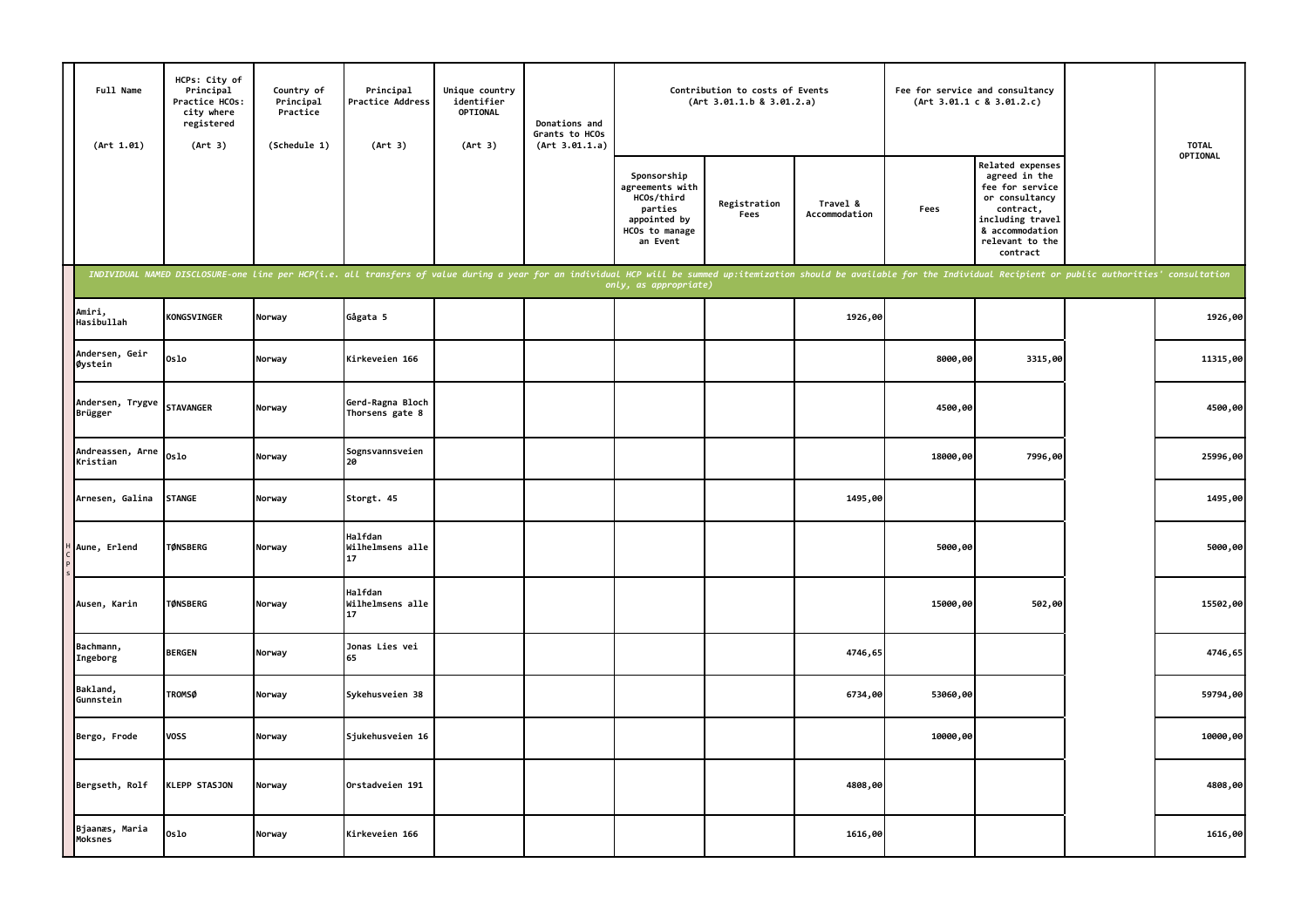| Full Name<br>(Art 1.01)              | HCPs: City of<br>Principal<br>Practice HCOs:<br>city where<br>registered<br>(Art 3) | Country of<br>Principal<br>Practice<br>(Schedule 1) | Principal<br>Practice Address<br>(Art 3)                                                                                                                                                                                       | Unique country<br>identifier<br>OPTIONAL<br>(Art 3) | Donations and<br>Grants to HCOs<br>(Art 3.01.1.a) |                                                                                                       | Contribution to costs of Events<br>(Art 3.01.1.b 8 3.01.2.a) |                           |          | Fee for service and consultancy<br>(Art 3.01.1 c 8 3.01.2.c)                                                                                              | <b>TOTAL</b> |
|--------------------------------------|-------------------------------------------------------------------------------------|-----------------------------------------------------|--------------------------------------------------------------------------------------------------------------------------------------------------------------------------------------------------------------------------------|-----------------------------------------------------|---------------------------------------------------|-------------------------------------------------------------------------------------------------------|--------------------------------------------------------------|---------------------------|----------|-----------------------------------------------------------------------------------------------------------------------------------------------------------|--------------|
|                                      |                                                                                     |                                                     |                                                                                                                                                                                                                                |                                                     |                                                   | Sponsorship<br>agreements with<br>HCOs/third<br>parties<br>appointed by<br>HCOs to manage<br>an Event | Registration<br>Fees                                         | Travel &<br>Accommodation | Fees     | Related expenses<br>agreed in the<br>fee for service<br>or consultancy<br>contract,<br>including travel<br>& accommodation<br>relevant to the<br>contract | OPTIONAL     |
|                                      |                                                                                     |                                                     | INDIVIDUAL NAMED DISCLOSURE-one line per HCP(i.e. all transfers of value during a year for an individual HCP will be summed up:itemization should be available for the Individual Recipient or public authorities' consultatio |                                                     |                                                   | only, as appropriate)                                                                                 |                                                              |                           |          |                                                                                                                                                           |              |
| Bjørk, Marte<br>Helene               | <b>BERGEN</b>                                                                       | Norway                                              | Jonas Lies vei<br>65                                                                                                                                                                                                           |                                                     |                                                   |                                                                                                       |                                                              |                           | 90000,00 | 2753,00                                                                                                                                                   | 92753,00     |
| Bjørnå, Ingrid<br>Kristine           | <b>DRAMMEN</b>                                                                      | Norway                                              | Dronninggt. 28                                                                                                                                                                                                                 |                                                     |                                                   |                                                                                                       |                                                              |                           | 7000,00  |                                                                                                                                                           | 7000,00      |
| Bjørnstad,<br>Elisabeth<br>Berentsen | <b>TØNSBERG</b>                                                                     | Norway                                              | Halfdan<br>Wilhelmsens alle<br>17                                                                                                                                                                                              |                                                     |                                                   |                                                                                                       |                                                              |                           | 1500,00  |                                                                                                                                                           | 1500,00      |
| Bjørnvold, Marit SANDVIKA            |                                                                                     | Norway                                              | G. F. Henriksens<br>vei 29                                                                                                                                                                                                     |                                                     |                                                   |                                                                                                       |                                                              |                           | 8000,00  |                                                                                                                                                           | 8000,00      |
| Bondevik, Bjørn<br>Eriksen           | Oslo                                                                                | Norway                                              | Holmlia Senter<br>vei 1 B                                                                                                                                                                                                      |                                                     |                                                   |                                                                                                       |                                                              | 1045,00                   |          |                                                                                                                                                           | 1045,00      |
| Bragnes, Yngvill<br>Hovde            | <b>DRAMMEN</b>                                                                      | Norway                                              | Dronninggt. 28                                                                                                                                                                                                                 |                                                     |                                                   |                                                                                                       |                                                              |                           | 12000,00 | 520,00                                                                                                                                                    | 12520,00     |
| Bratland, Åse                        | 0slo                                                                                | Norway                                              | Ullernchausseen<br>70                                                                                                                                                                                                          |                                                     |                                                   |                                                                                                       |                                                              |                           | 7000,00  | 1040,00                                                                                                                                                   | 8040,00      |
| Brekke, Bjørn                        | <b>HAUGESUND</b>                                                                    | Norway                                              | Strandgt. 94                                                                                                                                                                                                                   |                                                     |                                                   |                                                                                                       |                                                              | 4657,15                   |          | 5514,00                                                                                                                                                   | 10171,15     |
| Bremnes, Øyvind                      | SORTLAND                                                                            | Norway                                              | Kjøpmannsgata 24                                                                                                                                                                                                               |                                                     |                                                   |                                                                                                       |                                                              |                           | 4000,00  | 236,00                                                                                                                                                    | 4236,00      |
| Broch, Kaspar                        | 0slo                                                                                | Norway                                              | Sognsvannsveien<br>20                                                                                                                                                                                                          |                                                     |                                                   |                                                                                                       |                                                              |                           | 8000,00  |                                                                                                                                                           | 8000,00      |
| Brune, Synne                         | <b>OSLO</b>                                                                         | Norway                                              | NO-Ukjent<br>postadresse                                                                                                                                                                                                       |                                                     |                                                   |                                                                                                       |                                                              |                           | 6000,00  |                                                                                                                                                           | 6000,00      |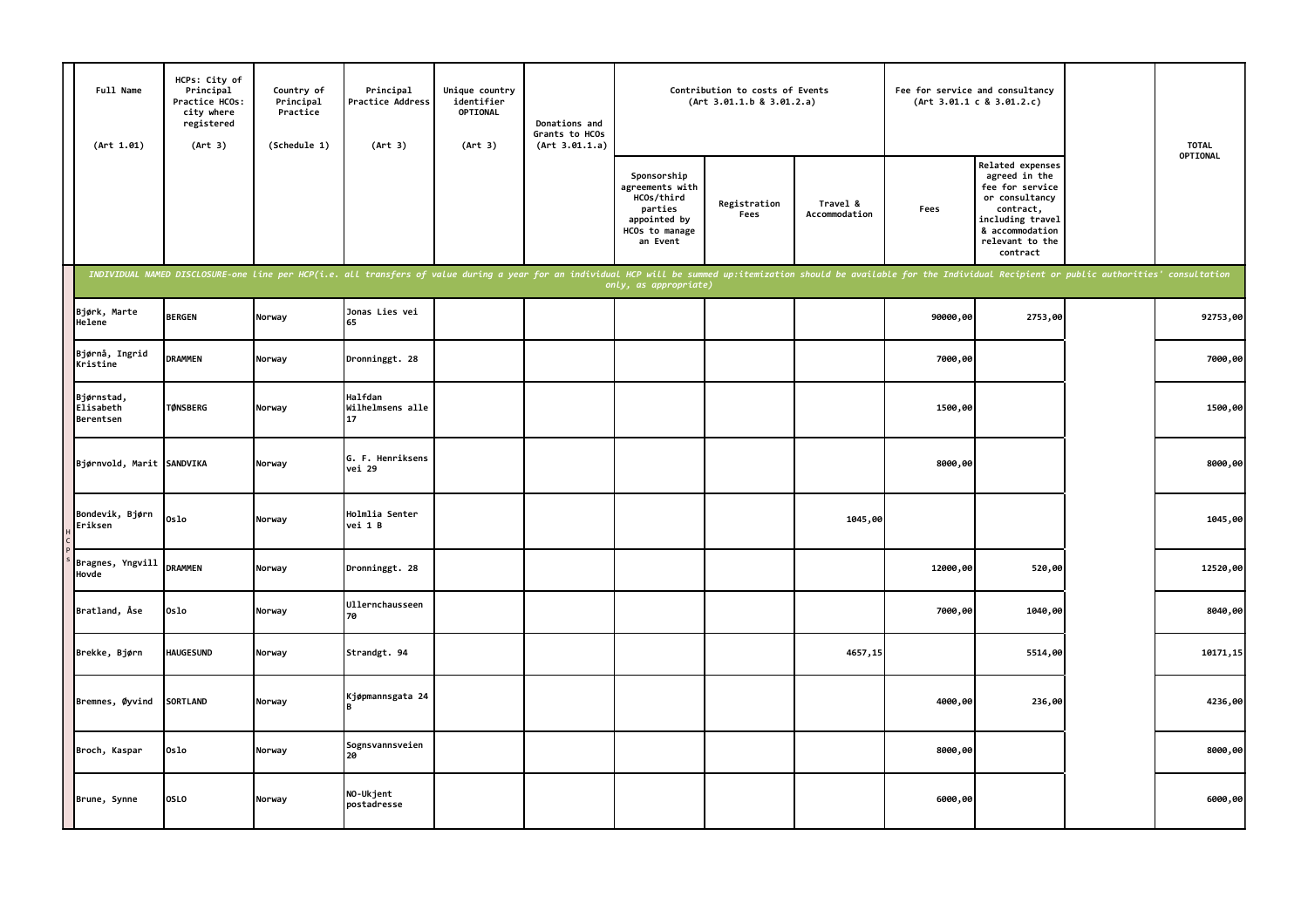| Full Name<br>(Art 1.01)     | HCPs: City of<br>Principal<br>Practice HCOs:<br>city where<br>registered<br>(Art 3) | Country of<br>Principal<br>Practice<br>(Schedule 1) | Principal<br>Practice Address<br>(Art 3)                                                                                                                                                                                       | Unique country<br>identifier<br><b>OPTIONAL</b><br>(Art 3) | Donations and<br>Grants to HCOs<br>(Art 3.01.1.a) |                                                                                                       | Contribution to costs of Events<br>(Art 3.01.1.b 8 3.01.2.a) |                           |          | Fee for service and consultancy<br>(Art 3.01.1 c 8 3.01.2.c)                                                                                                     | <b>TOTAL</b> |
|-----------------------------|-------------------------------------------------------------------------------------|-----------------------------------------------------|--------------------------------------------------------------------------------------------------------------------------------------------------------------------------------------------------------------------------------|------------------------------------------------------------|---------------------------------------------------|-------------------------------------------------------------------------------------------------------|--------------------------------------------------------------|---------------------------|----------|------------------------------------------------------------------------------------------------------------------------------------------------------------------|--------------|
|                             |                                                                                     |                                                     |                                                                                                                                                                                                                                |                                                            |                                                   | Sponsorship<br>agreements with<br>HCOs/third<br>parties<br>appointed by<br>HCOs to manage<br>an Event | Registration<br>Fees                                         | Travel &<br>Accommodation | Fees     | <b>Related expenses</b><br>agreed in the<br>fee for service<br>or consultancy<br>contract,<br>including travel<br>& accommodation<br>relevant to the<br>contract | OPTIONAL     |
|                             |                                                                                     |                                                     | INDIVIDUAL NAMED DISCLOSURE-one line per HCP(i.e. all transfers of value during a year for an individual HCP will be summed up:itemization should be available for the Individual Recipient or public authorities' consultatio |                                                            |                                                   | only, as appropriate)                                                                                 |                                                              |                           |          |                                                                                                                                                                  |              |
| Brunsvig, Paal<br>Fredrik   | Oslo                                                                                | Norway                                              | Ullernchausseen<br>70                                                                                                                                                                                                          |                                                            |                                                   |                                                                                                       |                                                              | 1325,00                   |          | 380,00                                                                                                                                                           | 1705,00      |
| Brustugun, Odd<br>Terje     | <b>DRAMMEN</b>                                                                      | Norway                                              | Dronninggt. 28                                                                                                                                                                                                                 |                                                            |                                                   |                                                                                                       |                                                              | 1616,00                   |          |                                                                                                                                                                  | 1616,00      |
| Christiansen,<br>Else Marie | <b>DRAMMEN</b>                                                                      | Norway                                              | Dronninggt. 28                                                                                                                                                                                                                 |                                                            |                                                   |                                                                                                       |                                                              |                           | 12000,00 |                                                                                                                                                                  | 12000,00     |
| Christiansen,<br>Hanne      | <b>GRÅLUM</b>                                                                       | Norway                                              | Kalnesveien 300                                                                                                                                                                                                                |                                                            |                                                   |                                                                                                       |                                                              |                           | 5000,00  |                                                                                                                                                                  | 5000,00      |
| Christiansen,<br>Jon Runar  | <b>ELVERUM</b>                                                                      | Norway                                              | Kirkeveien 31                                                                                                                                                                                                                  |                                                            |                                                   |                                                                                                       |                                                              |                           | 6000,00  |                                                                                                                                                                  | 6000,00      |
| Dahl, Christen              | 0slo                                                                                | Norway                                              | Sognsvannsveien<br>20                                                                                                                                                                                                          |                                                            |                                                   |                                                                                                       |                                                              |                           | 2500,00  | 310,00                                                                                                                                                           | 2810,00      |
| Dahl, Hilde<br>Margrethe    | 0slo                                                                                | Norway                                              | Kirkeveien 166                                                                                                                                                                                                                 |                                                            |                                                   |                                                                                                       |                                                              |                           | 8000,00  |                                                                                                                                                                  | 8000,00      |
| Dahm, Anders                | <b>NORDBYHAGEN</b>                                                                  | Norway                                              | Sykehusveien 25                                                                                                                                                                                                                |                                                            |                                                   |                                                                                                       |                                                              |                           | 8000,00  |                                                                                                                                                                  | 8000,00      |
| Dalaker, Morten             | TRONDHEIM                                                                           | Norway                                              | Carl Johans gate                                                                                                                                                                                                               |                                                            |                                                   |                                                                                                       |                                                              | 1607,00                   |          |                                                                                                                                                                  | 1607,00      |
| Dale, Øystein               | <b>STAVANGER</b>                                                                    | Norway                                              | Tastatunet 1-3                                                                                                                                                                                                                 |                                                            |                                                   |                                                                                                       |                                                              | 4808,00                   |          |                                                                                                                                                                  | 4808,00      |
| Dalen, Håvard               | TRONDHEIM                                                                           | Norway                                              | Prinsesse<br>Kristinas gate 3                                                                                                                                                                                                  |                                                            |                                                   |                                                                                                       |                                                              |                           | 15000,00 | 2219,00                                                                                                                                                          | 17219,00     |
| Damås, Jan<br>Kristian      | TRONDHEIM                                                                           | Norway                                              | Prinsesse<br>Kristinas gate 1                                                                                                                                                                                                  |                                                            |                                                   |                                                                                                       |                                                              |                           | 6000,00  |                                                                                                                                                                  | 6000,00      |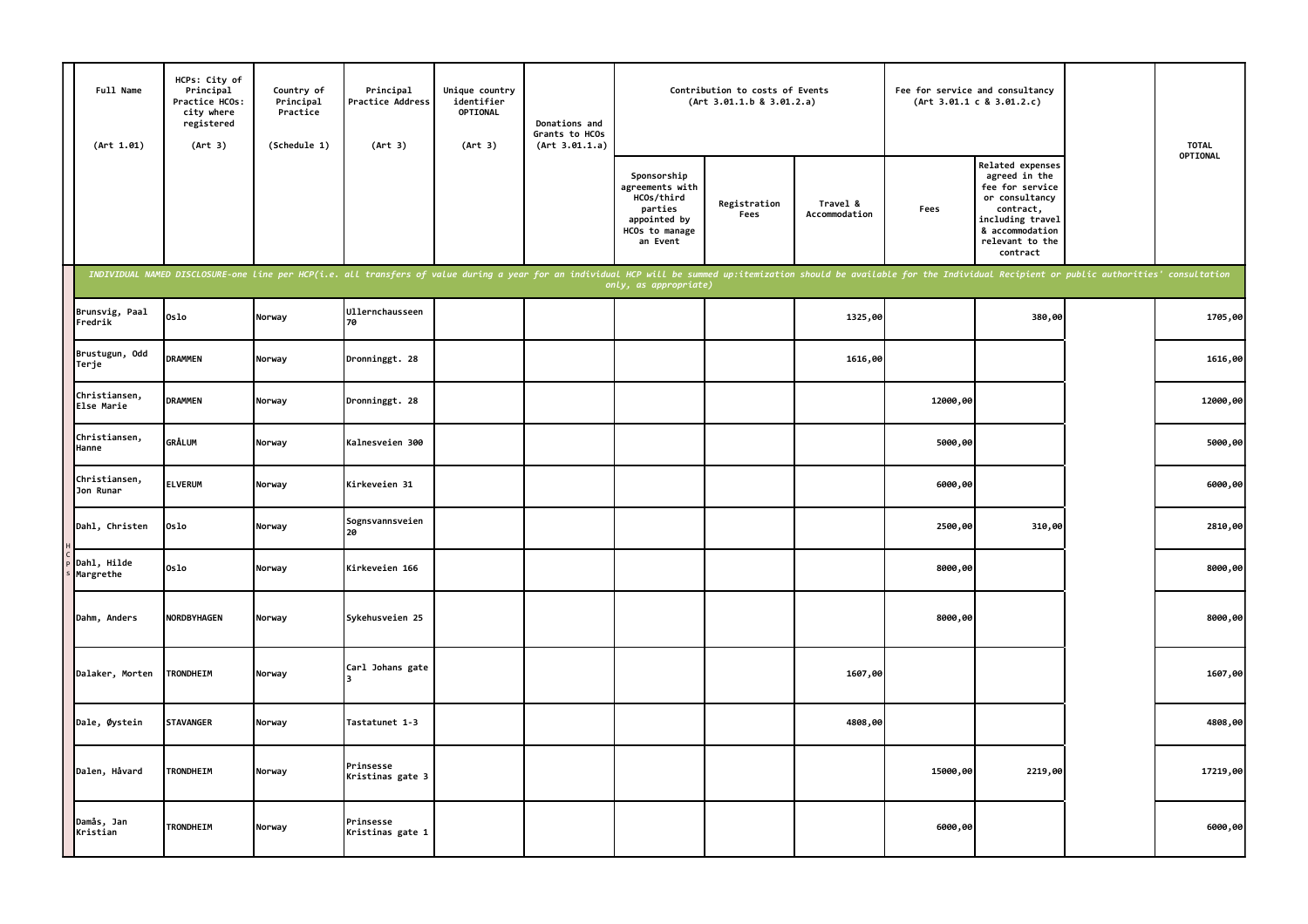| Full Name<br>(Art 1.01)    | HCPs: City of<br>Principal<br>Practice HCOs:<br>city where<br>registered<br>(Art 3) | Country of<br>Principal<br>Practice<br>(Schedule 1) | Principal<br>Practice Address<br>(Art 3)                                                                                                                                                                                       | Unique country<br>identifier<br>OPTIONAL<br>(Art 3) | Donations and<br>Grants to HCOs<br>(Art 3.01.1.a) |                                                                                                       | Contribution to costs of Events<br>(Art 3.01.1.b 8 3.01.2.a) |                           |          | Fee for service and consultancy<br>(Art 3.01.1 c 8 3.01.2.c)                                                                                              | <b>TOTAL</b> |
|----------------------------|-------------------------------------------------------------------------------------|-----------------------------------------------------|--------------------------------------------------------------------------------------------------------------------------------------------------------------------------------------------------------------------------------|-----------------------------------------------------|---------------------------------------------------|-------------------------------------------------------------------------------------------------------|--------------------------------------------------------------|---------------------------|----------|-----------------------------------------------------------------------------------------------------------------------------------------------------------|--------------|
|                            |                                                                                     |                                                     |                                                                                                                                                                                                                                |                                                     |                                                   | Sponsorship<br>agreements with<br>HCOs/third<br>parties<br>appointed by<br>HCOs to manage<br>an Event | Registration<br>Fees                                         | Travel &<br>Accommodation | Fees     | Related expenses<br>agreed in the<br>fee for service<br>or consultancy<br>contract,<br>including travel<br>& accommodation<br>relevant to the<br>contract | OPTIONAL     |
|                            |                                                                                     |                                                     | INDIVIDUAL NAMED DISCLOSURE-one line per HCP(i.e. all transfers of value during a year for an individual HCP will be summed up:itemization should be available for the Individual Recipient or public authorities' consultatio |                                                     |                                                   | only, as appropriate)                                                                                 |                                                              |                           |          |                                                                                                                                                           |              |
| Danielsen,<br>Kjersti      | <b>TROMSØ</b>                                                                       | Norway                                              | Karlsøyvegen 12                                                                                                                                                                                                                |                                                     |                                                   |                                                                                                       |                                                              | 4580,00                   | 7000,00  |                                                                                                                                                           | 11580,00     |
| Diamantopoulos,<br>Andreas | <b>GJETTUM</b>                                                                      | Norway                                              | Dønskiveien 8                                                                                                                                                                                                                  |                                                     |                                                   |                                                                                                       |                                                              |                           | 59822,30 | 3319,58                                                                                                                                                   | 63141,88     |
| Dietzel, Dalia             | <b>SKIEN</b>                                                                        | Norway                                              | Ulefossveien 55                                                                                                                                                                                                                |                                                     |                                                   |                                                                                                       |                                                              |                           | 7000,00  | 908,00                                                                                                                                                    | 7908,00      |
| Dueland, Aud<br>Nome       | <b>SANDVIKA</b>                                                                     | Norway                                              | Sandviksveien<br>178                                                                                                                                                                                                           |                                                     |                                                   |                                                                                                       |                                                              |                           |          | 7372,00                                                                                                                                                   | 7372,00      |
| Duraj, Dusan               | <b>TRONDHEIM</b>                                                                    | Norway                                              | Falkenborgvegen                                                                                                                                                                                                                |                                                     |                                                   |                                                                                                       |                                                              |                           |          | 3083,00                                                                                                                                                   | 3083,00      |
| Dybedal, Ingunn            | Oslo                                                                                | Norway                                              | Sognsvannsveien<br>20                                                                                                                                                                                                          |                                                     |                                                   |                                                                                                       |                                                              |                           | 6000,00  | 1890,00                                                                                                                                                   | 7890,00      |
| Egeland, Øystein<br>Magnus | <b>EGERSUND</b>                                                                     | Norway                                              | Sjukehusveien 38                                                                                                                                                                                                               |                                                     |                                                   |                                                                                                       |                                                              | 2091,32                   | 6000,00  |                                                                                                                                                           | 8091,32      |
| Eikeland, Randi            | ARENDAL                                                                             | Norway                                              | Sykehusveien 1                                                                                                                                                                                                                 |                                                     |                                                   |                                                                                                       |                                                              |                           | 26500,00 | 3891,20                                                                                                                                                   | 30391,20     |
| Eikesdal, Hans<br>Petter   | <b>BERGEN</b>                                                                       | Norway                                              | Jonas Lies vei<br>65                                                                                                                                                                                                           |                                                     |                                                   |                                                                                                       |                                                              | 4039,00                   | 58039,00 |                                                                                                                                                           | 62078,00     |
| Ekornes, Elin              | <b>TROMSØ</b>                                                                       | Norway                                              | Karlsøyvegen 12                                                                                                                                                                                                                |                                                     |                                                   |                                                                                                       |                                                              | 2365,00                   |          |                                                                                                                                                           | 2365,00      |
| Eriksen, Erlend            | <b>BERGEN</b>                                                                       | Norway                                              | Jonas Lies vei<br>65                                                                                                                                                                                                           |                                                     |                                                   |                                                                                                       |                                                              |                           | 8000,00  | 1237,50                                                                                                                                                   | 9237,50      |
| Eriksen, Stine<br>Veronica | <b>SARPSBORG</b>                                                                    | Norway                                              | Roald Amundsens<br>gate 17                                                                                                                                                                                                     |                                                     |                                                   |                                                                                                       |                                                              | 1495,00                   |          |                                                                                                                                                           | 1495,00      |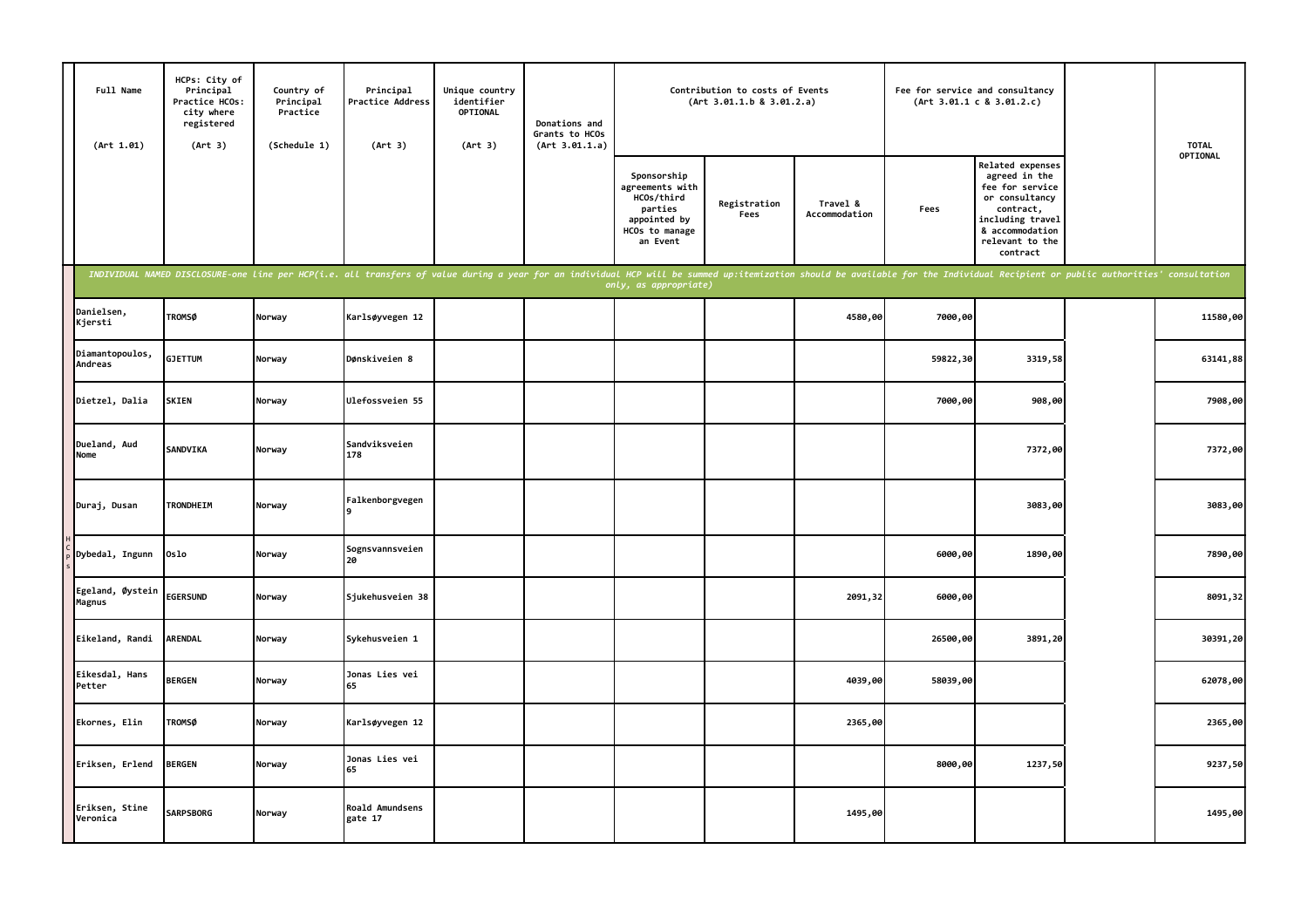| Full Name<br>(Art 1.01)                 | HCPs: City of<br>Principal<br>Practice HCOs:<br>city where<br>registered<br>(Art 3) | Country of<br>Principal<br>Practice<br>(Schedule 1) | Principal<br>Practice Address<br>(Art 3)                                                                                                                                                                                       | Unique country<br>identifier<br>OPTIONAL<br>(Art 3) | Donations and<br>Grants to HCOs<br>(Art 3.01.1.a) |                                                                                                       | Contribution to costs of Events<br>(Art 3.01.1.b 8 3.01.2.a) |                           | Fee for service and consultancy | (Art 3.01.1 c 8 3.01.2.c)                                                                                                                                 | <b>TOTAL</b> |
|-----------------------------------------|-------------------------------------------------------------------------------------|-----------------------------------------------------|--------------------------------------------------------------------------------------------------------------------------------------------------------------------------------------------------------------------------------|-----------------------------------------------------|---------------------------------------------------|-------------------------------------------------------------------------------------------------------|--------------------------------------------------------------|---------------------------|---------------------------------|-----------------------------------------------------------------------------------------------------------------------------------------------------------|--------------|
|                                         |                                                                                     |                                                     |                                                                                                                                                                                                                                |                                                     |                                                   | Sponsorship<br>agreements with<br>HCOs/third<br>parties<br>appointed by<br>HCOs to manage<br>an Event | Registration<br>Fees                                         | Travel &<br>Accommodation | Fees                            | Related expenses<br>agreed in the<br>fee for service<br>or consultancy<br>contract,<br>including travel<br>& accommodation<br>relevant to the<br>contract | OPTIONAL     |
|                                         |                                                                                     |                                                     | INDIVIDUAL NAMED DISCLOSURE-one line per HCP(i.e. all transfers of value during a year for an individual HCP will be summed up:itemization should be available for the Individual Recipient or public authorities' consultatio |                                                     |                                                   | only, as appropriate)                                                                                 |                                                              |                           |                                 |                                                                                                                                                           |              |
| Eskeland, Sigrun<br>Losada              | <b>GJETTUM</b>                                                                      | Norway                                              | Sogneprest<br>Munthe-kaas Vei<br>100                                                                                                                                                                                           |                                                     |                                                   |                                                                                                       |                                                              |                           | 7000,00                         |                                                                                                                                                           | 7000,00      |
| Estensen, Mette<br>Elise                | Oslo                                                                                | Norway                                              | Sognsvannsveien<br>20                                                                                                                                                                                                          |                                                     |                                                   |                                                                                                       |                                                              |                           | 28000,00                        | 3657,00                                                                                                                                                   | 31657,00     |
| Farbu, Elisabeth STAVANGER              |                                                                                     | Norway                                              | Gerd-Ragna Bloch<br>Thorsens gate 8                                                                                                                                                                                            |                                                     |                                                   |                                                                                                       |                                                              |                           | 8000,00                         | 3595,00                                                                                                                                                   | 11595,00     |
| Fauske, Markus                          | <b>BRUMUNDDAL</b>                                                                   | Norway                                              | Nygata 22 A                                                                                                                                                                                                                    |                                                     |                                                   |                                                                                                       |                                                              | 1495,00                   |                                 |                                                                                                                                                           | 1495,00      |
| Fernando, Joseph<br>Lakmaal             | <b>SKOTTERUD</b>                                                                    | Norway                                              | Boligveien 43                                                                                                                                                                                                                  |                                                     |                                                   |                                                                                                       |                                                              | 1495,00                   |                                 |                                                                                                                                                           | 1495,00      |
| Finsnes, Finn                           | <b>STAVANGER</b>                                                                    | Norway                                              | Kirkegata 48                                                                                                                                                                                                                   |                                                     |                                                   |                                                                                                       |                                                              |                           | 4720,00                         | 4359,00                                                                                                                                                   | 9079,00      |
| Fjellberg, Hanne<br>Kristin             | <b>SARPSBORG</b>                                                                    | Norway                                              | Roald Amundsens<br>gate 17                                                                                                                                                                                                     |                                                     |                                                   |                                                                                                       |                                                              | 1495,00                   |                                 |                                                                                                                                                           | 1495,00      |
| Fjose, Turid                            | <b>VOSS</b>                                                                         | Norway                                              | Sjukehusveien 16                                                                                                                                                                                                               |                                                     |                                                   |                                                                                                       |                                                              |                           | 10000,00                        |                                                                                                                                                           | 10000,00     |
| Flemmen, Heidi<br>Øyen                  | <b>SKIEN</b>                                                                        | Norway                                              | Ulefossveien 55                                                                                                                                                                                                                |                                                     |                                                   |                                                                                                       |                                                              |                           | 10500,00                        | 2765,00                                                                                                                                                   | 13265,00     |
| Fløisand, Yngvar Oslo                   |                                                                                     | Norway                                              | Sognsvannsveien<br>20                                                                                                                                                                                                          |                                                     |                                                   |                                                                                                       |                                                              |                           | 23000,00                        | 10032,00                                                                                                                                                  | 33032,00     |
| Fosshaug, Linn<br>Elisabeth<br>Lillerud | 0slo                                                                                | Norway                                              | Diakonveien 12                                                                                                                                                                                                                 |                                                     |                                                   |                                                                                                       |                                                              |                           | 6000,00                         |                                                                                                                                                           | 6000,00      |
| Fritzche,<br>Matthias<br>Cristoph       | <b>KARMSUND</b>                                                                     | Norway                                              | <b>Oasen</b>                                                                                                                                                                                                                   |                                                     |                                                   |                                                                                                       |                                                              | 4948,00                   |                                 |                                                                                                                                                           | 4948,00      |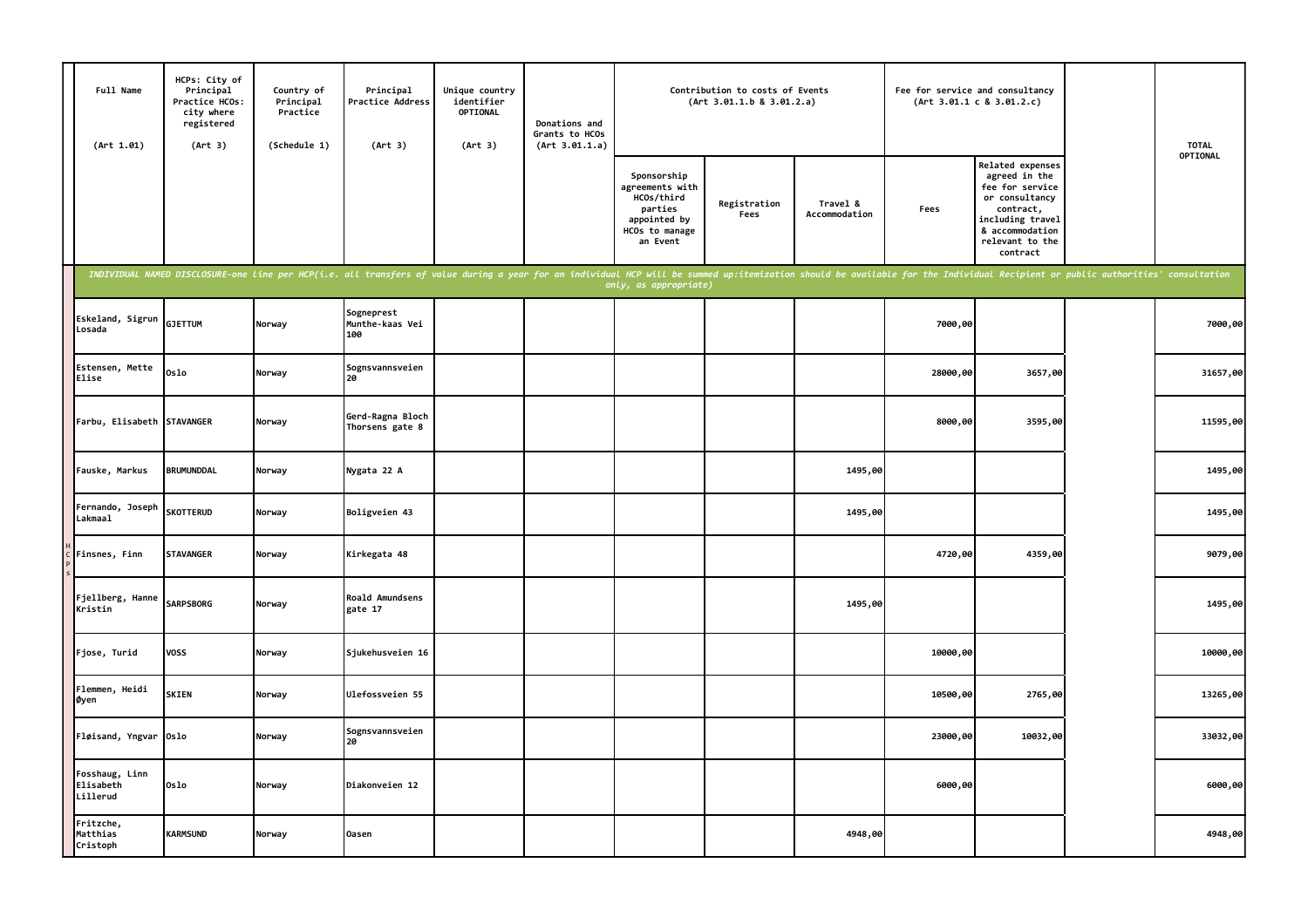| Full Name<br>(Art 1.01)    | HCPs: City of<br>Principal<br>Practice HCOs:<br>city where<br>registered<br>(Art 3) | Country of<br>Principal<br>Practice<br>(Schedule 1) | Principal<br>Practice Address<br>(Art 3)                                                                                                                                                                                       | Unique country<br>identifier<br>OPTIONAL<br>(Art 3) | Donations and<br>Grants to HCOs<br>(Art 3.01.1.a) |                                                                                                       | Contribution to costs of Events<br>(Art 3.01.1.b 8 3.01.2.a) |                           |          | Fee for service and consultancy<br>(Art 3.01.1 c 8 3.01.2.c)                                                                                                     | <b>TOTAL</b> |
|----------------------------|-------------------------------------------------------------------------------------|-----------------------------------------------------|--------------------------------------------------------------------------------------------------------------------------------------------------------------------------------------------------------------------------------|-----------------------------------------------------|---------------------------------------------------|-------------------------------------------------------------------------------------------------------|--------------------------------------------------------------|---------------------------|----------|------------------------------------------------------------------------------------------------------------------------------------------------------------------|--------------|
|                            |                                                                                     |                                                     |                                                                                                                                                                                                                                |                                                     |                                                   | Sponsorship<br>agreements with<br>HCOs/third<br>parties<br>appointed by<br>HCOs to manage<br>an Event | Registration<br>Fees                                         | Travel &<br>Accommodation | Fees     | <b>Related expenses</b><br>agreed in the<br>fee for service<br>or consultancy<br>contract,<br>including travel<br>& accommodation<br>relevant to the<br>contract | OPTIONAL     |
|                            |                                                                                     |                                                     | INDIVIDUAL NAMED DISCLOSURE-one line per HCP(i.e. all transfers of value during a year for an individual HCP will be summed up:itemization should be available for the Individual Recipient or public authorities' consultatio |                                                     |                                                   | only, as appropriate)                                                                                 |                                                              |                           |          |                                                                                                                                                                  |              |
| Frølich, Karin<br>Wold     | RÅDAL                                                                               | Norway                                              | Laguneveien 9                                                                                                                                                                                                                  |                                                     |                                                   |                                                                                                       |                                                              | 1824,00                   |          |                                                                                                                                                                  | 1824,00      |
| Galteland,<br>Eivind       | 0slo                                                                                | Norway                                              | Sognsvannsveien<br>20                                                                                                                                                                                                          |                                                     |                                                   |                                                                                                       |                                                              |                           | 5000,00  |                                                                                                                                                                  | 5000,00      |
| Garvik, Roza               | <b>TROMSØ</b>                                                                       | Norway                                              | Hansine Hansens<br>veg 67                                                                                                                                                                                                      |                                                     |                                                   |                                                                                                       |                                                              | 1681,00                   |          |                                                                                                                                                                  | 1681,00      |
| Gasior-Chrzan,<br>Barbara  | <b>TROMSØ</b>                                                                       | Norway                                              | Sykehusveien 38                                                                                                                                                                                                                |                                                     |                                                   |                                                                                                       |                                                              | 3715,00                   |          |                                                                                                                                                                  | 3715,00      |
| Geisler, Jürgen            | <b>NORDBYHAGEN</b>                                                                  | Norway                                              | Sykehusveien 25                                                                                                                                                                                                                |                                                     |                                                   |                                                                                                       |                                                              |                           | 72000,00 | 4866,00                                                                                                                                                          | 76866,00     |
| Gevelt, Lars<br>Erik       | <b>TØNSBERG</b>                                                                     | Norway                                              | Storgaten 35/37                                                                                                                                                                                                                |                                                     |                                                   |                                                                                                       |                                                              |                           | 7000,00  |                                                                                                                                                                  | 7000,00      |
| Ghezai, Beraki             | <b>LØVENSTAD</b>                                                                    | Norway                                              | Løvenstadveien<br>16                                                                                                                                                                                                           |                                                     |                                                   |                                                                                                       |                                                              | 2321,00                   | 14483,80 |                                                                                                                                                                  | 16804,80     |
| Gjesdal, Knut<br>Tjøl      | 0slo                                                                                | Norway                                              | Kirkeveien 166                                                                                                                                                                                                                 |                                                     |                                                   |                                                                                                       |                                                              |                           | 21000,00 | 409,00                                                                                                                                                           | 21409,00     |
| Gjessing, Randi            | Oslo                                                                                | Norway                                              | Ullernchausseen<br>70                                                                                                                                                                                                          |                                                     |                                                   |                                                                                                       |                                                              |                           | 6000,00  |                                                                                                                                                                  | 6000,00      |
| Gøransson, Lasse STAVANGER |                                                                                     | Norway                                              | Gerd-Ragna Bloch<br>Thorsens gate 8                                                                                                                                                                                            |                                                     |                                                   |                                                                                                       |                                                              |                           | 5000,00  |                                                                                                                                                                  | 5000,00      |
| Gravdahl, Gøril<br>в       | <b>TRONDHEIM</b>                                                                    | Norway                                              | Harald Hardrådes<br>gate 5                                                                                                                                                                                                     |                                                     |                                                   |                                                                                                       |                                                              |                           | 34000,00 | 2871,00                                                                                                                                                          | 36871,00     |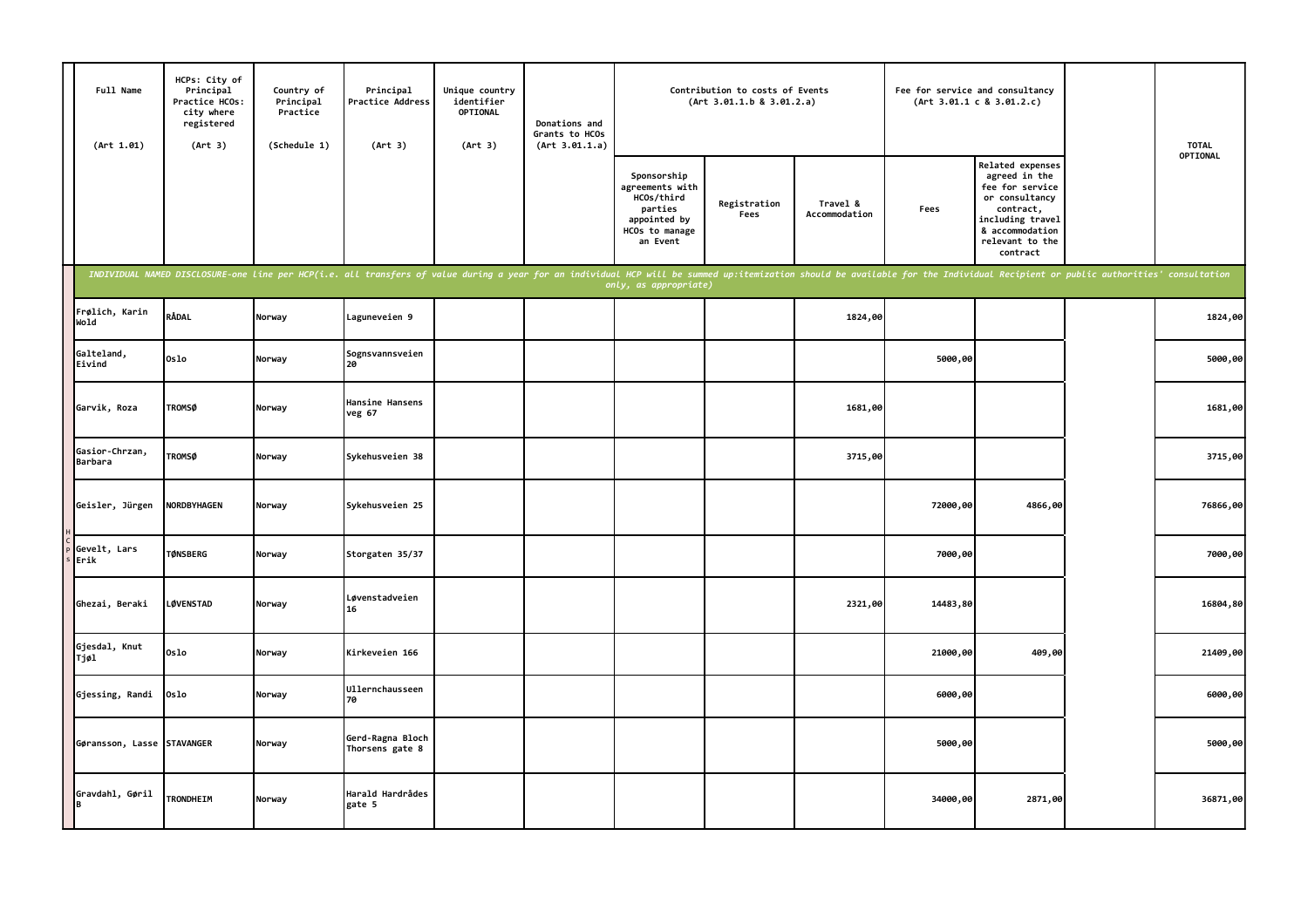| Full Name<br>(Art 1.01)   | HCPs: City of<br>Principal<br>Practice HCOs:<br>city where<br>registered<br>(Art 3) | Country of<br>Principal<br>Practice<br>(Schedule 1) | Principal<br>Practice Address<br>(Art 3)                                                                                                                                                                                       | Unique country<br>identifier<br>OPTIONAL<br>(Art 3) | Donations and<br>Grants to HCOs<br>(Art 3.01.1.a) |                                                                                                       | Contribution to costs of Events<br>(Art 3.01.1.b 8 3.01.2.a) |                           | Fee for service and consultancy | (Art 3.01.1 c 8 3.01.2.c)                                                                                                                                        | <b>TOTAL</b> |
|---------------------------|-------------------------------------------------------------------------------------|-----------------------------------------------------|--------------------------------------------------------------------------------------------------------------------------------------------------------------------------------------------------------------------------------|-----------------------------------------------------|---------------------------------------------------|-------------------------------------------------------------------------------------------------------|--------------------------------------------------------------|---------------------------|---------------------------------|------------------------------------------------------------------------------------------------------------------------------------------------------------------|--------------|
|                           |                                                                                     |                                                     |                                                                                                                                                                                                                                |                                                     |                                                   | Sponsorship<br>agreements with<br>HCOs/third<br>parties<br>appointed by<br>HCOs to manage<br>an Event | Registration<br>Fees                                         | Travel &<br>Accommodation | Fees                            | <b>Related expenses</b><br>agreed in the<br>fee for service<br>or consultancy<br>contract,<br>including travel<br>& accommodation<br>relevant to the<br>contract | OPTIONAL     |
|                           |                                                                                     |                                                     | INDIVIDUAL NAMED DISCLOSURE-one line per HCP(i.e. all transfers of value during a year for an individual HCP will be summed up:itemization should be available for the Individual Recipient or public authorities' consultatio |                                                     |                                                   | only, as appropriate)                                                                                 |                                                              |                           |                                 |                                                                                                                                                                  |              |
| Grimsmo, Jostein          | <b>JESSHEIM</b>                                                                     | Norway                                              | Ragnar Strøms<br>veg 10                                                                                                                                                                                                        |                                                     |                                                   |                                                                                                       |                                                              |                           | 4500,00                         | 2382,00                                                                                                                                                          | 6882,00      |
| Gujdi, Judit              | <b>KRISTIANSAND S</b>                                                               | Norway                                              | Kongensgt. 25                                                                                                                                                                                                                  |                                                     |                                                   |                                                                                                       |                                                              | 2392,00                   |                                 |                                                                                                                                                                  | 2392,00      |
| Gullestad, Hans<br>Р.     | 0slo                                                                                | Norway                                              | Ullernchausseen<br>70                                                                                                                                                                                                          |                                                     |                                                   |                                                                                                       |                                                              |                           | 6000,00                         |                                                                                                                                                                  | 6000,00      |
| Gundersen, Guri<br>Holmen | <b>LEVANGER</b>                                                                     | Norway                                              | Kirkegata 2                                                                                                                                                                                                                    |                                                     |                                                   |                                                                                                       |                                                              |                           | 11000,00                        | 7067,00                                                                                                                                                          | 18067,00     |
| Gustafsson,<br>Mikael     | NORDFJORDEID                                                                        | Norway                                              | Sjukehusveien 14                                                                                                                                                                                                               |                                                     |                                                   |                                                                                                       |                                                              |                           | 5000,00                         |                                                                                                                                                                  | 5000,00      |
| Haavardsholm,<br>Erik     | 0slo                                                                                | Norway                                              | Diakonveien 12                                                                                                                                                                                                                 |                                                     |                                                   |                                                                                                       |                                                              | 1213,00                   | 7000,00                         |                                                                                                                                                                  | 8213,00      |
| Haavardsholm,<br>Espen A. | 0slo                                                                                | Norway                                              | Diakonveien 12                                                                                                                                                                                                                 |                                                     |                                                   |                                                                                                       |                                                              |                           | 6000,00                         |                                                                                                                                                                  | 6000,00      |
| Hall, Trygve<br>Sundby    | Oslo                                                                                | Norway                                              | Kirkeveien 166                                                                                                                                                                                                                 |                                                     |                                                   |                                                                                                       |                                                              |                           | 2500,00                         | 90,00                                                                                                                                                            | 2590,00      |
| Halvorsen, Trine<br>Lilly | <b>TROLLÅSEN</b>                                                                    | Norway                                              | Trollåsveien 25                                                                                                                                                                                                                |                                                     |                                                   |                                                                                                       |                                                              |                           | 8000,00                         | 513,00                                                                                                                                                           | 8513,00      |
| Hammer, Hilde<br>Berner   | 0slo                                                                                | Norway                                              | Diakonveien 12                                                                                                                                                                                                                 |                                                     |                                                   |                                                                                                       |                                                              | 21200,96                  | 84813,00                        | 924,12                                                                                                                                                           | 106938,08    |
| Hansen, Ellen<br>Rossland | <b>HALDEN</b>                                                                       | Norway                                              | Kjærlighetsstien                                                                                                                                                                                                               |                                                     |                                                   |                                                                                                       |                                                              |                           | 2500,00                         | 238,00                                                                                                                                                           | 2738,00      |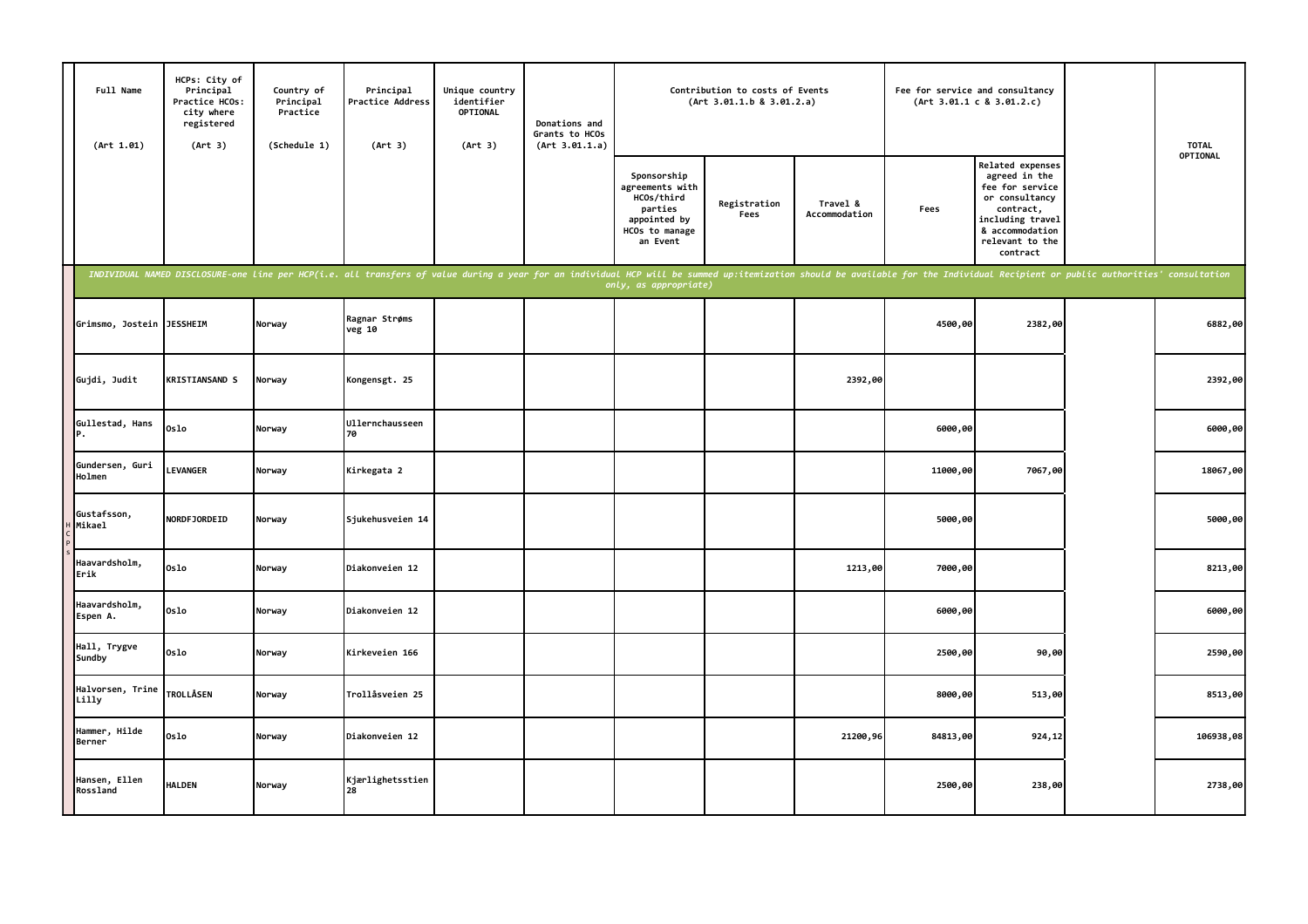| Full Name<br>(Art 1.01)         | HCPs: City of<br>Principal<br>Practice HCOs:<br>city where<br>registered<br>(Art 3) | Country of<br>Principal<br>Practice<br>(Schedule 1) | Principal<br>Practice Address<br>(Art 3)                                                                                                                                                                                       | Unique country<br>identifier<br><b>OPTIONAL</b><br>(Art 3) | Donations and<br>Grants to HCOs<br>(Art 3.01.1.a) |                                                                                                       | Contribution to costs of Events<br>(Art 3.01.1.b 8 3.01.2.a) |                           |          | Fee for service and consultancy<br>(Art 3.01.1 c 8 3.01.2.c)                                                                                              | <b>TOTAL</b> |
|---------------------------------|-------------------------------------------------------------------------------------|-----------------------------------------------------|--------------------------------------------------------------------------------------------------------------------------------------------------------------------------------------------------------------------------------|------------------------------------------------------------|---------------------------------------------------|-------------------------------------------------------------------------------------------------------|--------------------------------------------------------------|---------------------------|----------|-----------------------------------------------------------------------------------------------------------------------------------------------------------|--------------|
|                                 |                                                                                     |                                                     |                                                                                                                                                                                                                                |                                                            |                                                   | Sponsorship<br>agreements with<br>HCOs/third<br>parties<br>appointed by<br>HCOs to manage<br>an Event | Registration<br>Fees                                         | Travel &<br>Accommodation | Fees     | Related expenses<br>agreed in the<br>fee for service<br>or consultancy<br>contract,<br>including travel<br>& accommodation<br>relevant to the<br>contract | OPTIONAL     |
|                                 |                                                                                     |                                                     | INDIVIDUAL NAMED DISCLOSURE-one line per HCP(i.e. all transfers of value during a year for an individual HCP will be summed up:itemization should be available for the Individual Recipient or public authorities' consultatio |                                                            |                                                   | only, as appropriate)                                                                                 |                                                              |                           |          |                                                                                                                                                           |              |
| Haugeberg, Glenn KRISTIANSAND S |                                                                                     | Norway                                              | Egsveien 100                                                                                                                                                                                                                   |                                                            |                                                   |                                                                                                       |                                                              |                           | 18742,00 |                                                                                                                                                           | 18742,00     |
| Haugen, Elena                   | VÅLER I SOLØR                                                                       | Norway                                              | Vålgutua 189                                                                                                                                                                                                                   |                                                            |                                                   |                                                                                                       |                                                              | 1495,00                   |          |                                                                                                                                                           | 1495,00      |
| Haukeland, Hilde GJETTUM        |                                                                                     | Norway                                              | Dønskiveien 8                                                                                                                                                                                                                  |                                                            |                                                   |                                                                                                       |                                                              |                           | 6000,00  | 809,00                                                                                                                                                    | 6809,00      |
| Helland, Anne<br>Lene           | 0slo                                                                                | Norway                                              | Sognsvannsveien<br>20                                                                                                                                                                                                          |                                                            |                                                   |                                                                                                       |                                                              |                           | 35000,00 |                                                                                                                                                           | 35000,00     |
| Hemsing, Anette<br>Lodvir       | <b>BERGEN</b>                                                                       | Norway                                              | Jonas Lies vei<br>65                                                                                                                                                                                                           |                                                            |                                                   |                                                                                                       |                                                              |                           | 4000,00  |                                                                                                                                                           | 4000,00      |
| Herlofson, Karen                | <b>BJORBEKK</b>                                                                     | Norway                                              | Rykeneveien 113                                                                                                                                                                                                                |                                                            |                                                   |                                                                                                       |                                                              |                           |          | 1642,00                                                                                                                                                   | 1642,00      |
| Hestvåg, Hilde                  | Oslo                                                                                | Norway                                              | Sognsvannsveien<br>20                                                                                                                                                                                                          |                                                            |                                                   |                                                                                                       |                                                              |                           | 2800,00  |                                                                                                                                                           | 2800,00      |
| Hillveg, Geir<br>Andre          | <b>NANNESTAD</b>                                                                    | Norway                                              | Teiealléen 1                                                                                                                                                                                                                   |                                                            |                                                   |                                                                                                       |                                                              | 1495,00                   |          |                                                                                                                                                           | 1495,00      |
| Hjartaaker,<br>Jarle            | ØYSTESE                                                                             | Norway                                              | Hardangerfjordve<br>ien 650                                                                                                                                                                                                    |                                                            |                                                   |                                                                                                       |                                                              |                           | 5000,00  |                                                                                                                                                           | 5000,00      |
| Hjortaas, Berit                 | <b>HØNEFOSS</b>                                                                     | Norway                                              | Søndre Torv 1                                                                                                                                                                                                                  |                                                            |                                                   |                                                                                                       |                                                              | 847,00                    |          |                                                                                                                                                           | 847,00       |
| Hjortaas, Knut<br>Fredrik       | <b>HØNEFOSS</b>                                                                     | Norway                                              | Søndre Torv 1                                                                                                                                                                                                                  |                                                            |                                                   |                                                                                                       |                                                              | 848,00                    | 4000,00  |                                                                                                                                                           | 4848,00      |
| Hoff, Jon Erik                  | NORDBYHAGEN                                                                         | Norway                                              | Sykehusveien 27                                                                                                                                                                                                                |                                                            |                                                   |                                                                                                       |                                                              |                           | 7000,00  |                                                                                                                                                           | 7000,00      |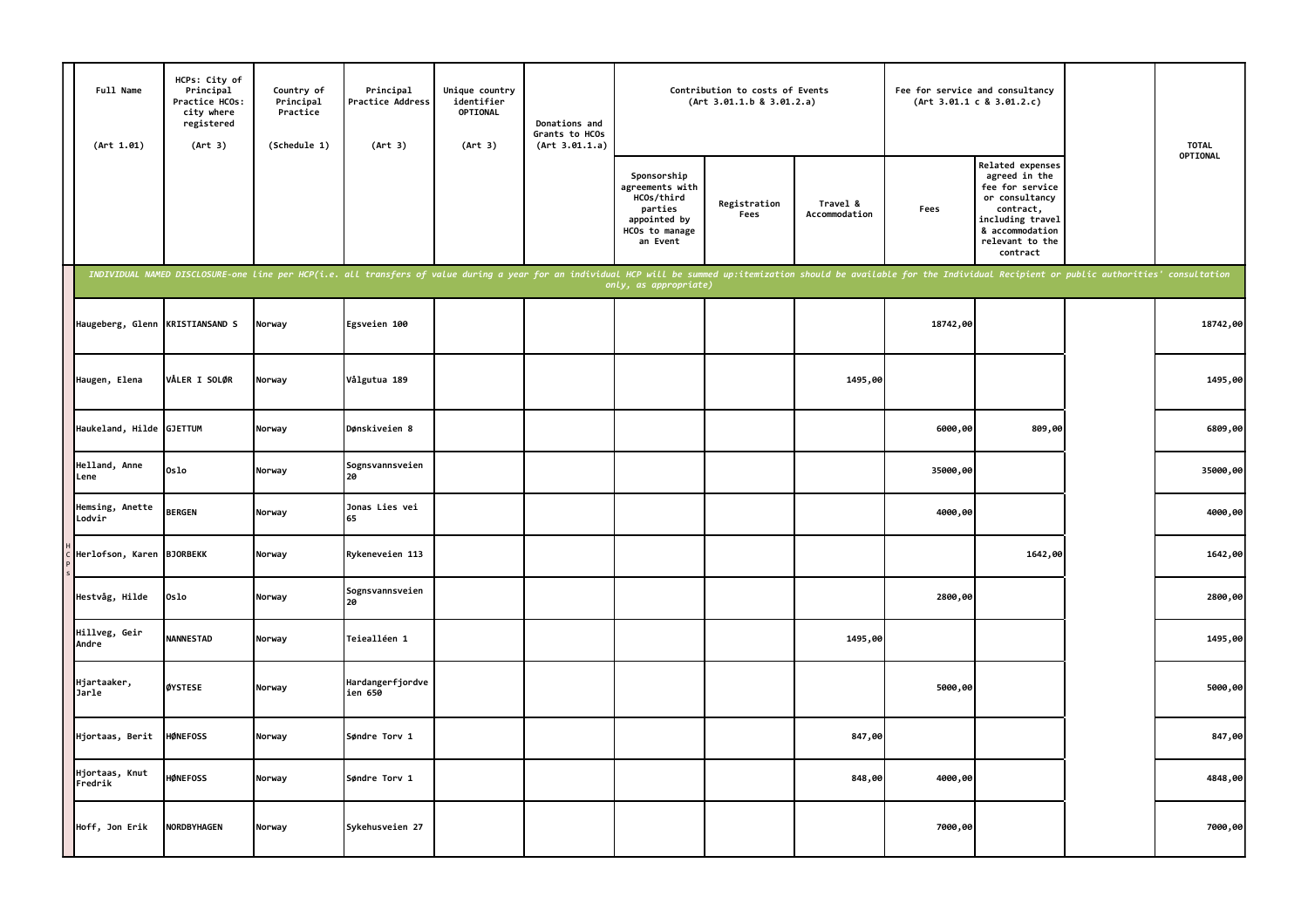| Full Name<br>(Art 1.01)     | HCPs: City of<br>Principal<br>Practice HCOs:<br>city where<br>registered<br>(Art 3) | Country of<br>Principal<br>Practice<br>(Schedule 1) | Principal<br>Practice Address<br>(Art 3)                                                                                                                                                                                       | Unique country<br>identifier<br>OPTIONAL<br>(Art 3) | Donations and<br>Grants to HCOs<br>(Art 3.01.1.a) |                                                                                                       | Contribution to costs of Events<br>(Art 3.01.1.b 8 3.01.2.a) |                           | Fee for service and consultancy | (Art 3.01.1 c 8 3.01.2.c)                                                                                                                                 | <b>TOTAL</b> |
|-----------------------------|-------------------------------------------------------------------------------------|-----------------------------------------------------|--------------------------------------------------------------------------------------------------------------------------------------------------------------------------------------------------------------------------------|-----------------------------------------------------|---------------------------------------------------|-------------------------------------------------------------------------------------------------------|--------------------------------------------------------------|---------------------------|---------------------------------|-----------------------------------------------------------------------------------------------------------------------------------------------------------|--------------|
|                             |                                                                                     |                                                     |                                                                                                                                                                                                                                |                                                     |                                                   | Sponsorship<br>agreements with<br>HCOs/third<br>parties<br>appointed by<br>HCOs to manage<br>an Event | Registration<br>Fees                                         | Travel &<br>Accommodation | Fees                            | Related expenses<br>agreed in the<br>fee for service<br>or consultancy<br>contract,<br>including travel<br>& accommodation<br>relevant to the<br>contract | OPTIONAL     |
|                             |                                                                                     |                                                     | INDIVIDUAL NAMED DISCLOSURE-one line per HCP(i.e. all transfers of value during a year for an individual HCP will be summed up:itemization should be available for the Individual Recipient or public authorities' consultatio |                                                     |                                                   | only, as appropriate)                                                                                 |                                                              |                           |                                 |                                                                                                                                                           |              |
| Hoff, Per Ivar              | <b>BERGEN</b>                                                                       | Norway                                              | Jonas Lies vei<br>65                                                                                                                                                                                                           |                                                     |                                                   |                                                                                                       |                                                              |                           | 8000,00                         | 1895,00                                                                                                                                                   | 9895,00      |
| Høie, Gudrun<br>Anette      | <b>GRÅLUM</b>                                                                       | Norway                                              | Kalnesveien 300                                                                                                                                                                                                                |                                                     |                                                   |                                                                                                       |                                                              |                           | 18000,00                        |                                                                                                                                                           | 18000,00     |
| Høines, Kristian<br>Jong    | <b>TANANGER</b>                                                                     | Norway                                              | Havnealleen 36                                                                                                                                                                                                                 |                                                     |                                                   |                                                                                                       |                                                              |                           | 23316,28                        | 1657,00                                                                                                                                                   | 24973,28     |
| Hokstad,<br>Hanne-Kathrine  | NORDBYHAGEN                                                                         | Norway                                              | Sykehusveien 27                                                                                                                                                                                                                |                                                     |                                                   |                                                                                                       |                                                              |                           | 1500,00                         |                                                                                                                                                           | 1500,00      |
| Höljer, Johan               | <b>DRAMMEN</b>                                                                      | Norway                                              | Landfalløya 49                                                                                                                                                                                                                 |                                                     |                                                   |                                                                                                       |                                                              |                           | 6000,00                         | 224,00                                                                                                                                                    | 6224,00      |
| Holtan,<br>Josephine Prener | 0slo                                                                                | Norway                                              | John Colletts<br>allé 55                                                                                                                                                                                                       |                                                     |                                                   |                                                                                                       |                                                              |                           | 8000,00                         |                                                                                                                                                           | 8000,00      |
| Holte, Espen                | TRONDHEIM                                                                           | Norway                                              | Prinsesse<br>Kristinas gate 3                                                                                                                                                                                                  |                                                     |                                                   |                                                                                                       |                                                              |                           | 7000,00                         |                                                                                                                                                           | 7000,00      |
| Hovland, Randi              | <b>BERGEN</b>                                                                       | Norway                                              | Jonas Lies vei<br>65                                                                                                                                                                                                           |                                                     |                                                   |                                                                                                       |                                                              |                           | 8000,00                         |                                                                                                                                                           | 8000,00      |
| Hoxha, Besnik               | <b>BERGEN</b>                                                                       | Norway                                              | Ulriksdal 8                                                                                                                                                                                                                    |                                                     |                                                   |                                                                                                       |                                                              |                           | 3000,00                         |                                                                                                                                                           | 3000,00      |
| Huldt-Nystrøm,<br>Theis     | <b>LEVANGER</b>                                                                     | Norway                                              | Moafjæra 8 C                                                                                                                                                                                                                   |                                                     |                                                   |                                                                                                       |                                                              | 3106,00                   |                                 | 1875,00                                                                                                                                                   | 4981,00      |
| Humerfelt, Sjur             | Oslo                                                                                | Norway                                              | Sognsveien 75 F                                                                                                                                                                                                                |                                                     |                                                   |                                                                                                       |                                                              |                           | 6000,00                         | 70,00                                                                                                                                                     | 6070,00      |
| Imset, Lisbeth              | <b>ENEBAKK</b>                                                                      | Norway                                              | Ignaveien 129                                                                                                                                                                                                                  |                                                     |                                                   |                                                                                                       |                                                              |                           | 21797,84                        | 1815,48                                                                                                                                                   | 23613,32     |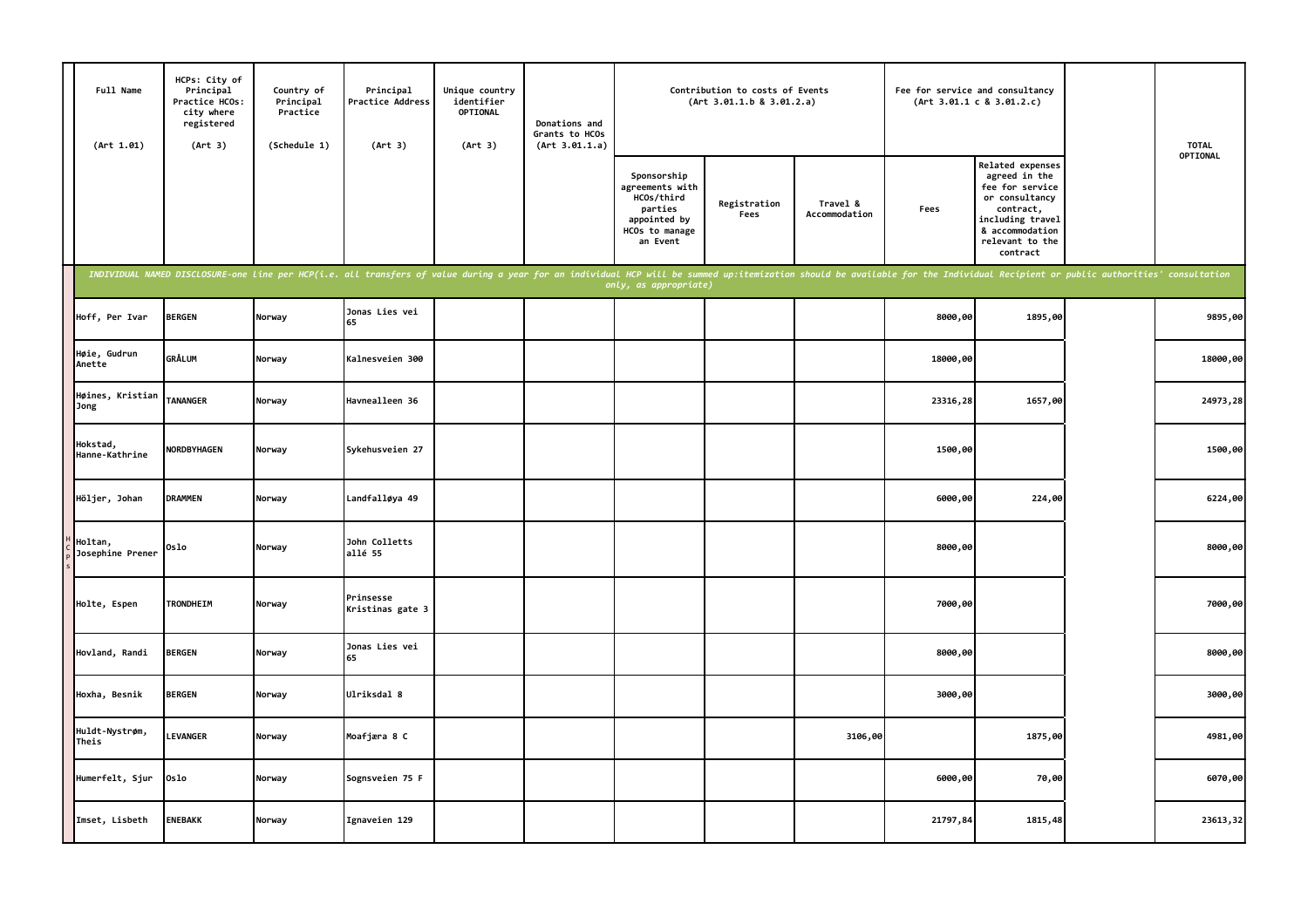| Full Name<br>(Art 1.01)      | HCPs: City of<br>Principal<br>Practice HCOs:<br>city where<br>registered<br>(Art 3) | Country of<br>Principal<br>Practice<br>(Schedule 1) | Principal<br>Practice Address<br>(Art 3)                                                                                                                                                                                       | Unique country<br>identifier<br>OPTIONAL<br>(Art 3) | Donations and<br>Grants to HCOs<br>(Art 3.01.1.a) |                                                                                                       | Contribution to costs of Events<br>(Art 3.01.1.b 8 3.01.2.a) |                           |          | Fee for service and consultancy<br>(Art 3.01.1 c 8 3.01.2.c)                                                                                              | <b>TOTAL</b> |
|------------------------------|-------------------------------------------------------------------------------------|-----------------------------------------------------|--------------------------------------------------------------------------------------------------------------------------------------------------------------------------------------------------------------------------------|-----------------------------------------------------|---------------------------------------------------|-------------------------------------------------------------------------------------------------------|--------------------------------------------------------------|---------------------------|----------|-----------------------------------------------------------------------------------------------------------------------------------------------------------|--------------|
|                              |                                                                                     |                                                     |                                                                                                                                                                                                                                |                                                     |                                                   | Sponsorship<br>agreements with<br>HCOs/third<br>parties<br>appointed by<br>HCOs to manage<br>an Event | Registration<br>Fees                                         | Travel &<br>Accommodation | Fees     | Related expenses<br>agreed in the<br>fee for service<br>or consultancy<br>contract,<br>including travel<br>& accommodation<br>relevant to the<br>contract | OPTIONAL     |
|                              |                                                                                     |                                                     | INDIVIDUAL NAMED DISCLOSURE-one line per HCP(i.e. all transfers of value during a year for an individual HCP will be summed up:itemization should be available for the Individual Recipient or public authorities' consultatio |                                                     |                                                   | only, as appropriate)                                                                                 |                                                              |                           |          |                                                                                                                                                           |              |
| Israelsson,<br>Margareta     | <b>LEVANGER</b>                                                                     | Norway                                              | Kirkegata 2                                                                                                                                                                                                                    |                                                     |                                                   |                                                                                                       |                                                              |                           | 9000,00  | 2096,00                                                                                                                                                   | 11096,00     |
| Istad, Helge                 | <b>JESSHEIM</b>                                                                     | Norway                                              | Ragnar Strøms<br>veg 10                                                                                                                                                                                                        |                                                     |                                                   |                                                                                                       |                                                              |                           | 8220,00  | 2660,00                                                                                                                                                   | 10880,00     |
| Jacobsen, Anne<br>Linn Vatne | <b>STAVANGER</b>                                                                    | Norway                                              | Hjalmar Johnsens<br>gate 2                                                                                                                                                                                                     |                                                     |                                                   |                                                                                                       |                                                              |                           | 8000,00  | 703,00                                                                                                                                                    | 8703,00      |
| Jacobsen, Astrid<br>Irene    | <b>KRISTIANSAND S</b>                                                               | Norway                                              | Egsveien 100                                                                                                                                                                                                                   |                                                     |                                                   |                                                                                                       |                                                              |                           | 4000,00  |                                                                                                                                                           | 4000,00      |
| Jacobsen,<br>Kristin Løland  | <b>ÅLESUND</b>                                                                      | Norway                                              | Lorkenesgt. 3                                                                                                                                                                                                                  |                                                     |                                                   |                                                                                                       |                                                              | 4344,00                   |          |                                                                                                                                                           | 4344,00      |
| Jensen, Torstein Oslo        |                                                                                     | Norway                                              | Lovisenberggt.<br>17                                                                                                                                                                                                           |                                                     |                                                   |                                                                                                       |                                                              |                           | 1500,00  |                                                                                                                                                           | 1500,00      |
| Johansen, Silje              | VALESTRANDSFOSSE                                                                    | Norway                                              | NO-Ukjent<br>postadresse                                                                                                                                                                                                       |                                                     |                                                   |                                                                                                       |                                                              |                           | 4000,00  |                                                                                                                                                           | 4000,00      |
| Johansson, Peder DRAMMEN     |                                                                                     | Norway                                              | Dronninggt. 28                                                                                                                                                                                                                 |                                                     |                                                   |                                                                                                       |                                                              |                           | 21000,00 | 467,00                                                                                                                                                    | 21467,00     |
| Jørgensen, Bjørn DRAMMEN     |                                                                                     | Norway                                              | Dronninggt. 28                                                                                                                                                                                                                 |                                                     |                                                   |                                                                                                       |                                                              |                           | 7000,00  | 238,00                                                                                                                                                    | 7238,00      |
| Jørgensen,<br>Marianne       | <b>STAVANGER</b>                                                                    | Norway                                              | Gerd-Ragna Bloch<br>Thorsens gate 8                                                                                                                                                                                            |                                                     |                                                   |                                                                                                       |                                                              |                           | 4000,00  |                                                                                                                                                           | 4000,00      |
| Jortveit, Jarle              | <b>ARENDAL</b>                                                                      | Norway                                              | Sykehusveien 1                                                                                                                                                                                                                 |                                                     |                                                   |                                                                                                       |                                                              |                           | 6000,00  |                                                                                                                                                           | 6000,00      |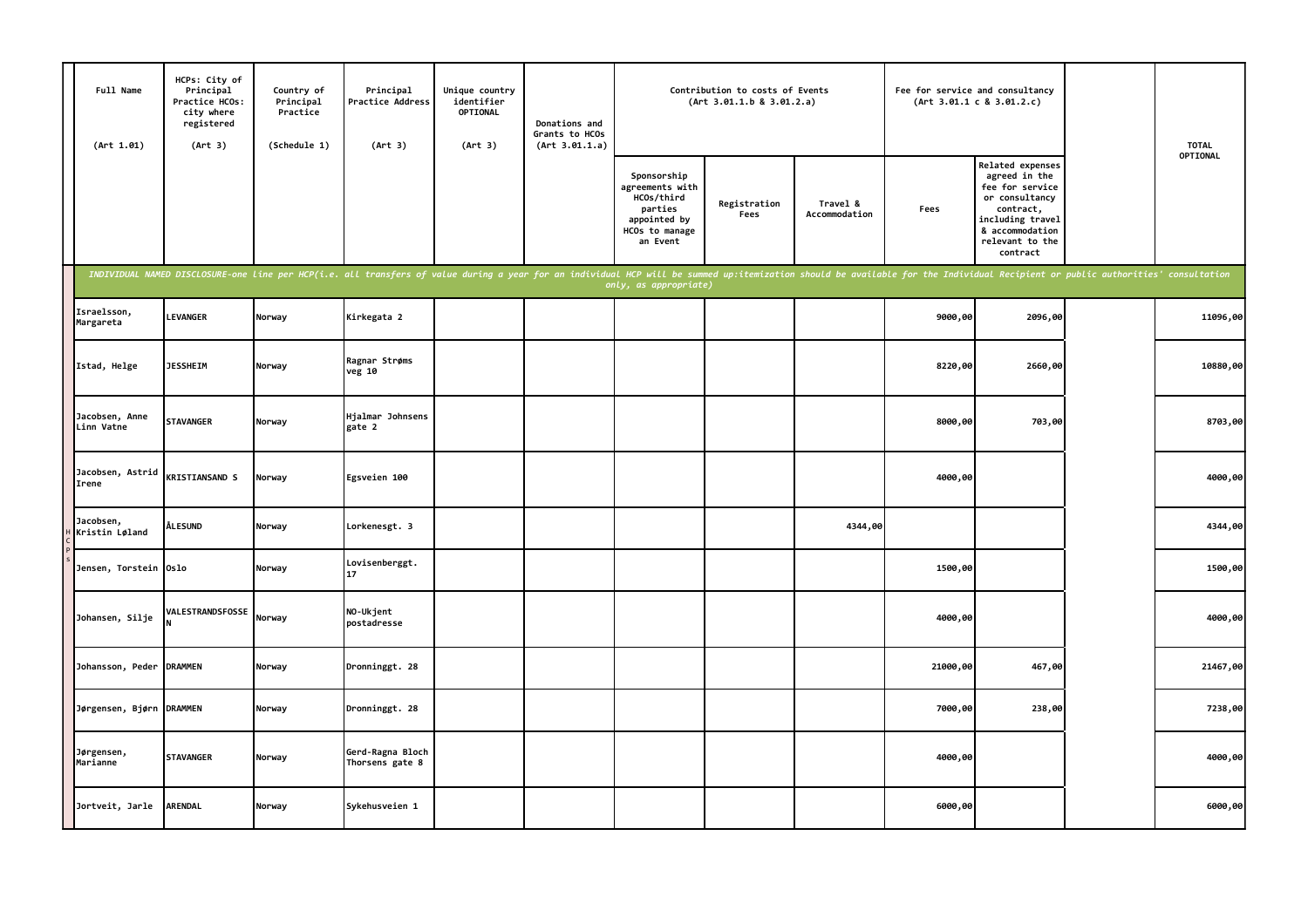| Full Name<br>(Art 1.01)      | HCPs: City of<br>Principal<br>Practice HCOs:<br>city where<br>registered<br>(Art 3) | Country of<br>Principal<br>Practice<br>(Schedule 1) | Principal<br>Practice Address<br>(Art 3)                                                                                                                                                                                       | Unique country<br>identifier<br>OPTIONAL<br>(Art 3) | Donations and<br>Grants to HCOs<br>(Art 3.01.1.a) |                                                                                                       | Contribution to costs of Events<br>(Art 3.01.1.b 8 3.01.2.a) |                           | Fee for service and consultancy | (Art 3.01.1 c 8 3.01.2.c)                                                                                                                                 | <b>TOTAL</b> |
|------------------------------|-------------------------------------------------------------------------------------|-----------------------------------------------------|--------------------------------------------------------------------------------------------------------------------------------------------------------------------------------------------------------------------------------|-----------------------------------------------------|---------------------------------------------------|-------------------------------------------------------------------------------------------------------|--------------------------------------------------------------|---------------------------|---------------------------------|-----------------------------------------------------------------------------------------------------------------------------------------------------------|--------------|
|                              |                                                                                     |                                                     |                                                                                                                                                                                                                                |                                                     |                                                   | Sponsorship<br>agreements with<br>HCOs/third<br>parties<br>appointed by<br>HCOs to manage<br>an Event | Registration<br>Fees                                         | Travel &<br>Accommodation | Fees                            | Related expenses<br>agreed in the<br>fee for service<br>or consultancy<br>contract,<br>including travel<br>& accommodation<br>relevant to the<br>contract | OPTIONAL     |
|                              |                                                                                     |                                                     | INDIVIDUAL NAMED DISCLOSURE-one line per HCP(i.e. all transfers of value during a year for an individual HCP will be summed up:itemization should be available for the Individual Recipient or public authorities' consultatio |                                                     |                                                   | only, as appropriate)                                                                                 |                                                              |                           |                                 |                                                                                                                                                           |              |
| Josefsen, Tony<br>Andre      | <b>GRÅLUM</b>                                                                       | Norway                                              | Kalnesveien 300                                                                                                                                                                                                                |                                                     |                                                   |                                                                                                       |                                                              |                           | 22000,00                        | 336,00                                                                                                                                                    | 22336,00     |
| Kalsaas, Mona<br>Walborg     | GJØVIK                                                                              | Norway                                              | Storgt.23                                                                                                                                                                                                                      |                                                     |                                                   |                                                                                                       |                                                              | 1495,00                   |                                 |                                                                                                                                                           | 1495,00      |
| Karlengen,<br>Jannicke       | <b>GJETTUM</b>                                                                      | Norway                                              | Dønskiveien 8                                                                                                                                                                                                                  |                                                     |                                                   |                                                                                                       |                                                              |                           | 3000,00                         | 736,54                                                                                                                                                    | 3736,54      |
| Karlsen,<br>Marianne Blomdal | <b>BERGEN</b>                                                                       | Norway                                              | Jonas Lies vei<br>65                                                                                                                                                                                                           |                                                     |                                                   |                                                                                                       |                                                              |                           | 2000,00                         | 2300,00                                                                                                                                                   | 4300,00      |
| Kårstad, Ken Åge BERGEN      |                                                                                     | Norway                                              | Jonas Lies vei<br>65                                                                                                                                                                                                           |                                                     |                                                   |                                                                                                       |                                                              |                           | 5000,00                         |                                                                                                                                                           | 5000,00      |
| Keilegavlen,<br>Håvard       | <b>BERGEN</b>                                                                       | Norway                                              | Jonas Lies vei<br>65                                                                                                                                                                                                           |                                                     |                                                   |                                                                                                       |                                                              |                           | 4500,00                         |                                                                                                                                                           | 4500,00      |
| Klevan, Gry                  | <b>STAVANGER</b>                                                                    | Norway                                              | Breidablikkveien<br>20 A                                                                                                                                                                                                       |                                                     |                                                   |                                                                                                       |                                                              |                           |                                 | 2367,00                                                                                                                                                   | 2367,00      |
| Knudsen, Regine              | RÅDAL                                                                               | Norway                                              | Laguneveien 9                                                                                                                                                                                                                  |                                                     |                                                   |                                                                                                       |                                                              | 1681,00                   |                                 |                                                                                                                                                           | 1681,00      |
| Knutsen,<br>Inger-Lise       | <b>TROMSØ</b>                                                                       | Norway                                              | Sykehusveien 38                                                                                                                                                                                                                |                                                     |                                                   |                                                                                                       |                                                              | 1922,65                   | 3000,00                         |                                                                                                                                                           | 4922,65      |
| Knutsen, Kenneth<br>М.       | <b>TØNSBERG</b>                                                                     | Norway                                              | Halfdan<br>Wilhelmsens alle<br>17                                                                                                                                                                                              |                                                     |                                                   |                                                                                                       |                                                              |                           | 10000,00                        |                                                                                                                                                           | 10000,00     |
| Kongsrud, Anne               | <b>DRAMMEN</b>                                                                      | Norway                                              | Dronninggt. 28                                                                                                                                                                                                                 |                                                     |                                                   |                                                                                                       |                                                              | 540,00                    | 8000,00                         |                                                                                                                                                           | 8540,00      |
| Kontny, Frederic BLOMMENHOLM |                                                                                     | Norway                                              | NO-Ukjent<br>postadresse                                                                                                                                                                                                       |                                                     |                                                   |                                                                                                       |                                                              |                           | 8000,00                         |                                                                                                                                                           | 8000,00      |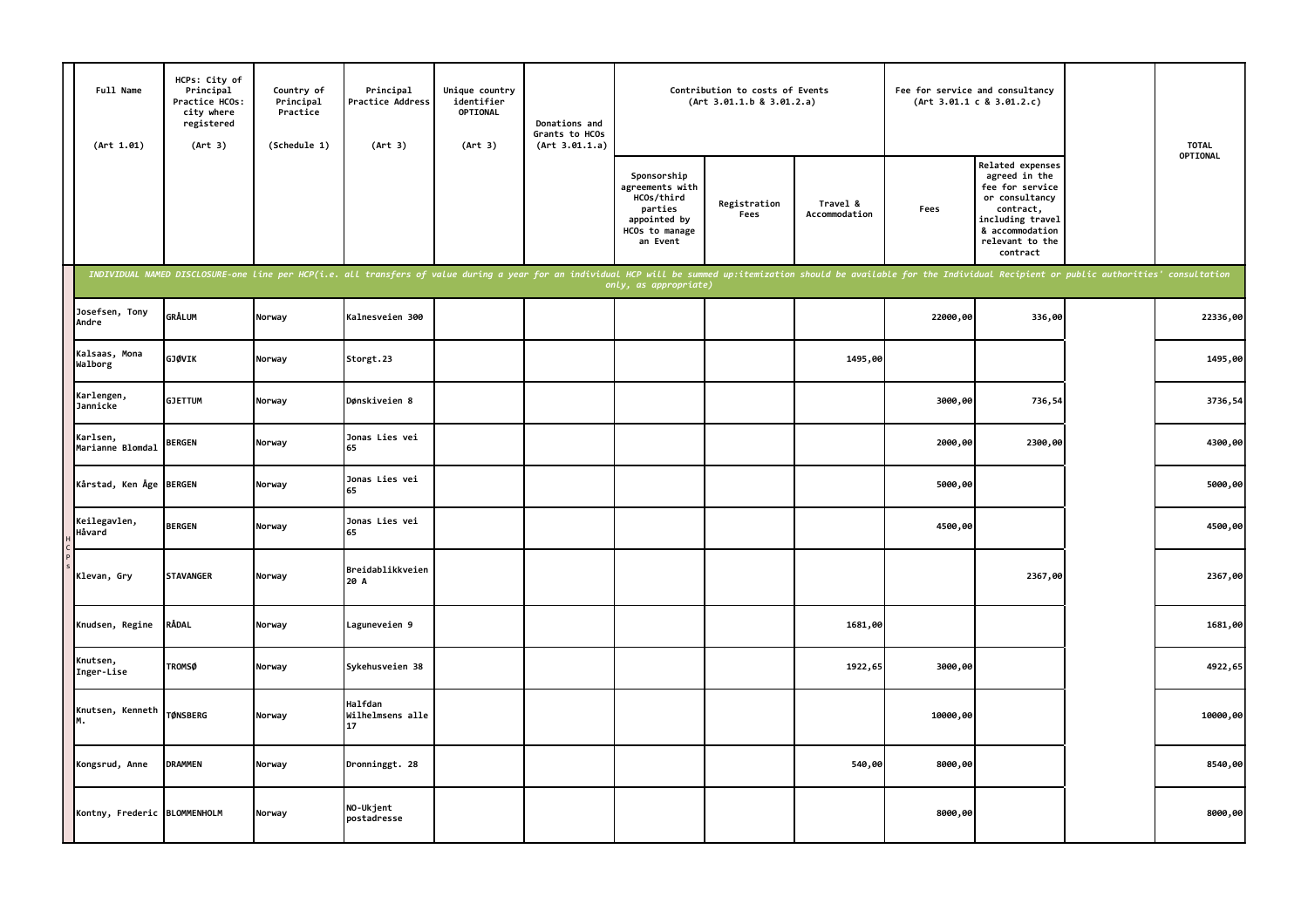| Full Name<br>(Art 1.01)   | HCPs: City of<br>Principal<br>Practice HCOs:<br>city where<br>registered<br>(Art 3)                                                                                                                                            | Country of<br>Principal<br>Practice<br>(Schedule 1) | Principal<br>Practice Address<br>(Art 3) | Unique country<br>identifier<br><b>OPTIONAL</b><br>(Art 3) | Donations and<br>Grants to HCOs<br>(Art 3.01.1.a) |                                                                                                       | Contribution to costs of Events<br>(Art 3.01.1.b 8 3.01.2.a) |                           |          | Fee for service and consultancy<br>(Art 3.01.1 c 8 3.01.2.c)                                                                                              | <b>TOTAL</b> |
|---------------------------|--------------------------------------------------------------------------------------------------------------------------------------------------------------------------------------------------------------------------------|-----------------------------------------------------|------------------------------------------|------------------------------------------------------------|---------------------------------------------------|-------------------------------------------------------------------------------------------------------|--------------------------------------------------------------|---------------------------|----------|-----------------------------------------------------------------------------------------------------------------------------------------------------------|--------------|
|                           |                                                                                                                                                                                                                                |                                                     |                                          |                                                            |                                                   | Sponsorship<br>agreements with<br>HCOs/third<br>parties<br>appointed by<br>HCOs to manage<br>an Event | Registration<br>Fees                                         | Travel &<br>Accommodation | Fees     | Related expenses<br>agreed in the<br>fee for service<br>or consultancy<br>contract,<br>including travel<br>& accommodation<br>relevant to the<br>contract | OPTIONAL     |
|                           | INDIVIDUAL NAMED DISCLOSURE-one line per HCP(i.e. all transfers of value during a year for an individual HCP will be summed up:itemization should be available for the Individual Recipient or public authorities' consultatio |                                                     |                                          |                                                            |                                                   | only, as appropriate)                                                                                 |                                                              |                           |          |                                                                                                                                                           |              |
| Korbøl, Hilde<br>Kristin  | <b>KONGSVINGER</b>                                                                                                                                                                                                             | Norway                                              | Parkveien 35                             |                                                            |                                                   |                                                                                                       |                                                              |                           | 6000,00  | 386,00                                                                                                                                                    | 6386,00      |
| Korneliussen,<br>Kari     | <b>TØNSBERG</b>                                                                                                                                                                                                                | Norway                                              | Halfdan<br>Wilhelmsens alle<br>17        |                                                            |                                                   |                                                                                                       |                                                              |                           | 27000,00 | 2531,00                                                                                                                                                   | 29531,00     |
| Kummen, Arne<br>Clausen   | <b>HOKKSUND</b>                                                                                                                                                                                                                | Norway                                              | Stasjonsgata 25                          |                                                            |                                                   |                                                                                                       |                                                              | 1495,00                   |          |                                                                                                                                                           | 1495,00      |
| Langhammer,<br>Arnulf     | <b>STEINKJER</b>                                                                                                                                                                                                               | Norway                                              | Høvdingveien 10                          |                                                            |                                                   |                                                                                                       |                                                              | 2400,00                   |          |                                                                                                                                                           | 2400,00      |
| Lappegård, Knut           | <b>BODØ</b>                                                                                                                                                                                                                    | Norway                                              | Parkveien 95                             |                                                            |                                                   |                                                                                                       |                                                              |                           | 7000,00  |                                                                                                                                                           | 7000,00      |
| Larsby, Kristina          | <b>TROMSØ</b>                                                                                                                                                                                                                  | Norway                                              | Hansine Hansens<br>veg 67                |                                                            |                                                   |                                                                                                       |                                                              |                           | 53000,00 | 10159,00                                                                                                                                                  | 63159,00     |
| Leinaas, Tine<br>Sverdrup | <b>HØNEFOSS</b>                                                                                                                                                                                                                | Norway                                              | Kartverksveien 9                         |                                                            |                                                   |                                                                                                       |                                                              |                           | 4000,00  |                                                                                                                                                           | 4000,00      |
| Li, Xiaotong              | Oslo                                                                                                                                                                                                                           | Norway                                              | Borgenveien 2 A                          |                                                            |                                                   |                                                                                                       |                                                              | 1438,00                   | 8000,00  |                                                                                                                                                           | 9438,00      |
| Liaaen, Erik Dyb ÅLESUND  |                                                                                                                                                                                                                                | Norway                                              | Kongens gate 13                          |                                                            |                                                   |                                                                                                       |                                                              | 5023,00                   |          | 2816,65                                                                                                                                                   | 7839,65      |
| Lilleeng, Mila            | Oslo                                                                                                                                                                                                                           | Norway                                              | Borgenveien 2 A                          |                                                            |                                                   |                                                                                                       |                                                              | 1260,10                   |          |                                                                                                                                                           | 1260,10      |
| Lueder, Thomas<br>von     | Oslo                                                                                                                                                                                                                           | Norway                                              | Kirkeveien 166                           |                                                            |                                                   |                                                                                                       |                                                              |                           | 16000,00 |                                                                                                                                                           | 16000,00     |
| Lützow-Holm,<br>Claus     | Oslo                                                                                                                                                                                                                           | Norway                                              | Sørkedalsveien<br>10 inng. B             |                                                            |                                                   |                                                                                                       |                                                              |                           | 14000,00 | 1200,00                                                                                                                                                   | 15200,00     |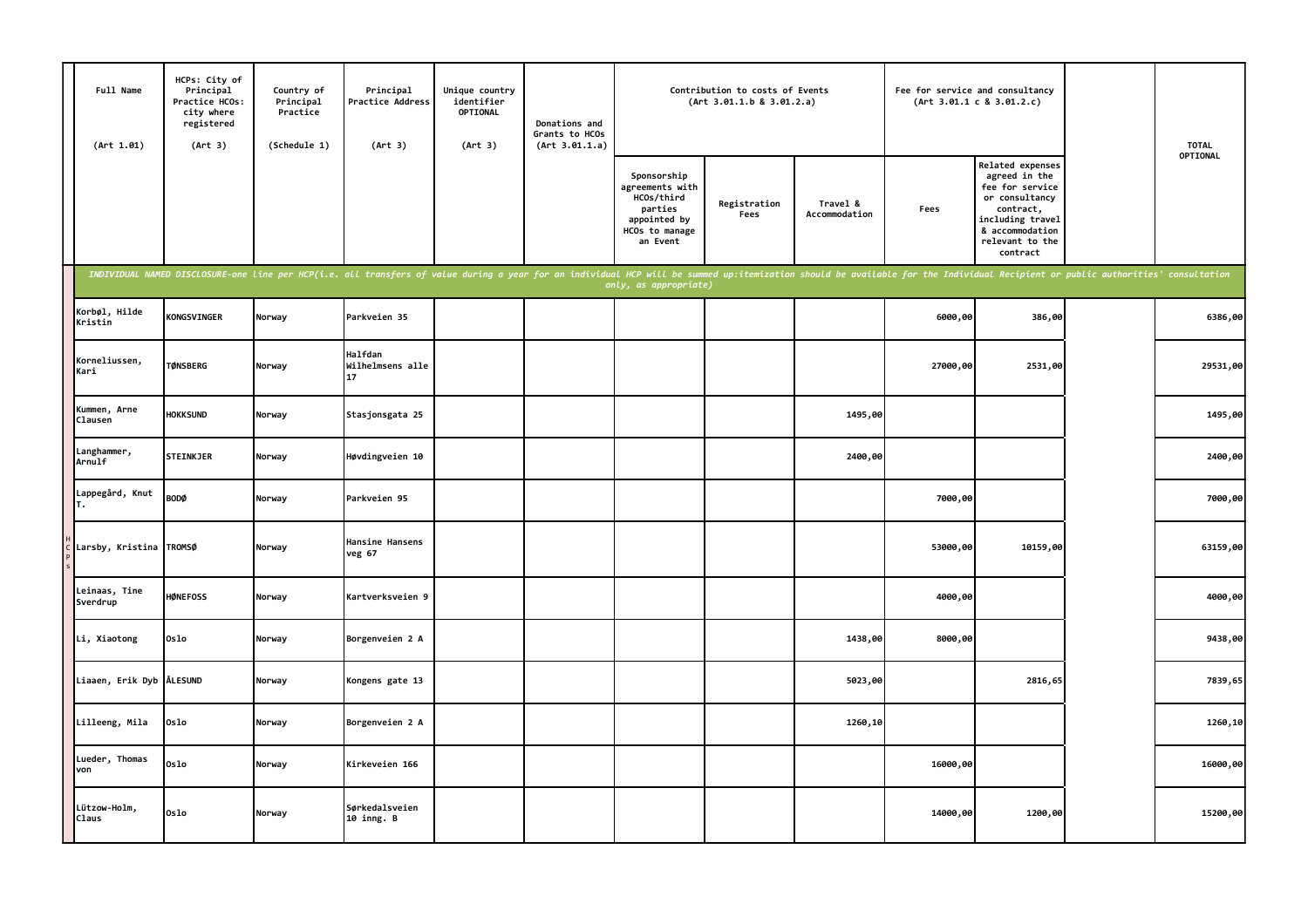| Full Name<br>(Art 1.01) | HCPs: City of<br>Principal<br>Practice HCOs:<br>city where<br>registered<br>(Art 3) | Country of<br>Principal<br>Practice<br>(Schedule 1) | Principal<br><b>Practice Address</b><br>(Art 3)                                                                                                                                                                                | Unique country<br>identifier<br>OPTIONAL<br>(Art 3) | Donations and<br>Grants to HCOs<br>(Art 3.01.1.a) |                                                                                                       | Contribution to costs of Events<br>(Art 3.01.1.b 8 3.01.2.a) |                           | Fee for service and consultancy | (Art 3.01.1 c 8 3.01.2.c)                                                                                                                                 | <b>TOTAL</b> |
|-------------------------|-------------------------------------------------------------------------------------|-----------------------------------------------------|--------------------------------------------------------------------------------------------------------------------------------------------------------------------------------------------------------------------------------|-----------------------------------------------------|---------------------------------------------------|-------------------------------------------------------------------------------------------------------|--------------------------------------------------------------|---------------------------|---------------------------------|-----------------------------------------------------------------------------------------------------------------------------------------------------------|--------------|
|                         |                                                                                     |                                                     |                                                                                                                                                                                                                                |                                                     |                                                   | Sponsorship<br>agreements with<br>HCOs/third<br>parties<br>appointed by<br>HCOs to manage<br>an Event | Registration<br>Fees                                         | Travel &<br>Accommodation | Fees                            | Related expenses<br>agreed in the<br>fee for service<br>or consultancy<br>contract,<br>including travel<br>& accommodation<br>relevant to the<br>contract | OPTIONAL     |
|                         |                                                                                     |                                                     | INDIVIDUAL NAMED DISCLOSURE-one line per HCP(i.e. all transfers of value during a year for an individual HCP will be summed up:itemization should be available for the Individual Recipient or public authorities' consultatio |                                                     |                                                   | only, as appropriate)                                                                                 |                                                              |                           |                                 |                                                                                                                                                           |              |
| Lysebo, Asta<br>Meland  | <b>BERGEN</b>                                                                       | Norway                                              | Kong Oscars gate<br>18                                                                                                                                                                                                         |                                                     |                                                   |                                                                                                       |                                                              | 1681,00                   | 8000,00                         | 2128,00                                                                                                                                                   | 11809,00     |
| Lyseggen, Erik          | 0slo                                                                                | Norway                                              | Sognsvannsveien<br>20                                                                                                                                                                                                          |                                                     |                                                   |                                                                                                       |                                                              |                           | 8000,00                         | 439,00                                                                                                                                                    | 8439,00      |
| Madland, Tor<br>Magne   | <b>BERGEN</b>                                                                       | Norway                                              | Jonas Lies vei<br>65                                                                                                                                                                                                           |                                                     |                                                   |                                                                                                       |                                                              |                           | 6000,00                         |                                                                                                                                                           | 6000,00      |
| Maurset, Olav           | HORNINDAL                                                                           | Norway                                              | Helsehuset                                                                                                                                                                                                                     |                                                     |                                                   |                                                                                                       |                                                              | 1495,00                   |                                 |                                                                                                                                                           | 1495,00      |
| Meen, Øystein           | <b>KONGSBERG</b>                                                                    | Norway                                              | Drammensveien 4                                                                                                                                                                                                                |                                                     |                                                   |                                                                                                       |                                                              |                           | 7000,00                         | 197,00                                                                                                                                                    | 7197,00      |
| Meland, Morten          | <b>SARPSBORG</b>                                                                    | Norway                                              | Karl Johans gate                                                                                                                                                                                                               |                                                     |                                                   |                                                                                                       |                                                              | 1495,00                   | 2500,00                         |                                                                                                                                                           | 3995,00      |
| Michelsen,<br>Brigitte  | <b>KRISTIANSAND S</b>                                                               | Norway                                              | Egsveien 100                                                                                                                                                                                                                   |                                                     |                                                   |                                                                                                       |                                                              | 3937,00                   | 13000,00                        | 1661,00                                                                                                                                                   | 18598,00     |
| Mjøen, Geir<br>Harald   | 0slo                                                                                | Norway                                              | Sognsvannsveien<br>20                                                                                                                                                                                                          |                                                     |                                                   |                                                                                                       |                                                              |                           | 5000,00                         |                                                                                                                                                           | 5000,00      |
| Mo, Rune                | TRONDHEIM                                                                           | Norway                                              | Prinsesse<br>Kristinas gate 3                                                                                                                                                                                                  |                                                     |                                                   |                                                                                                       |                                                              |                           | 30000,00                        | 604,00                                                                                                                                                    | 30604,00     |
| Moe, Morten C.          | 0slo                                                                                | Norway                                              | Kirkeveien 166                                                                                                                                                                                                                 |                                                     |                                                   |                                                                                                       |                                                              |                           | 16000,00                        |                                                                                                                                                           | 16000,00     |
| Mørk,<br>Nils-Jørgen    | Oslo                                                                                | Norway                                              | Jomfrubråtveien<br>27D                                                                                                                                                                                                         |                                                     |                                                   |                                                                                                       |                                                              |                           | 10693,00                        |                                                                                                                                                           | 10693,00     |
| Morken, Tore            | <b>BERGEN</b>                                                                       | Norway                                              | Valkendorfsgaten                                                                                                                                                                                                               |                                                     |                                                   |                                                                                                       |                                                              | 1824,00                   |                                 |                                                                                                                                                           | 1824,00      |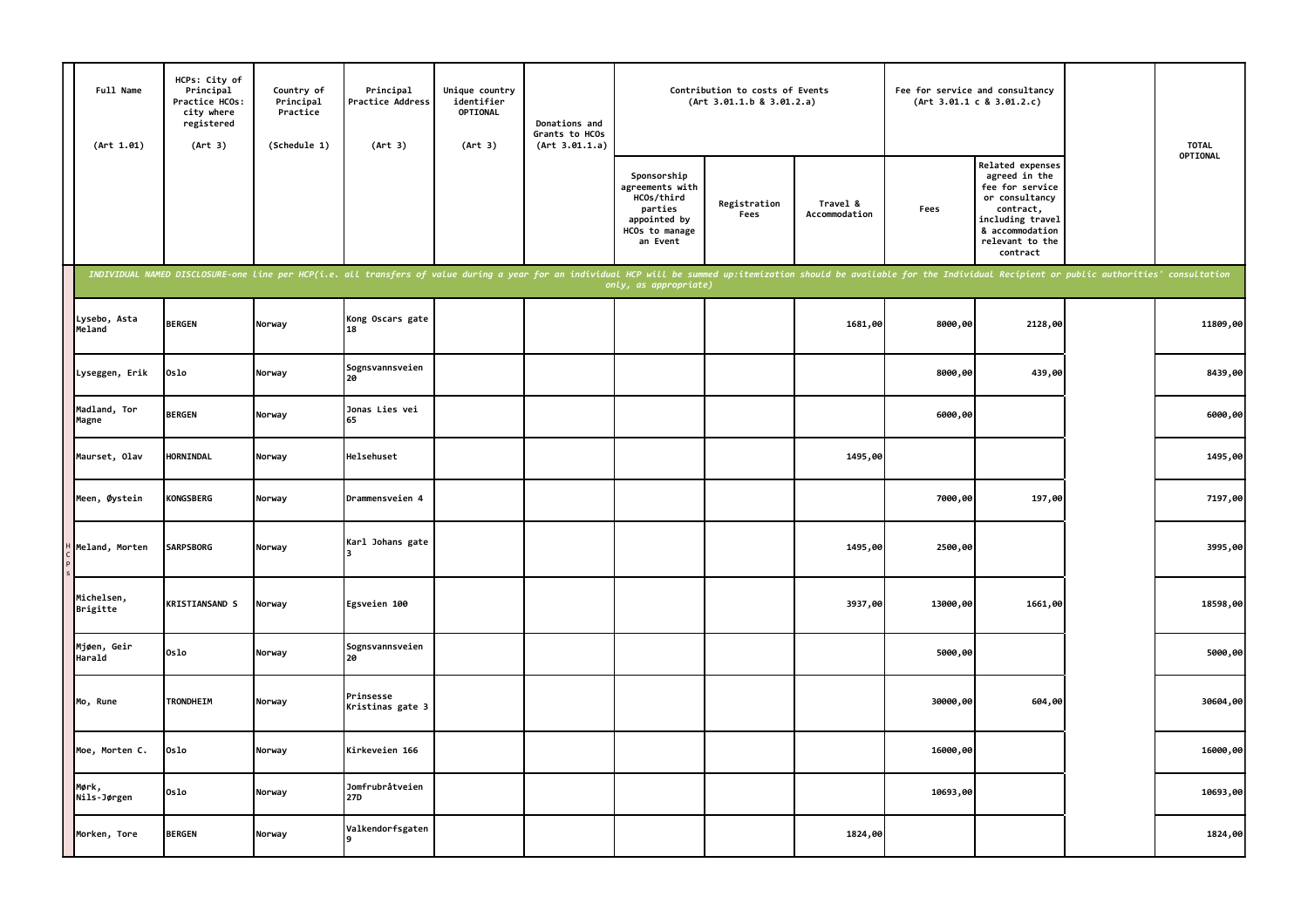| Full Name<br>(Art 1.01)      | HCPs: City of<br>Principal<br>Practice HCOs:<br>city where<br>registered<br>(Art 3) | Country of<br>Principal<br>Practice<br>(Schedule 1) | Principal<br>Practice Address<br>(Art 3)                                                                                                                                                                                       | Unique country<br>identifier<br>OPTIONAL<br>(Art 3) | Donations and<br>Grants to HCOs<br>(Art 3.01.1.a) |                                                                                                       | Contribution to costs of Events<br>(Art 3.01.1.b 8 3.01.2.a) |                           | Fee for service and consultancy | (Art 3.01.1 c 8 3.01.2.c)                                                                                                                                 | <b>TOTAL</b> |
|------------------------------|-------------------------------------------------------------------------------------|-----------------------------------------------------|--------------------------------------------------------------------------------------------------------------------------------------------------------------------------------------------------------------------------------|-----------------------------------------------------|---------------------------------------------------|-------------------------------------------------------------------------------------------------------|--------------------------------------------------------------|---------------------------|---------------------------------|-----------------------------------------------------------------------------------------------------------------------------------------------------------|--------------|
|                              |                                                                                     |                                                     |                                                                                                                                                                                                                                |                                                     |                                                   | Sponsorship<br>agreements with<br>HCOs/third<br>parties<br>appointed by<br>HCOs to manage<br>an Event | Registration<br>Fees                                         | Travel &<br>Accommodation | Fees                            | Related expenses<br>agreed in the<br>fee for service<br>or consultancy<br>contract,<br>including travel<br>& accommodation<br>relevant to the<br>contract | OPTIONAL     |
|                              |                                                                                     |                                                     | INDIVIDUAL NAMED DISCLOSURE-one line per HCP(i.e. all transfers of value during a year for an individual HCP will be summed up:itemization should be available for the Individual Recipient or public authorities' consultatio |                                                     |                                                   | only, as appropriate)                                                                                 |                                                              |                           |                                 |                                                                                                                                                           |              |
| Moufack, Marcel              | <b>TRONDHEIM</b>                                                                    | Norway                                              | Prinsesse<br>Kristinas gate 3                                                                                                                                                                                                  |                                                     |                                                   |                                                                                                       |                                                              |                           | 7000,00                         |                                                                                                                                                           | 7000,00      |
| Mousa, Jamal<br>Sabri        | <b>HALDEN</b>                                                                       | Norway                                              | Storgata 12                                                                                                                                                                                                                    |                                                     |                                                   |                                                                                                       |                                                              | 1495,00                   |                                 |                                                                                                                                                           | 1495,00      |
| Müller, Kai Ivar TROMSØ      |                                                                                     | Norway                                              | Sykehusveien 38                                                                                                                                                                                                                |                                                     |                                                   |                                                                                                       |                                                              |                           | 4000,00                         |                                                                                                                                                           | 4000,00      |
| Müller-Hubrich,<br>Madeleine | <b>SANDNES</b>                                                                      | Norway                                              | Solaveien 95                                                                                                                                                                                                                   |                                                     |                                                   |                                                                                                       |                                                              | 4808,00                   |                                 |                                                                                                                                                           | 4808,00      |
| Munk, Peter<br>Scott         | <b>KRISTIANSAND S</b>                                                               | Norway                                              | Egsveien 100                                                                                                                                                                                                                   |                                                     |                                                   |                                                                                                       |                                                              |                           | 13000,00                        | 84,00                                                                                                                                                     | 13084,00     |
| Murbræch, Klaus              | Oslo                                                                                | Norway                                              | Sognsvannsveien<br>20                                                                                                                                                                                                          |                                                     |                                                   |                                                                                                       |                                                              |                           |                                 | 916,00                                                                                                                                                    | 916,00       |
| Myhre, Peder<br>Langeland    | <b>NORDBYHAGEN</b>                                                                  | Norway                                              | Sykehusveien 27                                                                                                                                                                                                                |                                                     |                                                   |                                                                                                       |                                                              |                           | 15000,00                        |                                                                                                                                                           | 15000,00     |
| Ngoga, Jim<br>Innocent       | <b>HALDEN</b>                                                                       | Norway                                              | Storgata 12                                                                                                                                                                                                                    |                                                     |                                                   |                                                                                                       |                                                              | 4295,00                   |                                 |                                                                                                                                                           | 4295,00      |
| Nguyen, Duc Hoa              | <b>DRAMMEN</b>                                                                      | Norway                                              | Amtmand Bloms<br>gate 1A                                                                                                                                                                                                       |                                                     |                                                   |                                                                                                       |                                                              | 3034,00                   |                                 |                                                                                                                                                           | 3034,00      |
| Nilsen, Janne                | <b>BERGEN</b>                                                                       | Norway                                              | Jonas Lies vei<br>65                                                                                                                                                                                                           |                                                     |                                                   |                                                                                                       |                                                              |                           | 3000,00                         |                                                                                                                                                           | 3000,00      |
| Nilsen, Nils<br>Rune         | ÅL                                                                                  | Norway                                              | Helsetunvegen 15                                                                                                                                                                                                               |                                                     |                                                   |                                                                                                       |                                                              |                           | 4000,00                         |                                                                                                                                                           | 4000,00      |
| Nishimura,<br>Kristin Ueland | <b>GJETTUM</b>                                                                      | Norway                                              | Dønskiveien 8                                                                                                                                                                                                                  |                                                     |                                                   |                                                                                                       |                                                              |                           | 4000,00                         |                                                                                                                                                           | 4000,00      |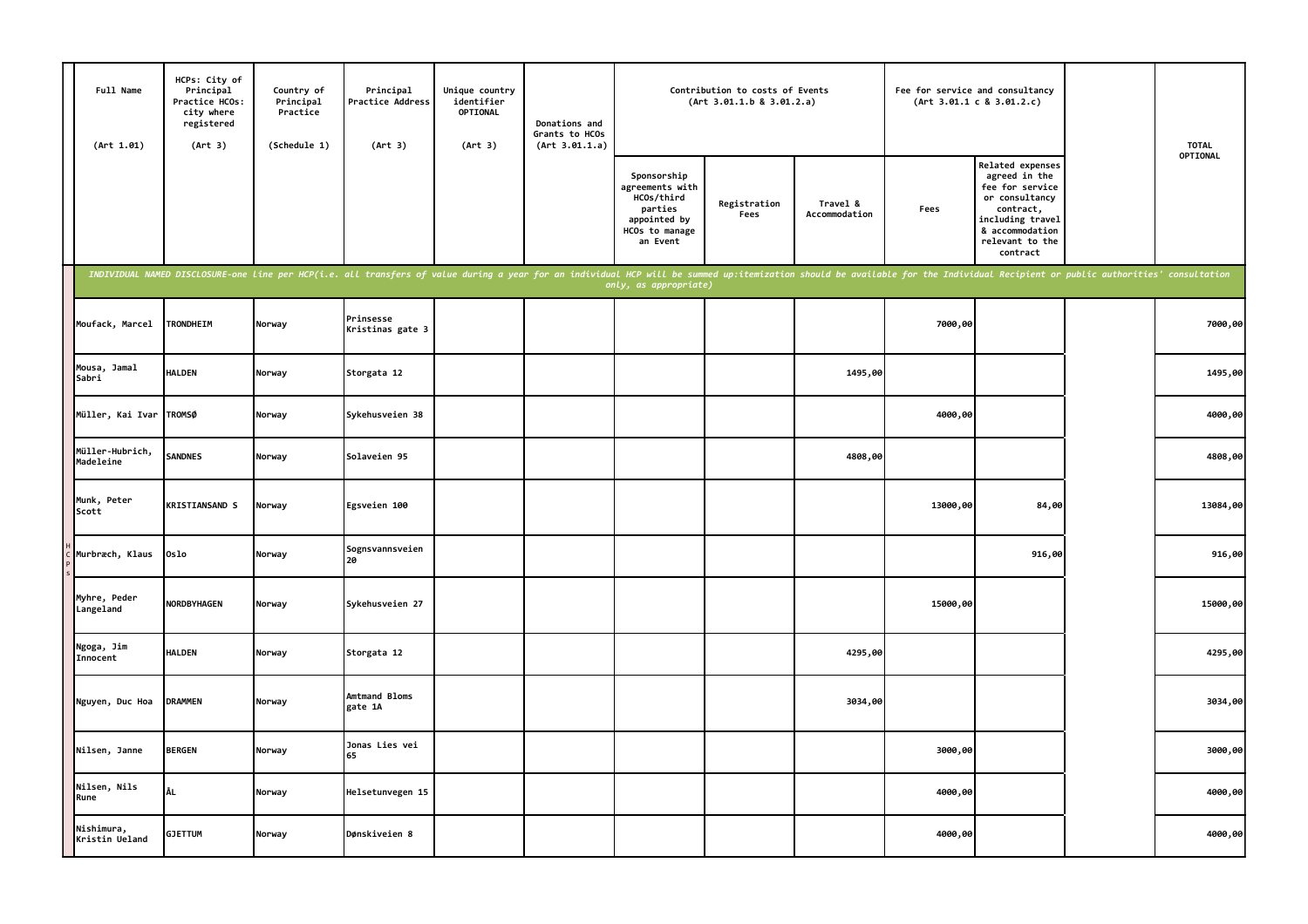| Full Name<br>(Art 1.01)         | HCPs: City of<br>Principal<br>Practice HCOs:<br>city where<br>registered<br>(Art 3) | Country of<br>Principal<br>Practice<br>(Schedule 1) | Principal<br>Practice Address<br>(Art 3)                                                                                                                                                                                       | Unique country<br>identifier<br><b>OPTIONAL</b><br>(Art 3) | Donations and<br>Grants to HCOs<br>(Art 3.01.1.a) |                                                                                                       | Contribution to costs of Events<br>(Art 3.01.1.b 8 3.01.2.a) |                           |          | Fee for service and consultancy<br>(Art 3.01.1 c 8 3.01.2.c)                                                                                              | <b>TOTAL</b> |
|---------------------------------|-------------------------------------------------------------------------------------|-----------------------------------------------------|--------------------------------------------------------------------------------------------------------------------------------------------------------------------------------------------------------------------------------|------------------------------------------------------------|---------------------------------------------------|-------------------------------------------------------------------------------------------------------|--------------------------------------------------------------|---------------------------|----------|-----------------------------------------------------------------------------------------------------------------------------------------------------------|--------------|
|                                 |                                                                                     |                                                     |                                                                                                                                                                                                                                |                                                            |                                                   | Sponsorship<br>agreements with<br>HCOs/third<br>parties<br>appointed by<br>HCOs to manage<br>an Event | Registration<br>Fees                                         | Travel &<br>Accommodation | Fees     | Related expenses<br>agreed in the<br>fee for service<br>or consultancy<br>contract,<br>including travel<br>& accommodation<br>relevant to the<br>contract | OPTIONAL     |
|                                 |                                                                                     |                                                     | INDIVIDUAL NAMED DISCLOSURE-one line per HCP(i.e. all transfers of value during a year for an individual HCP will be summed up:itemization should be available for the Individual Recipient or public authorities' consultatio |                                                            |                                                   | only, as appropriate)                                                                                 |                                                              |                           |          |                                                                                                                                                           |              |
| Nordby, Linn<br>Marie           | <b>NORDBYHAGEN</b>                                                                  | Norway                                              | Sykehusveien 27                                                                                                                                                                                                                |                                                            |                                                   |                                                                                                       |                                                              |                           | 6000,00  |                                                                                                                                                           | 6000,00      |
| Nordstad, Merete<br>Gulbrandsen | Oslo                                                                                | Norway                                              | Lovisenberggt.<br>17                                                                                                                                                                                                           |                                                            |                                                   |                                                                                                       |                                                              |                           | 12500,00 | 168,00                                                                                                                                                    | 12668,00     |
| Øie, Erik Harald Oslo           |                                                                                     | Norway                                              | Diakonveien 12                                                                                                                                                                                                                 |                                                            |                                                   |                                                                                                       |                                                              |                           | 3000,00  |                                                                                                                                                           | 3000,00      |
| Olsen, Kaija                    | <b>BERGEN</b>                                                                       | Norway                                              | Jonas Lies vei<br>65                                                                                                                                                                                                           |                                                            |                                                   |                                                                                                       |                                                              |                           | 7000,00  | 3423,00                                                                                                                                                   | 10423,00     |
| Olseng, Margaret                | <b>MOSS</b>                                                                         | Norway                                              | Peer Gynts vei<br>78                                                                                                                                                                                                           |                                                            |                                                   |                                                                                                       |                                                              |                           | 10000,00 |                                                                                                                                                           | 10000,00     |
| Omdal, Roald                    | <b>STAVANGER</b>                                                                    | Norway                                              | Sverdrups gate<br>23                                                                                                                                                                                                           |                                                            |                                                   |                                                                                                       |                                                              | 4977,00                   |          |                                                                                                                                                           | 4977,00      |
| Østbyhaug, Heidi<br>Sæther      | <b>TRONDHEIM</b>                                                                    | Norway                                              | Prinsesse<br>Kristinas gate 5                                                                                                                                                                                                  |                                                            |                                                   |                                                                                                       |                                                              |                           | 5000,00  |                                                                                                                                                           | 5000,00      |
| Østenheden, Nils ELVERUM        |                                                                                     | Norway                                              | Kirkeveien 31                                                                                                                                                                                                                  |                                                            |                                                   |                                                                                                       |                                                              |                           | 8000,00  |                                                                                                                                                           | 8000,00      |
| Packer, Erik J.<br>s.           | <b>BERGEN</b>                                                                       | Norway                                              | Jonas Lies vei<br>65                                                                                                                                                                                                           |                                                            |                                                   |                                                                                                       |                                                              |                           | 3000,00  |                                                                                                                                                           | 3000,00      |
| Pedersen,<br>Hallvard           | <b>TRONDHEIM</b>                                                                    | Norway                                              | Prinsesse<br>Kristinas gate 3                                                                                                                                                                                                  |                                                            |                                                   |                                                                                                       |                                                              |                           | 6000,00  | 1848,00                                                                                                                                                   | 7848,00      |
| Pettersen,<br>Alf-Åge R.        | <b>HØNEFOSS</b>                                                                     | Norway                                              | Arnold Dybjords<br>vei 1                                                                                                                                                                                                       |                                                            |                                                   |                                                                                                       |                                                              |                           | 28000,00 | 3044,90                                                                                                                                                   | 31044,90     |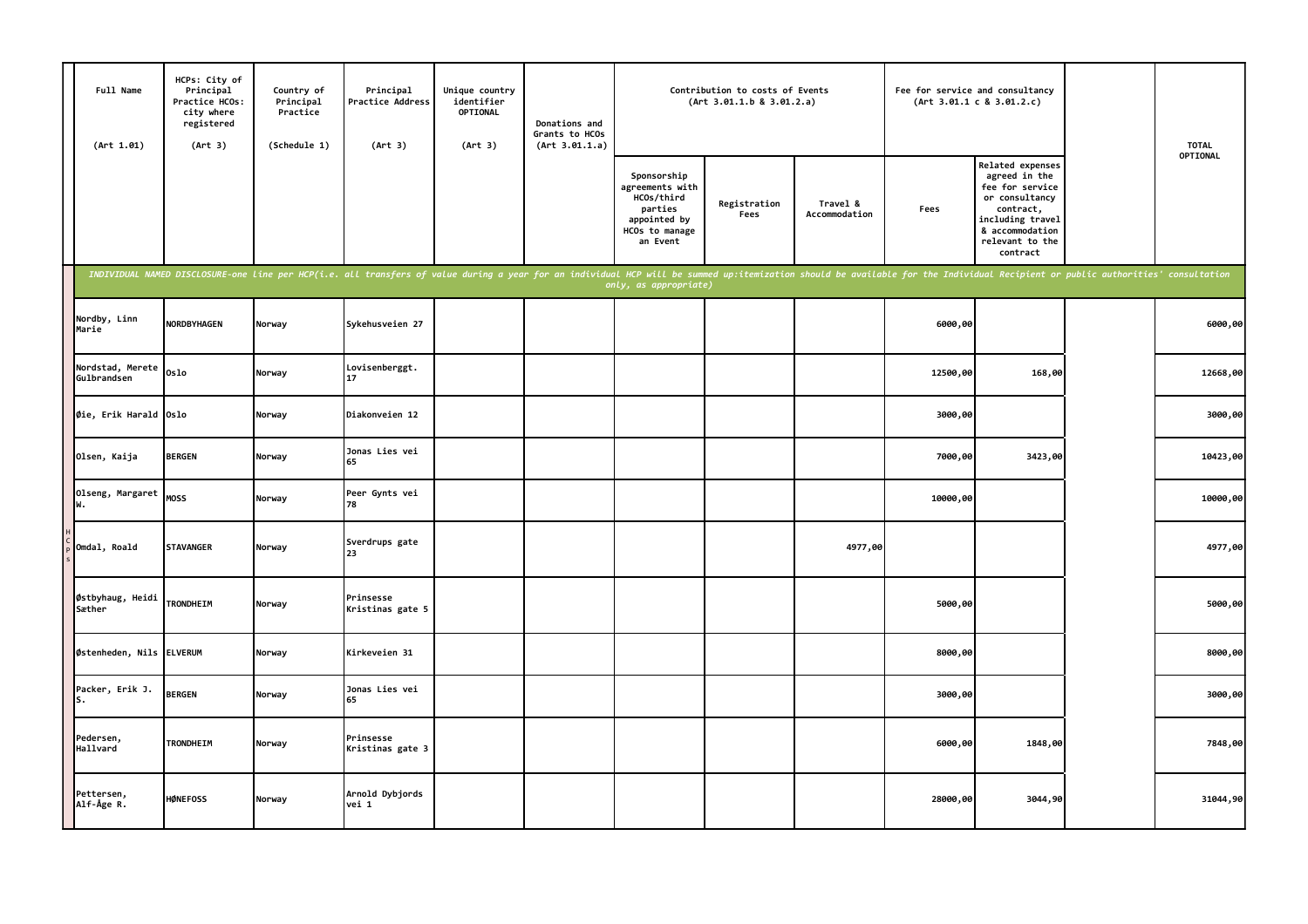| Full Name<br>(Art 1.01)                    | HCPs: City of<br>Principal<br>Practice HCOs:<br>city where<br>registered<br>(Art 3) | Country of<br>Principal<br>Practice<br>(Schedule 1) | Principal<br>Practice Address<br>(Art 3)                                                                                                                                                                                       | Unique country<br>identifier<br>OPTIONAL<br>(Art 3) | Donations and<br>Grants to HCOs<br>(Art 3.01.1.a) |                                                                                                       | Contribution to costs of Events<br>(Art 3.01.1.b 8 3.01.2.a) |                           |          | Fee for service and consultancy<br>(Art 3.01.1 c 8 3.01.2.c)                                                                                                     | <b>TOTAL</b> |
|--------------------------------------------|-------------------------------------------------------------------------------------|-----------------------------------------------------|--------------------------------------------------------------------------------------------------------------------------------------------------------------------------------------------------------------------------------|-----------------------------------------------------|---------------------------------------------------|-------------------------------------------------------------------------------------------------------|--------------------------------------------------------------|---------------------------|----------|------------------------------------------------------------------------------------------------------------------------------------------------------------------|--------------|
|                                            |                                                                                     |                                                     |                                                                                                                                                                                                                                |                                                     |                                                   | Sponsorship<br>agreements with<br>HCOs/third<br>parties<br>appointed by<br>HCOs to manage<br>an Event | Registration<br>Fees                                         | Travel &<br>Accommodation | Fees     | <b>Related expenses</b><br>agreed in the<br>fee for service<br>or consultancy<br>contract,<br>including travel<br>& accommodation<br>relevant to the<br>contract | OPTIONAL     |
|                                            |                                                                                     |                                                     | INDIVIDUAL NAMED DISCLOSURE-one line per HCP(i.e. all transfers of value during a year for an individual HCP will be summed up:itemization should be available for the Individual Recipient or public authorities' consultatio |                                                     |                                                   | only, as appropriate)                                                                                 |                                                              |                           |          |                                                                                                                                                                  |              |
| Pettersen, Karin<br>Synnøve                | <b>SARPSBORG</b>                                                                    | Norway                                              | Glengsgata 38                                                                                                                                                                                                                  |                                                     |                                                   |                                                                                                       |                                                              |                           | 2500,00  |                                                                                                                                                                  | 2500,00      |
| Poole, Anne<br>Christine<br><b>Buckley</b> | Oslo                                                                                | Norway                                              | Borgenveien 2 A                                                                                                                                                                                                                |                                                     |                                                   |                                                                                                       |                                                              |                           |          | 6014,29                                                                                                                                                          | 6014,29      |
| Popovic-Gajic,<br>Ljiljana                 | <b>GJØVIK</b>                                                                       | Norway                                              | Storgt.23                                                                                                                                                                                                                      |                                                     |                                                   |                                                                                                       |                                                              | 1495,00                   |          |                                                                                                                                                                  | 1495,00      |
| Pritzier, Ellen<br>Cathrine                | <b>STAVANGER</b>                                                                    | Norway                                              | Hjalmar Johnsens<br>gate 2                                                                                                                                                                                                     |                                                     |                                                   |                                                                                                       |                                                              |                           | 7654,40  | 2543,06                                                                                                                                                          | 10197,46     |
| Provan, Sella<br>Aarrestad                 | Oslo                                                                                | Norway                                              | Diakonveien 12                                                                                                                                                                                                                 |                                                     |                                                   |                                                                                                       |                                                              |                           | 6000,00  |                                                                                                                                                                  | 6000,00      |
| Qvarfort, Magnus Oslo                      |                                                                                     | Norway                                              | Kirkeveien 166                                                                                                                                                                                                                 |                                                     |                                                   |                                                                                                       |                                                              |                           | 16000,00 |                                                                                                                                                                  | 16000,00     |
| Ræder, Sten                                | Oslo                                                                                | Norway                                              | Sørkedalsveien<br>10 A                                                                                                                                                                                                         |                                                     |                                                   |                                                                                                       |                                                              |                           | 20123,00 |                                                                                                                                                                  | 20123,00     |
| Rake, Matias<br>Mathisen                   | <b>STAVANGER</b>                                                                    | Norway                                              | Gerd-Ragna Bloch<br>Thorsens gate 8                                                                                                                                                                                            |                                                     |                                                   |                                                                                                       |                                                              |                           | 6000,00  | 2883,00                                                                                                                                                          | 8883,00      |
| Rakovan, Nada                              | <b>VESTSKOGEN</b>                                                                   | Norway                                              | Kjernåsveien 13                                                                                                                                                                                                                |                                                     |                                                   |                                                                                                       |                                                              |                           | 8000,00  |                                                                                                                                                                  | 8000,00      |
| Randen, Ulla                               | NORDBYHAGEN                                                                         | Norway                                              | Sykehusveien 27                                                                                                                                                                                                                |                                                     |                                                   |                                                                                                       |                                                              |                           | 6000,00  | 259,00                                                                                                                                                           | 6259,00      |
| Rattan, Navnit<br>Singh                    | <b>BRUMUNDDAL</b>                                                                   | Norway                                              | Nygata 22 A                                                                                                                                                                                                                    |                                                     |                                                   |                                                                                                       |                                                              | 1495,00                   |          |                                                                                                                                                                  | 1495,00      |
| Rehbinder, Eva<br>Maria                    | Oslo                                                                                | Norway                                              | Sognsvannsveien<br>20                                                                                                                                                                                                          |                                                     |                                                   |                                                                                                       |                                                              |                           | 7000,00  | 1196,00                                                                                                                                                          | 8196,00      |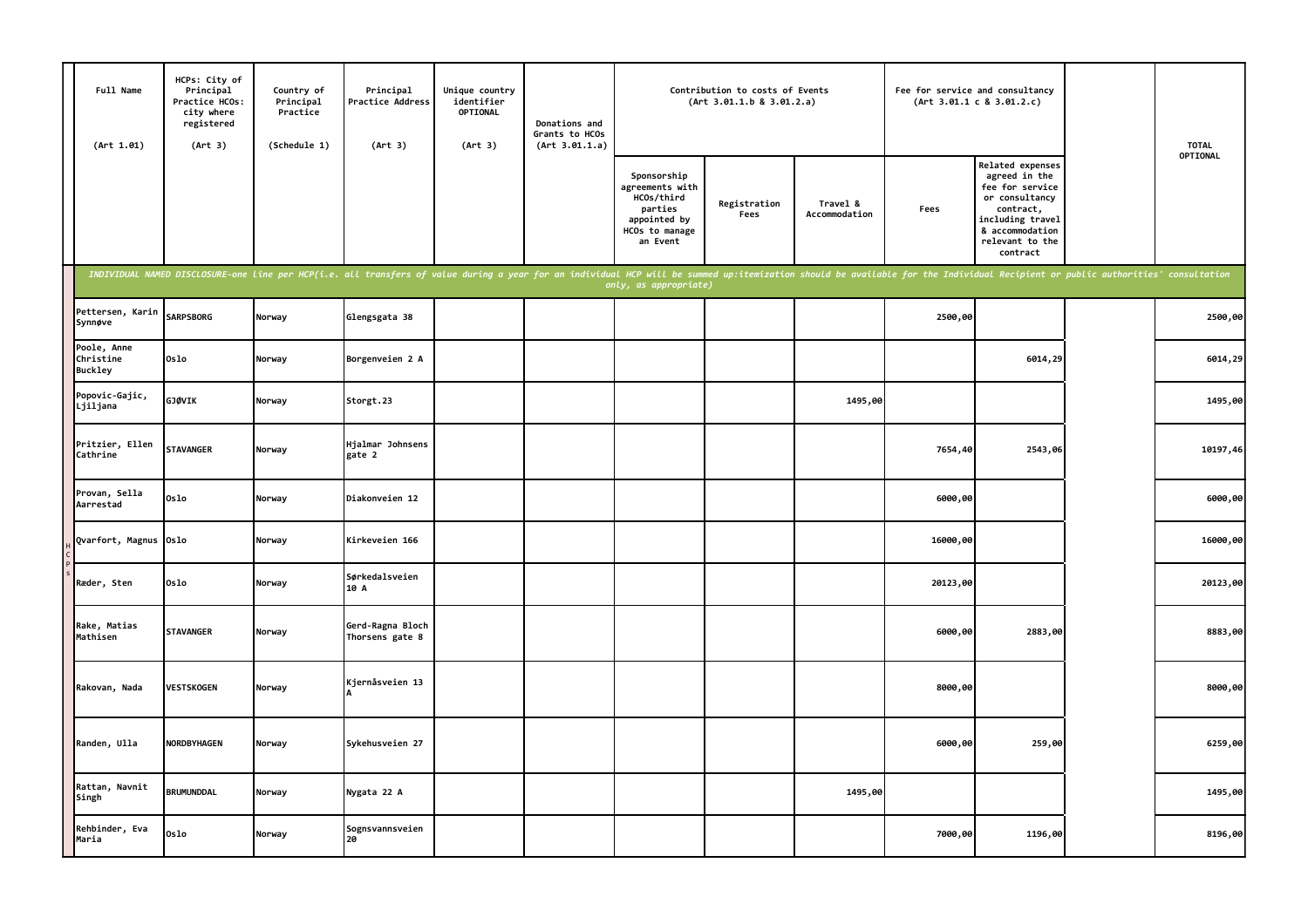| Full Name<br>(Art 1.01)      | HCPs: City of<br>Principal<br>Practice HCOs:<br>city where<br>registered<br>(Art 3) | Country of<br>Principal<br>Practice<br>(Schedule 1) | Principal<br>Practice Address<br>(Art 3)                                                                                                                                                                                       | Unique country<br>identifier<br><b>OPTIONAL</b><br>(Art 3) | Donations and<br>Grants to HCOs<br>(Art 3.01.1.a) |                                                                                                       | Contribution to costs of Events<br>(Art 3.01.1.b 8 3.01.2.a) |                           | Fee for service and consultancy | (Art 3.01.1 c 8 3.01.2.c)                                                                                                                                 | <b>TOTAL</b> |
|------------------------------|-------------------------------------------------------------------------------------|-----------------------------------------------------|--------------------------------------------------------------------------------------------------------------------------------------------------------------------------------------------------------------------------------|------------------------------------------------------------|---------------------------------------------------|-------------------------------------------------------------------------------------------------------|--------------------------------------------------------------|---------------------------|---------------------------------|-----------------------------------------------------------------------------------------------------------------------------------------------------------|--------------|
|                              |                                                                                     |                                                     |                                                                                                                                                                                                                                |                                                            |                                                   | Sponsorship<br>agreements with<br>HCOs/third<br>parties<br>appointed by<br>HCOs to manage<br>an Event | Registration<br>Fees                                         | Travel &<br>Accommodation | Fees                            | Related expenses<br>agreed in the<br>fee for service<br>or consultancy<br>contract,<br>including travel<br>& accommodation<br>relevant to the<br>contract | OPTIONAL     |
|                              |                                                                                     |                                                     | INDIVIDUAL NAMED DISCLOSURE-one line per HCP(i.e. all transfers of value during a year for an individual HCP will be summed up:itemization should be available for the Individual Recipient or public authorities' consultatio |                                                            |                                                   | only, as appropriate)                                                                                 |                                                              |                           |                                 |                                                                                                                                                           |              |
| Reikvam, Håkon               | <b>BERGEN</b>                                                                       | Norway                                              | Jonas Lies vei<br>65                                                                                                                                                                                                           |                                                            |                                                   |                                                                                                       |                                                              |                           | 20000,00                        | 983,00                                                                                                                                                    | 20983,00     |
| Ringdal, Nils                | MOLDE                                                                               | Norway                                              | Strandgt. 3                                                                                                                                                                                                                    |                                                            |                                                   |                                                                                                       |                                                              | 4606,00                   |                                 | 8996,00                                                                                                                                                   | 13602,00     |
| Risberg, Terje               | GRÅLUM                                                                              | Norway                                              | Kalnesveien 300                                                                                                                                                                                                                |                                                            |                                                   |                                                                                                       |                                                              |                           | 15000,00                        |                                                                                                                                                           | 15000,00     |
| Røhr, Ida                    | NES PÅ HEDMARKEN Norway                                                             |                                                     | Helgøyavegen 119                                                                                                                                                                                                               |                                                            |                                                   |                                                                                                       |                                                              | 1495,00                   |                                 |                                                                                                                                                           | 1495,00      |
| Rustenberg,<br>Berit Ingrid  | <b>LARVIK</b>                                                                       | Norway                                              | Sigurds gate 4                                                                                                                                                                                                                 |                                                            |                                                   |                                                                                                       |                                                              | 630,00                    |                                 |                                                                                                                                                           | 630,00       |
| Rutherford, Ole<br>Christian | <b>GRÅLUM</b>                                                                       | Norway                                              | Kalnesveien 300                                                                                                                                                                                                                |                                                            |                                                   |                                                                                                       |                                                              |                           | 18000,00                        | 803,40                                                                                                                                                    | 18803,40     |
| Sanaker, Petter<br>Schandl   | <b>BERGEN</b>                                                                       | Norway                                              | Jonas Lies vei<br>65                                                                                                                                                                                                           |                                                            |                                                   |                                                                                                       |                                                              |                           | 7000,00                         | 361,00                                                                                                                                                    | 7361,00      |
| Sande, Lars<br>Øivind        | <b>FORNEBU</b>                                                                      | Norway                                              | Oksenøyveien<br>$8 - 10$                                                                                                                                                                                                       |                                                            |                                                   |                                                                                                       |                                                              |                           | 17000,00                        |                                                                                                                                                           | 17000,00     |
| Sandset, Else<br>Charlotte   | Oslo                                                                                | Norway                                              | Kirkeveien 166                                                                                                                                                                                                                 |                                                            |                                                   |                                                                                                       |                                                              |                           | 16000,00                        |                                                                                                                                                           | 16000,00     |
| Sandvig, Inger               | Oslo                                                                                | Norway                                              | Sognsvannsveien<br>20                                                                                                                                                                                                          |                                                            |                                                   |                                                                                                       |                                                              |                           | 17000,00                        | 650,00                                                                                                                                                    | 17650,00     |
| Sandweg-Zähler,<br>Sabine    | KRÅKERØY                                                                            | Norway                                              | Kråkerøyveien 2                                                                                                                                                                                                                |                                                            |                                                   |                                                                                                       |                                                              | 4954,00                   |                                 |                                                                                                                                                           | 4954,00      |
| Schei, Andreas<br>Hessen     | <b>NESODDTANGEN</b>                                                                 | Norway                                              | Kapellveien 84                                                                                                                                                                                                                 |                                                            |                                                   |                                                                                                       |                                                              |                           | 6000,00                         |                                                                                                                                                           | 6000,00      |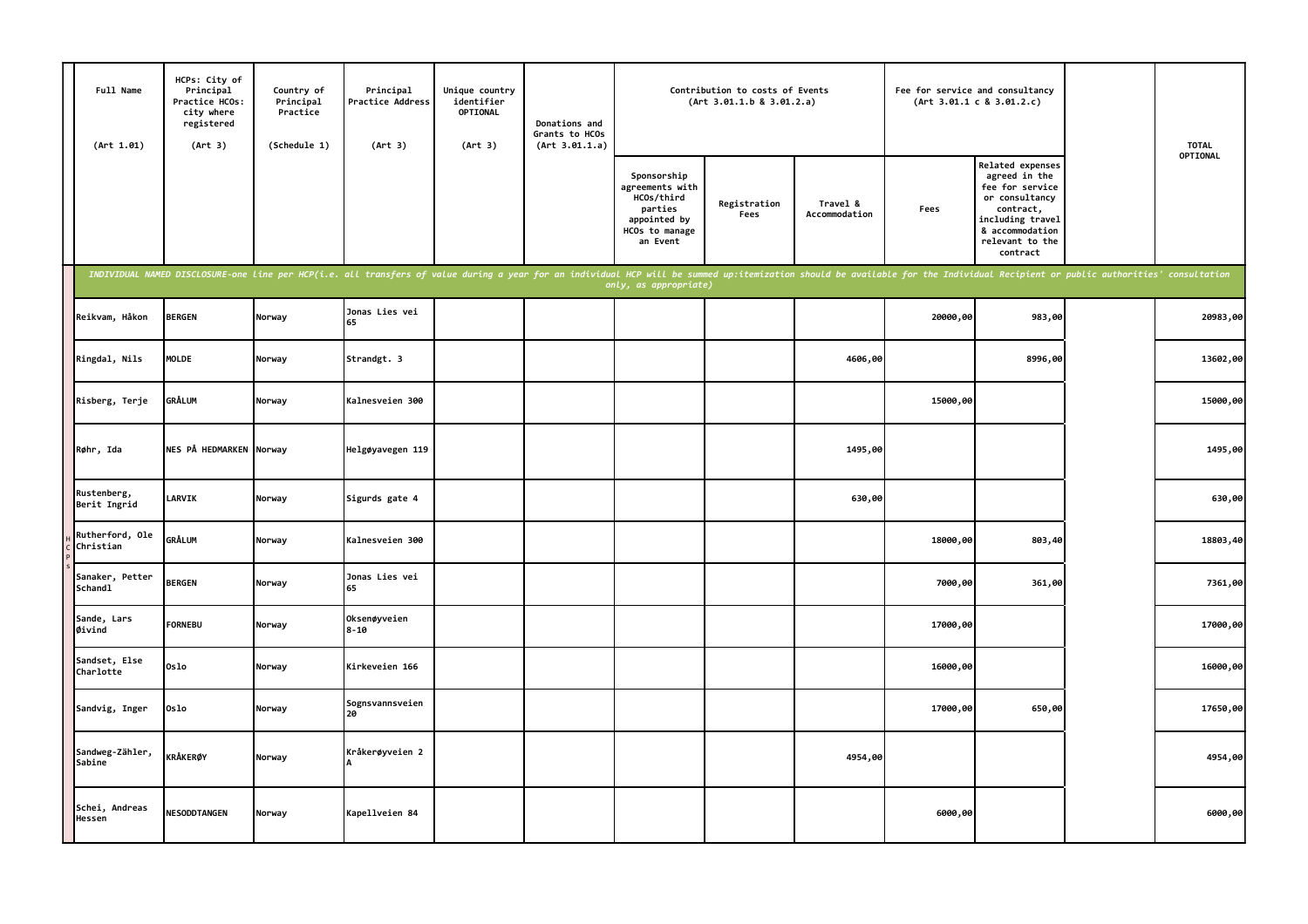| Full Name<br>(Art 1.01)      | HCPs: City of<br>Principal<br>Practice HCOs:<br>city where<br>registered<br>(Art 3) | Country of<br>Principal<br>Practice<br>(Schedule 1) | Principal<br>Practice Address<br>(Art 3)                                                                                                                                                                                       | Unique country<br>identifier<br><b>OPTIONAL</b><br>(Art 3) | Donations and<br>Grants to HCOs<br>(Art 3.01.1.a) |                                                                                                       | Contribution to costs of Events<br>(Art 3.01.1.b 8 3.01.2.a) |                           | Fee for service and consultancy | (Art 3.01.1 c 8 3.01.2.c)                                                                                                                                 | <b>TOTAL</b> |
|------------------------------|-------------------------------------------------------------------------------------|-----------------------------------------------------|--------------------------------------------------------------------------------------------------------------------------------------------------------------------------------------------------------------------------------|------------------------------------------------------------|---------------------------------------------------|-------------------------------------------------------------------------------------------------------|--------------------------------------------------------------|---------------------------|---------------------------------|-----------------------------------------------------------------------------------------------------------------------------------------------------------|--------------|
|                              |                                                                                     |                                                     |                                                                                                                                                                                                                                |                                                            |                                                   | Sponsorship<br>agreements with<br>HCOs/third<br>parties<br>appointed by<br>HCOs to manage<br>an Event | Registration<br>Fees                                         | Travel &<br>Accommodation | Fees                            | Related expenses<br>agreed in the<br>fee for service<br>or consultancy<br>contract,<br>including travel<br>& accommodation<br>relevant to the<br>contract | OPTIONAL     |
|                              |                                                                                     |                                                     | INDIVIDUAL NAMED DISCLOSURE-one line per HCP(i.e. all transfers of value during a year for an individual HCP will be summed up:itemization should be available for the Individual Recipient or public authorities' consultatio |                                                            |                                                   | only, as appropriate)                                                                                 |                                                              |                           |                                 |                                                                                                                                                           |              |
| Schirmer, Henrik NORDBYHAGEN |                                                                                     | Norway                                              | Sykehusveien 27                                                                                                                                                                                                                |                                                            |                                                   |                                                                                                       |                                                              |                           | 8000,00                         |                                                                                                                                                           | 8000,00      |
| Schousgaard,<br>Christian    | <b>NORD-LENANGEN</b>                                                                | Norway                                              | Lenangsveien                                                                                                                                                                                                                   |                                                            |                                                   |                                                                                                       |                                                              | 1953,00                   |                                 |                                                                                                                                                           | 1953,00      |
| Semb, Anne Grete Oslo        |                                                                                     | Norway                                              | Diakonveien 12                                                                                                                                                                                                                 |                                                            |                                                   |                                                                                                       |                                                              | 25088,65                  | 47200,00                        | 7788,00                                                                                                                                                   | 80076,65     |
| Sivertsen, Svein<br>Gunnar   | <b>HØYANGER</b>                                                                     | Norway                                              | Storgt. 8                                                                                                                                                                                                                      |                                                            |                                                   |                                                                                                       |                                                              | 3953,00                   |                                 |                                                                                                                                                           | 3953,00      |
| Slåstad, Heidi<br>Synnøve    | <b>OSLO</b>                                                                         | Norway                                              | NO-Ukjent<br>postadresse                                                                                                                                                                                                       |                                                            |                                                   |                                                                                                       |                                                              |                           | 4000,00                         |                                                                                                                                                           | 4000,00      |
| Slevolden, Ellen<br>М.       | Oslo                                                                                | Norway                                              | Wergelandsveien                                                                                                                                                                                                                |                                                            |                                                   |                                                                                                       |                                                              |                           | 14532,00                        |                                                                                                                                                           | 14532,00     |
| Søland, Torunn               | <b>GRÅLUM</b>                                                                       | Norway                                              | Kalnesveien 300                                                                                                                                                                                                                |                                                            |                                                   |                                                                                                       |                                                              | 2456,00                   |                                 |                                                                                                                                                           | 2456,00      |
| Solhoff, Ragnar              | <b>ARENDAL</b>                                                                      | Norway                                              | Sykehusveien 1                                                                                                                                                                                                                 |                                                            |                                                   |                                                                                                       |                                                              |                           |                                 | 2488,00                                                                                                                                                   | 2488,00      |
| Solli, Astrid<br>Landgraff   | <b>PORSGRUNN</b>                                                                    | Norway                                              | Storgata 125                                                                                                                                                                                                                   |                                                            |                                                   |                                                                                                       |                                                              |                           | 4000,00                         |                                                                                                                                                           | 4000,00      |
| Solli, Jan Dag               | <b>PORSGRUNN</b>                                                                    | Norway                                              | Storgata 125                                                                                                                                                                                                                   |                                                            |                                                   |                                                                                                       |                                                              |                           | 7000,00                         |                                                                                                                                                           | 7000,00      |
| Soltveit,<br>Kristin         | <b>BERGEN</b>                                                                       | Norway                                              | Jonas Lies vei<br>65                                                                                                                                                                                                           |                                                            |                                                   |                                                                                                       |                                                              | 1837,00                   | 3000,00                         |                                                                                                                                                           | 4837,00      |
| Solvang, Trude               | NORDFJORDEID                                                                        | Norway                                              | Sjukehusveien 14                                                                                                                                                                                                               |                                                            |                                                   |                                                                                                       |                                                              |                           | 3000,00                         |                                                                                                                                                           | 3000,00      |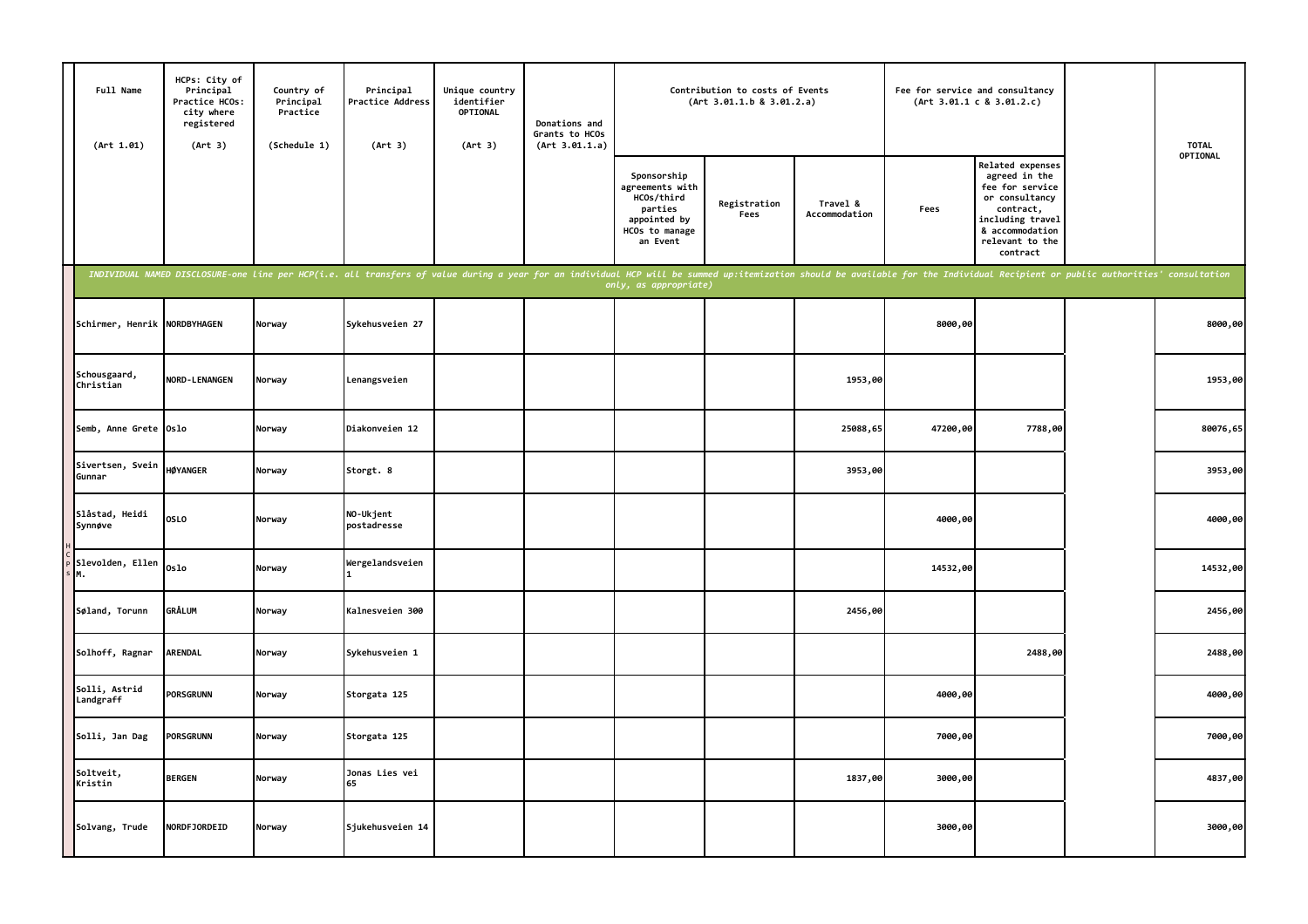| Full Name<br>(Art 1.01)     | HCPs: City of<br>Principal<br>Practice HCOs:<br>city where<br>registered<br>(Art 3) | Country of<br>Principal<br>Practice<br>(Schedule 1) | Principal<br>Practice Address<br>(Art 3)                                                                                                                                                                                       | Unique country<br>identifier<br>OPTIONAL<br>(Art 3) | Donations and<br>Grants to HCOs<br>(Art 3.01.1.a) |                                                                                                       | Contribution to costs of Events<br>(Art 3.01.1.b 8 3.01.2.a) |                           |          | Fee for service and consultancy<br>(Art 3.01.1 c 8 3.01.2.c)                                                                                              | <b>TOTAL</b> |
|-----------------------------|-------------------------------------------------------------------------------------|-----------------------------------------------------|--------------------------------------------------------------------------------------------------------------------------------------------------------------------------------------------------------------------------------|-----------------------------------------------------|---------------------------------------------------|-------------------------------------------------------------------------------------------------------|--------------------------------------------------------------|---------------------------|----------|-----------------------------------------------------------------------------------------------------------------------------------------------------------|--------------|
|                             |                                                                                     |                                                     |                                                                                                                                                                                                                                |                                                     |                                                   | Sponsorship<br>agreements with<br>HCOs/third<br>parties<br>appointed by<br>HCOs to manage<br>an Event | Registration<br>Fees                                         | Travel &<br>Accommodation | Fees     | Related expenses<br>agreed in the<br>fee for service<br>or consultancy<br>contract,<br>including travel<br>& accommodation<br>relevant to the<br>contract | OPTIONAL     |
|                             |                                                                                     |                                                     | INDIVIDUAL NAMED DISCLOSURE-one line per HCP(i.e. all transfers of value during a year for an individual HCP will be summed up:itemization should be available for the Individual Recipient or public authorities' consultatio |                                                     |                                                   | only, as appropriate)                                                                                 |                                                              |                           |          |                                                                                                                                                           |              |
| Songe-Møller,<br>Silje      | GRÅLUM                                                                              | Norway                                              | Kalnesveien 300                                                                                                                                                                                                                |                                                     |                                                   |                                                                                                       |                                                              | 2315,00                   | 15800,00 |                                                                                                                                                           | 18115,00     |
| Sørbye, Halfdan             | <b>BERGEN</b>                                                                       | Norway                                              | Jonas Lies vei<br>65                                                                                                                                                                                                           |                                                     |                                                   |                                                                                                       |                                                              |                           | 22941,20 | 10905,28                                                                                                                                                  | 33846,48     |
| Søyland, Anne<br>Wasenius   | <b>BEKKESTUA</b>                                                                    | Norway                                              | Gamle<br>Ringeriksvei 34                                                                                                                                                                                                       |                                                     |                                                   |                                                                                                       |                                                              |                           | 8000,00  |                                                                                                                                                           | 8000,00      |
| Spetalen, Signe             | 0slo                                                                                | Norway                                              | Ullernchausseen<br><b>70</b>                                                                                                                                                                                                   |                                                     |                                                   |                                                                                                       |                                                              |                           | 4000,00  |                                                                                                                                                           | 4000,00      |
| Stangeland,<br>Katarina Zak | <b>STAVANGER</b>                                                                    | Norway                                              | Jåttåveien 7                                                                                                                                                                                                                   |                                                     |                                                   |                                                                                                       |                                                              | 3446,00                   |          |                                                                                                                                                           | 3446,00      |
| Steen, Torkel               | 0slo                                                                                | Norway                                              | Kirkeveien 166                                                                                                                                                                                                                 |                                                     |                                                   |                                                                                                       |                                                              |                           | 33000,00 | 5322,00                                                                                                                                                   | 38322,00     |
| Stjärne, Johan              | <b>SKIEN</b>                                                                        | Norway                                              | Bjørnstjerne<br>Bjørnsons gate 6                                                                                                                                                                                               |                                                     |                                                   |                                                                                                       |                                                              |                           | 6000,00  | 980,00                                                                                                                                                    | 6980,00      |
| Storsul, Guro               | <b>GJETTUM</b>                                                                      | Norway                                              | Sogneprest<br>Munthe-kaas Vei<br>100                                                                                                                                                                                           |                                                     |                                                   |                                                                                                       |                                                              |                           | 4000,00  |                                                                                                                                                           | 4000,00      |
| Stray-Pedersen,<br>Asbjørg  | 0slo                                                                                | Norway                                              | Forskningsveien<br>2B                                                                                                                                                                                                          |                                                     |                                                   |                                                                                                       |                                                              |                           | 8000,00  |                                                                                                                                                           | 8000,00      |
| Sverdrup,<br>Øystein        | <b>TØNSBERG</b>                                                                     | Norway                                              | Halfdan<br>Wilhelmsens alle<br>17                                                                                                                                                                                              |                                                     |                                                   |                                                                                                       |                                                              |                           | 7000,00  |                                                                                                                                                           | 7000,00      |
| Svindland, Mari             | Oslo                                                                                | Norway                                              | Borgenveien 2 A                                                                                                                                                                                                                |                                                     |                                                   |                                                                                                       |                                                              |                           | 1500,00  | 202,00                                                                                                                                                    | 1702,00      |
| Tazmini, Kiarash Oslo       |                                                                                     | Norway                                              | Kirkeveien 166                                                                                                                                                                                                                 |                                                     |                                                   |                                                                                                       |                                                              |                           | 12000,00 | 1525,00                                                                                                                                                   | 13525,00     |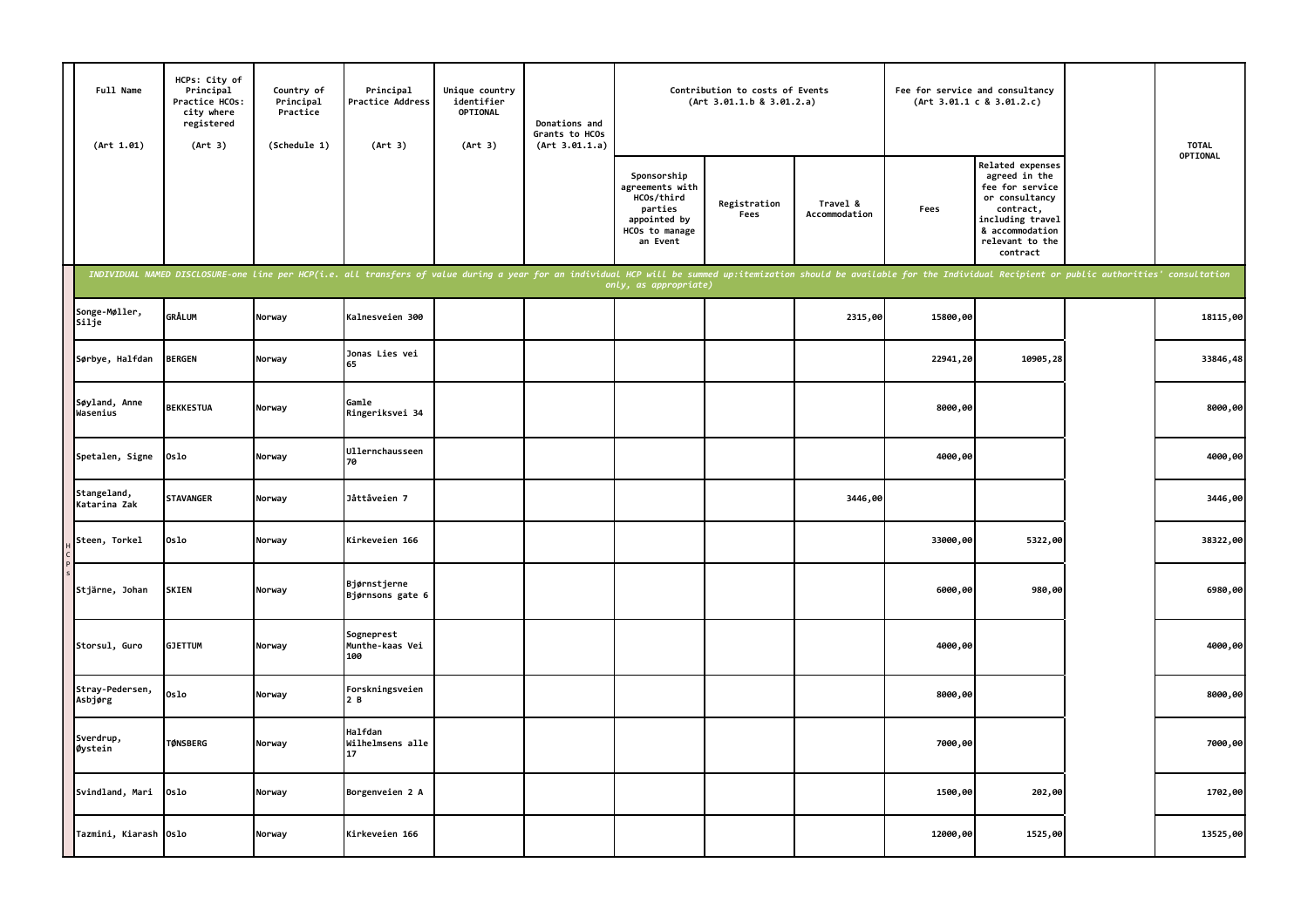| Full Name<br>(Art 1.01)     | HCPs: City of<br>Principal<br>Practice HCOs:<br>city where<br>registered<br>(Art 3)                                                                                                                                            | Country of<br>Principal<br>Practice<br>(Schedule 1) | Principal<br>Practice Address<br>(Art 3) | Unique country<br>identifier<br>OPTIONAL<br>(Art 3) | Donations and<br>Grants to HCOs<br>(Art 3.01.1.a) |                                                                                                       | Contribution to costs of Events<br>(Art 3.01.1.b 8 3.01.2.a) |                           |          | Fee for service and consultancy<br>(Art 3.01.1 c 8 3.01.2.c)                                                                                              | <b>TOTAL</b> |
|-----------------------------|--------------------------------------------------------------------------------------------------------------------------------------------------------------------------------------------------------------------------------|-----------------------------------------------------|------------------------------------------|-----------------------------------------------------|---------------------------------------------------|-------------------------------------------------------------------------------------------------------|--------------------------------------------------------------|---------------------------|----------|-----------------------------------------------------------------------------------------------------------------------------------------------------------|--------------|
|                             |                                                                                                                                                                                                                                |                                                     |                                          |                                                     |                                                   | Sponsorship<br>agreements with<br>HCOs/third<br>parties<br>appointed by<br>HCOs to manage<br>an Event | Registration<br>Fees                                         | Travel &<br>Accommodation | Fees     | Related expenses<br>agreed in the<br>fee for service<br>or consultancy<br>contract,<br>including travel<br>& accommodation<br>relevant to the<br>contract | OPTIONAL     |
|                             | INDIVIDUAL NAMED DISCLOSURE-one line per HCP(i.e. all transfers of value during a year for an individual HCP will be summed up:itemization should be available for the Individual Recipient or public authorities' consultatio |                                                     |                                          |                                                     |                                                   | only, as appropriate)                                                                                 |                                                              |                           |          |                                                                                                                                                           |              |
| Thierley,<br>Micaela        | <b>BERGEN</b>                                                                                                                                                                                                                  | Norway                                              | Ibsens gate 104                          |                                                     |                                                   |                                                                                                       |                                                              |                           | 4500,00  |                                                                                                                                                           | 4500,00      |
| Thiis-Evensen,<br>Espen     | Oslo                                                                                                                                                                                                                           | Norway                                              | Sognsvannsveien<br>20                    |                                                     |                                                   |                                                                                                       |                                                              |                           | 13100,00 |                                                                                                                                                           | 13100,00     |
| Thorshaug, Roar             | <b>BODØ</b>                                                                                                                                                                                                                    | Norway                                              | Parkveien 95                             |                                                     |                                                   |                                                                                                       |                                                              |                           | 7000,00  |                                                                                                                                                           | 7000,00      |
| Thorsrud,<br>Andreas        | Oslo                                                                                                                                                                                                                           | Norway                                              | Kirkeveien 166                           |                                                     |                                                   |                                                                                                       |                                                              |                           | 2000,00  |                                                                                                                                                           | 2000,00      |
| Thrane,<br>Alexander S.     | <b>BERGEN</b>                                                                                                                                                                                                                  | Norway                                              | Jonas Lies vei<br>65                     |                                                     |                                                   |                                                                                                       |                                                              |                           | 23658,00 |                                                                                                                                                           | 23658,00     |
| Tobiasson,<br>Kristian      | <b>SKIEN</b>                                                                                                                                                                                                                   | Norway                                              | Ulefossveien 55                          |                                                     |                                                   |                                                                                                       |                                                              |                           | 6000,00  | 60,00                                                                                                                                                     | 6060,00      |
| Todal, Anders               | <b>STEINKJER</b>                                                                                                                                                                                                               | Norway                                              | Bogaveien 6                              |                                                     |                                                   |                                                                                                       |                                                              | 4459,00                   |          |                                                                                                                                                           | 4459,00      |
| Træland Hanssen,<br>Kjersti | NORDBYHAGEN                                                                                                                                                                                                                    | Norway                                              | Sykehusveien 27                          |                                                     |                                                   |                                                                                                       |                                                              |                           | 5000,00  | 546,00                                                                                                                                                    | 5546,00      |
| Tran, Hoa Thi<br>Tuyet      | NORDBYHAGEN                                                                                                                                                                                                                    | Norway                                              | Sykehusveien 25                          |                                                     |                                                   |                                                                                                       |                                                              |                           | 6000,00  |                                                                                                                                                           | 6000,00      |
| Uhlig, Till                 | Oslo                                                                                                                                                                                                                           | Norway                                              | Diakonveien 12                           |                                                     |                                                   |                                                                                                       |                                                              | 2622,00                   | 10913,00 | 2545,27                                                                                                                                                   | 16080,27     |
| Urheim, Stig                | <b>BERGEN</b>                                                                                                                                                                                                                  | Norway                                              | Jonas Lies vei<br>65                     |                                                     |                                                   |                                                                                                       |                                                              |                           | 5000,00  |                                                                                                                                                           | 5000,00      |
| Valborgland,<br>Torstein    | <b>STAVANGER</b>                                                                                                                                                                                                               | Norway                                              | Nedre Holmegate<br>30-34                 |                                                     |                                                   |                                                                                                       |                                                              |                           | 6000,00  |                                                                                                                                                           | 6000,00      |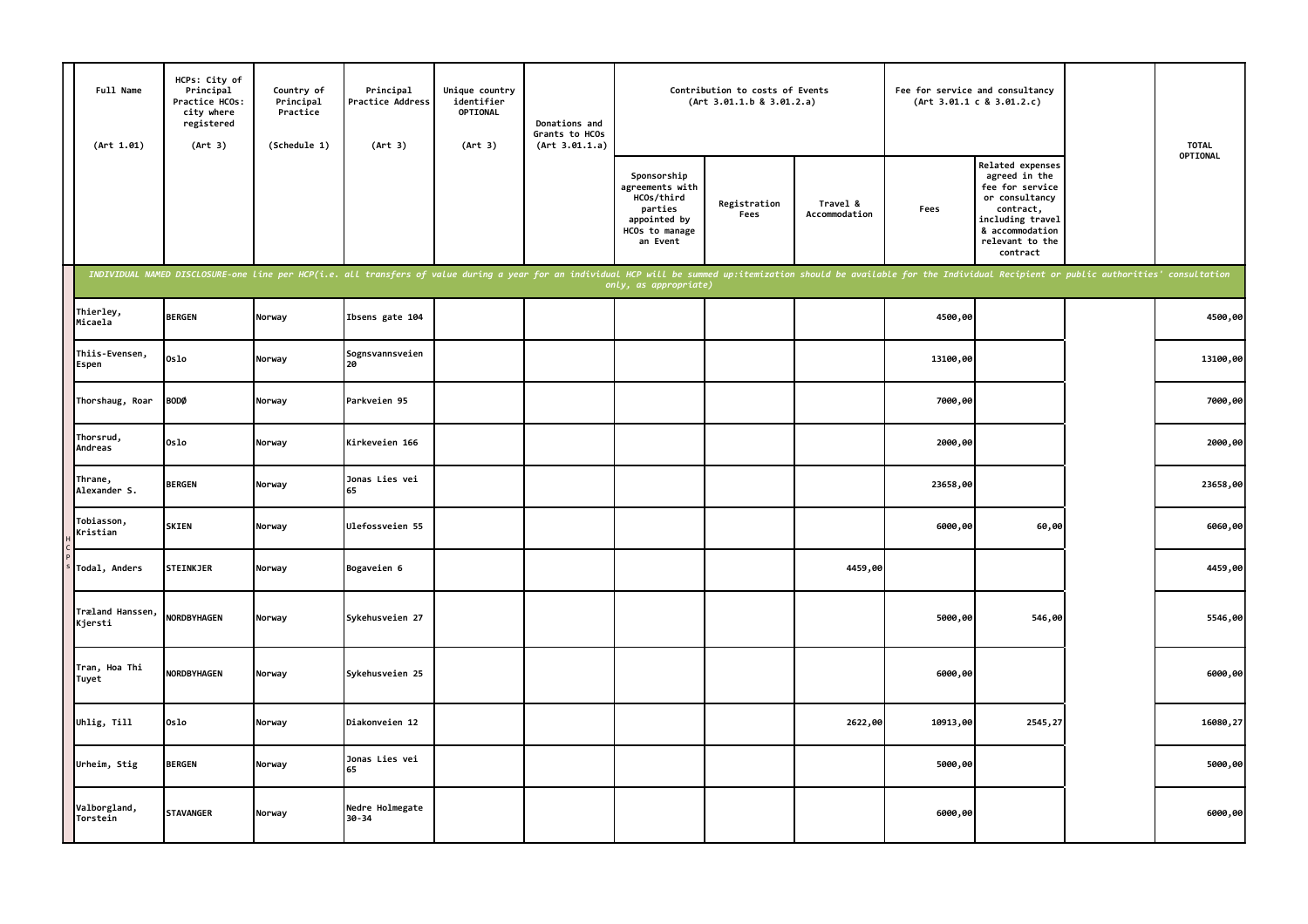| Full Name<br>(Art 1.01)      | HCPs: City of<br>Principal<br>Practice HCOs:<br>city where<br>registered<br>(Art 3)                                                                                                                                            | Country of<br>Principal<br>Practice<br>(Schedule 1) | Principal<br>Practice Address<br>(Art 3) | Unique country<br>identifier<br>OPTIONAL<br>(Art 3) | Donations and<br>Grants to HCOs<br>(Art 3.01.1.a) |                                                                                                       | Contribution to costs of Events<br>(Art 3.01.1.b 8 3.01.2.a) |                           |          | Fee for service and consultancy<br>(Art 3.01.1 c 8 3.01.2.c)                                                                                                     | <b>TOTAL</b> |
|------------------------------|--------------------------------------------------------------------------------------------------------------------------------------------------------------------------------------------------------------------------------|-----------------------------------------------------|------------------------------------------|-----------------------------------------------------|---------------------------------------------------|-------------------------------------------------------------------------------------------------------|--------------------------------------------------------------|---------------------------|----------|------------------------------------------------------------------------------------------------------------------------------------------------------------------|--------------|
|                              |                                                                                                                                                                                                                                |                                                     |                                          |                                                     |                                                   | Sponsorship<br>agreements with<br>HCOs/third<br>parties<br>appointed by<br>HCOs to manage<br>an Event | Registration<br>Fees                                         | Travel &<br>Accommodation | Fees     | <b>Related expenses</b><br>agreed in the<br>fee for service<br>or consultancy<br>contract,<br>including travel<br>& accommodation<br>relevant to the<br>contract | OPTIONAL     |
|                              | INDIVIDUAL NAMED DISCLOSURE-one line per HCP(i.e. all transfers of value during a year for an individual HCP will be summed up:itemization should be available for the Individual Recipient or public authorities' consultatio |                                                     |                                          |                                                     |                                                   | only, as appropriate)                                                                                 |                                                              |                           |          |                                                                                                                                                                  |              |
| Valkov, Andrej               | <b>TROMSØ</b>                                                                                                                                                                                                                  | Norway                                              | Sykehusveien 38                          |                                                     |                                                   |                                                                                                       |                                                              |                           | 4000,00  | 3207,00                                                                                                                                                          | 7207,00      |
| Vanke, Petter                | <b>ORKANGER</b>                                                                                                                                                                                                                | Norway                                              | Sjukehusvegen 3                          |                                                     |                                                   |                                                                                                       |                                                              |                           | 3000,00  |                                                                                                                                                                  | 3000,00      |
| Vestaby, Hanne               | <b>KRISTIANSAND S</b>                                                                                                                                                                                                          | Norway                                              | Egsveien 100                             |                                                     |                                                   |                                                                                                       |                                                              | 1747,65                   | 3000,00  | 340,00                                                                                                                                                           | 5087,65      |
| Vikse, Jens                  | <b>STAVANGER</b>                                                                                                                                                                                                               | Norway                                              | Gerd-Ragna Bloch<br>Thorsens gate 8      |                                                     |                                                   |                                                                                                       |                                                              |                           | 6000,00  | 4088,00                                                                                                                                                          | 10088,00     |
| Vistnes, Maria               | Oslo                                                                                                                                                                                                                           | Norway                                              | Kirkeveien 166                           |                                                     |                                                   |                                                                                                       |                                                              |                           | 6000,00  | 260,00                                                                                                                                                           | 6260,00      |
| Waldum-Grevbo,<br>Bård Endre | Oslo                                                                                                                                                                                                                           | Norway                                              | Kirkeveien 166                           |                                                     |                                                   |                                                                                                       |                                                              |                           | 10000,00 |                                                                                                                                                                  | 10000,00     |
| Warlo, Stine<br>Kirsch       | <b>HOKKSUND</b>                                                                                                                                                                                                                | Norway                                              | Stasjonsgata 25                          |                                                     |                                                   |                                                                                                       |                                                              | 1495,00                   |          |                                                                                                                                                                  | 1495,00      |
| Westheim, Arne               | <b>OSLO</b>                                                                                                                                                                                                                    | Norway                                              | Nedre Skogvei<br>10A                     |                                                     |                                                   |                                                                                                       |                                                              |                           | 30000,00 | 356,00                                                                                                                                                           | 30356,00     |
| Wethal, Torgeir              | TRONDHEIM                                                                                                                                                                                                                      | Norway                                              | Prinsesse<br>Kristinas gate 3            |                                                     |                                                   |                                                                                                       |                                                              |                           | 5000,00  | 178,00                                                                                                                                                           | 5178,00      |
| Wiik, Anne<br>Varden         | MOSS                                                                                                                                                                                                                           | Norway                                              | Peer Gynts vei<br>78                     |                                                     |                                                   |                                                                                                       |                                                              |                           | 2500,00  | 319,00                                                                                                                                                           | 2819,00      |
| Winsvold, Bendik<br>K.S.     | Oslo                                                                                                                                                                                                                           | Norway                                              | Kirkeveien 166                           |                                                     |                                                   |                                                                                                       |                                                              |                           | 16000,00 | 365,00                                                                                                                                                           | 16365,00     |
| Wist, Erik<br>Andreas        | Oslo                                                                                                                                                                                                                           | Norway                                              | Brochmanns gate                          |                                                     |                                                   |                                                                                                       |                                                              | 5303,61                   | 51389,16 | 6324,98                                                                                                                                                          | 63017,75     |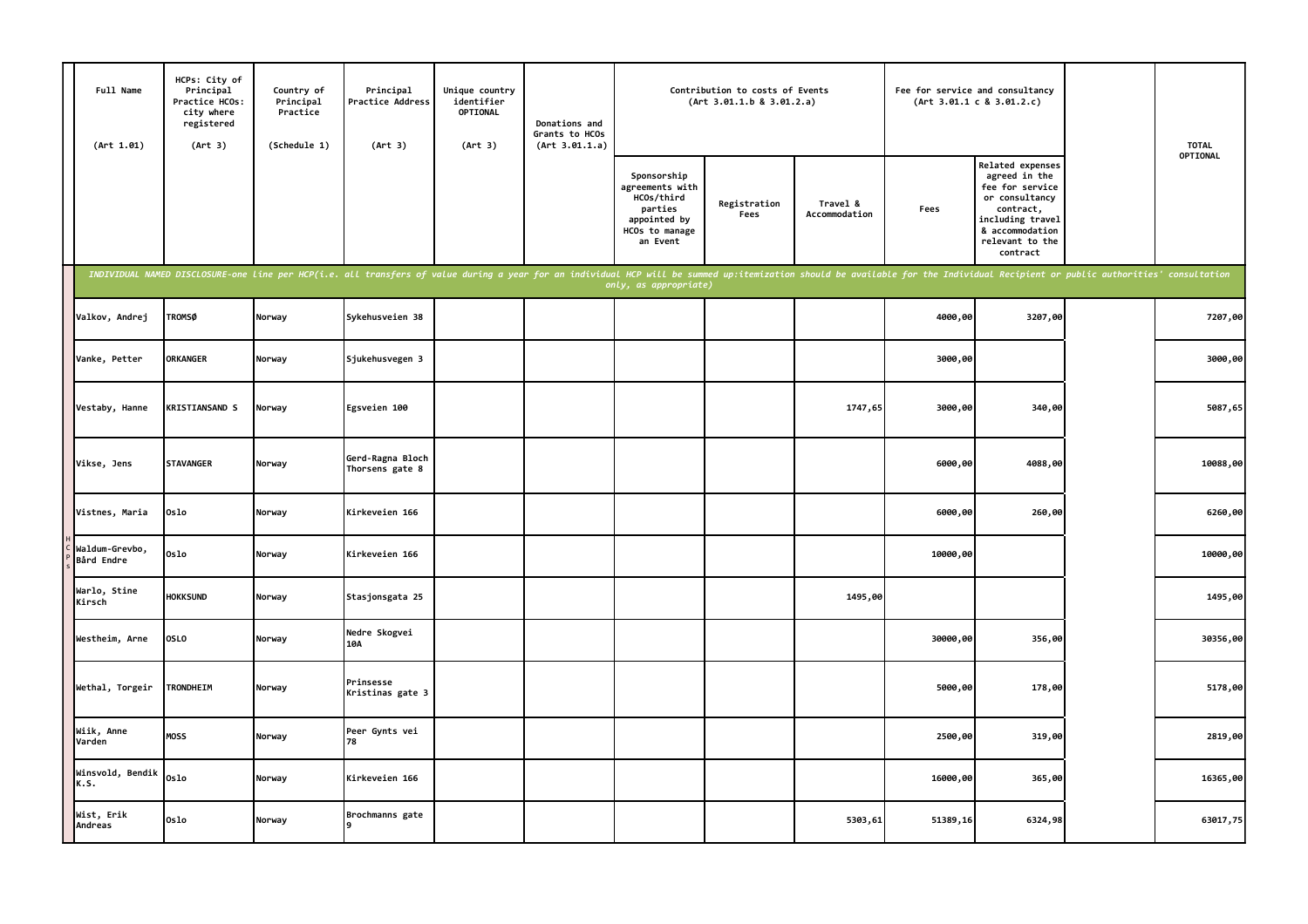| Full Name<br>(Art 1.01)     | HCPs: City of<br>Principal<br>Practice HCOs:<br>city where<br>registered<br>(Art 3) | Country of<br>Principal<br>Practice<br>(Schedule 1)     | Principal<br><b>Practice Address</b><br>(Art 3)                                                                                                                                                                                | Unique country<br>identifier<br>OPTIONAL<br>(Art 3) | Donations and<br>Grants to HCOs<br>(Art 3.01.1.a) |                                                                                                       | Contribution to costs of Events<br>(Art 3.01.1.b 8 3.01.2.a) |                                                                                                          |           | Fee for service and consultancy<br>(Art 3.01.1 c 8 3.01.2.c)                                                                                              | <b>TOTAL</b> |
|-----------------------------|-------------------------------------------------------------------------------------|---------------------------------------------------------|--------------------------------------------------------------------------------------------------------------------------------------------------------------------------------------------------------------------------------|-----------------------------------------------------|---------------------------------------------------|-------------------------------------------------------------------------------------------------------|--------------------------------------------------------------|----------------------------------------------------------------------------------------------------------|-----------|-----------------------------------------------------------------------------------------------------------------------------------------------------------|--------------|
|                             |                                                                                     |                                                         |                                                                                                                                                                                                                                |                                                     |                                                   | Sponsorship<br>agreements with<br>HCOs/third<br>parties<br>appointed by<br>HCOs to manage<br>an Event | Registration<br>Fees                                         | Travel &<br>Accommodation                                                                                | Fees      | Related expenses<br>agreed in the<br>fee for service<br>or consultancy<br>contract,<br>including travel<br>& accommodation<br>relevant to the<br>contract | OPTIONAL     |
|                             |                                                                                     |                                                         | INDIVIDUAL NAMED DISCLOSURE-one line per HCP(i.e. all transfers of value during a year for an individual HCP will be summed up:itemization should be available for the Individual Recipient or public authorities' consultatio |                                                     |                                                   | only, as appropriate)                                                                                 |                                                              |                                                                                                          |           |                                                                                                                                                           |              |
| Zahid, Wasim                | <b>DRAMMEN</b>                                                                      | Norway                                                  | Dronninggt. 28                                                                                                                                                                                                                 |                                                     |                                                   |                                                                                                       |                                                              |                                                                                                          | 25320,00  | 648,00                                                                                                                                                    | 25968,00     |
| Zaidi, Mohammad<br>Hani Ali | Oslo                                                                                | Norway                                                  | Kirkeveien 166                                                                                                                                                                                                                 |                                                     |                                                   |                                                                                                       |                                                              |                                                                                                          | 8500,00   |                                                                                                                                                           | 8500,00      |
|                             |                                                                                     |                                                         |                                                                                                                                                                                                                                |                                                     |                                                   |                                                                                                       |                                                              | OTHER, NOT INCLUDED ABOVE-where information cannot be disclosed on an individual basis for legal reasons |           |                                                                                                                                                           |              |
|                             |                                                                                     |                                                         | Aggregate amount attributable to transfers of value to such Recipients - Art 3.02                                                                                                                                              |                                                     |                                                   |                                                                                                       |                                                              | 49159,86                                                                                                 | 230480,62 | 57056,58                                                                                                                                                  | 336697,06    |
|                             |                                                                                     | Number of Recipients in aggregate disclosure - Art 3.02 |                                                                                                                                                                                                                                |                                                     |                                                   |                                                                                                       |                                                              | 22                                                                                                       | 26        | 20                                                                                                                                                        | 51           |
|                             | of Recipients disclosed - Art 3.02                                                  |                                                         | of the number of Recipients included in the aggregate disclosure in the total number                                                                                                                                           |                                                     |                                                   |                                                                                                       |                                                              | 23,16                                                                                                    | 11,56     | 16,81                                                                                                                                                     |              |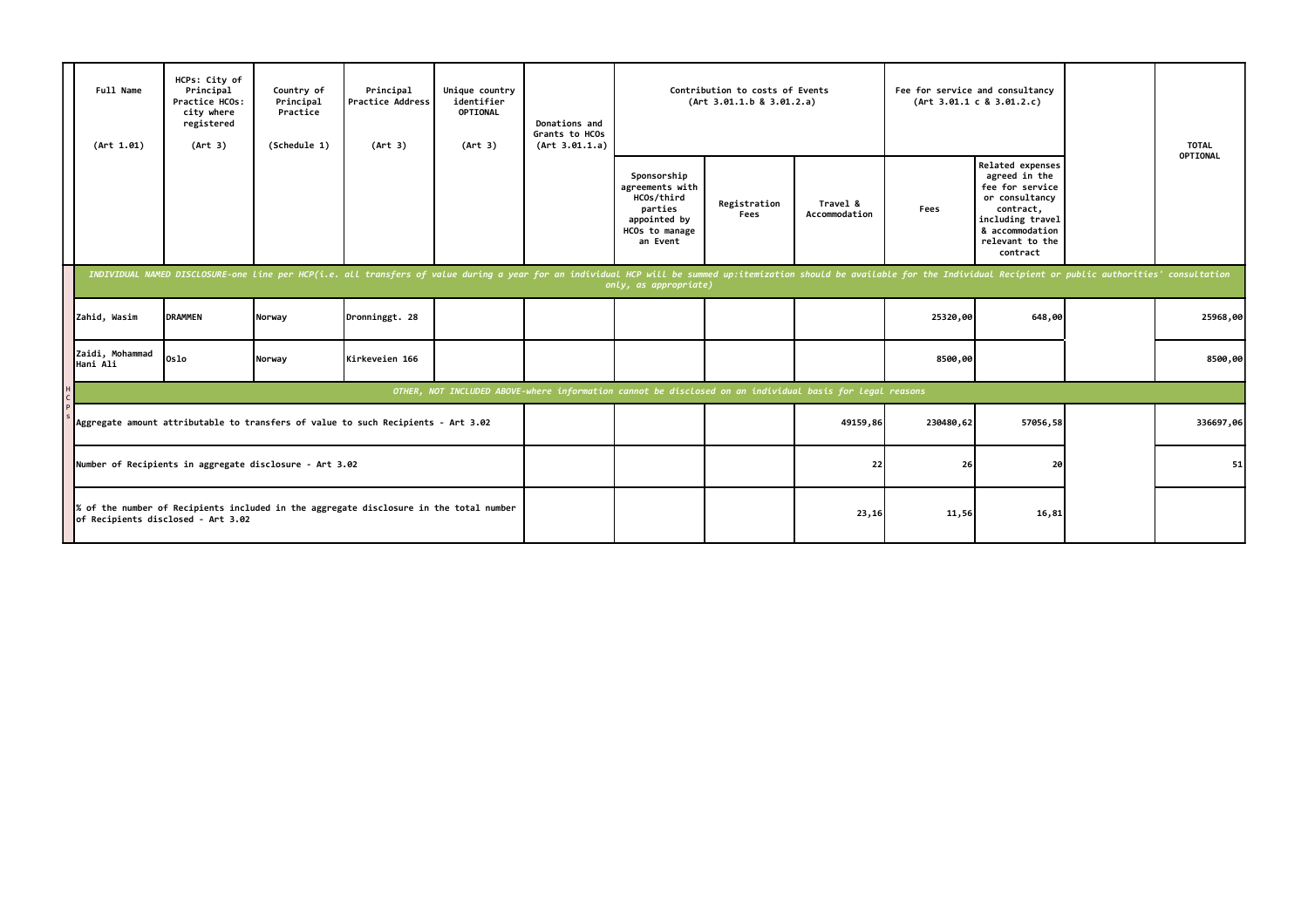| Full Name<br>(Art 1.01)                            | HCPs: City of<br>Principal<br>Practice HCOs:<br>city where<br>registered<br>(Art 3) | Country of<br>Principal<br>Practice<br>(Schedule 1) | Principal<br>Practice Address<br>(Art 3)                                                                                                                                                                                       | Unique country<br>identifier<br><b>OPTIONAL</b><br>(Art 3) | Donations and<br>Grants to HCOs<br>(Art 3.01.1.a) |                                                                                                       | Contribution to costs of Events<br>(Art 3.01.1.b 8 3.01.2.a) |                           |          | Fee for service and consultancy<br>(Art 3.01.1 c 8 3.01.2.c)                                                                                                     | <b>TOTAL</b> |
|----------------------------------------------------|-------------------------------------------------------------------------------------|-----------------------------------------------------|--------------------------------------------------------------------------------------------------------------------------------------------------------------------------------------------------------------------------------|------------------------------------------------------------|---------------------------------------------------|-------------------------------------------------------------------------------------------------------|--------------------------------------------------------------|---------------------------|----------|------------------------------------------------------------------------------------------------------------------------------------------------------------------|--------------|
|                                                    |                                                                                     |                                                     |                                                                                                                                                                                                                                |                                                            |                                                   | Sponsorship<br>agreements with<br>HCOs/third<br>parties<br>appointed by<br>HCOs to manage<br>an Event | Registration<br>Fees                                         | Travel &<br>Accommodation | Fees     | <b>Related expenses</b><br>agreed in the<br>fee for service<br>or consultancy<br>contract,<br>including travel<br>& accommodation<br>relevant to the<br>contract | OPTIONAL     |
|                                                    |                                                                                     |                                                     | INDIVIDUAL NAMED DISCLOSURE-one line per HCO(i.e. all transfers of value during a year for an individual HCO will be summed up:itemization should be available for the Individual Recipient or public authorities' consultatio |                                                            |                                                   | only, as appropriate)                                                                                 |                                                              |                           |          |                                                                                                                                                                  |              |
| Anne Christine<br>Poole AS                         | Oslo                                                                                | Norway                                              | Harbitzalléen 14                                                                                                                                                                                                               |                                                            |                                                   | 310,00                                                                                                |                                                              |                           | 38152,00 | 3802,00                                                                                                                                                          | 42264,00     |
| Astma og<br>Allergiklinikken KRÅKERØY<br>Vestsiden |                                                                                     | Norway                                              | Kråkerøyveien 2                                                                                                                                                                                                                |                                                            |                                                   |                                                                                                       |                                                              |                           | 12000,00 |                                                                                                                                                                  | 12000,00     |
| Bergen<br>Teknologioverfør<br>ing AS               | <b>BERGEN</b>                                                                       | Norway                                              | Thormøhlensgate<br>51                                                                                                                                                                                                          |                                                            |                                                   | 15000,00                                                                                              |                                                              |                           |          |                                                                                                                                                                  | 15000,00     |
| CAGRO AS                                           | 0slo                                                                                | Norway                                              | Tennisveien 19                                                                                                                                                                                                                 |                                                            |                                                   |                                                                                                       |                                                              |                           | 8000,00  |                                                                                                                                                                  | 8000,00      |
| Cardio.no Per<br>Anton Sirnes                      | SON                                                                                 | Norway                                              | Hollandveien 28B                                                                                                                                                                                                               |                                                            |                                                   |                                                                                                       |                                                              |                           | 8000,00  |                                                                                                                                                                  | 8000,00      |
| DAN ATAR KONSULT                                   | Oslo                                                                                | Norway                                              | Nils Lauritssøns<br>vei 25                                                                                                                                                                                                     |                                                            |                                                   |                                                                                                       |                                                              |                           | 15200,00 |                                                                                                                                                                  | 15200,00     |
| Doc Heinrich<br>Consult                            | <b>JESSHEIM</b>                                                                     | Norway                                              | Hesteløkka 26                                                                                                                                                                                                                  |                                                            |                                                   |                                                                                                       |                                                              |                           | 12000,00 |                                                                                                                                                                  | 12000,00     |
| Dr. Funks<br>Hudklinikk A/S                        | MOSS                                                                                | Norway                                              | Prinsens gate 9                                                                                                                                                                                                                |                                                            |                                                   |                                                                                                       |                                                              |                           | 7656,00  |                                                                                                                                                                  | 7656,00      |
| Follo<br>Hudlegekontor                             | <b>TROLLÅSEN</b>                                                                    | Norway                                              | Trollåsveien 25                                                                                                                                                                                                                |                                                            |                                                   |                                                                                                       |                                                              |                           | 24998,00 |                                                                                                                                                                  | 24998,00     |
| Helse Bergen HF<br>Haukeland Univ<br>sykehus       | <b>BERGEN</b>                                                                       | Norway                                              | Jonas Lies vei<br>65                                                                                                                                                                                                           |                                                            | 1300000,00                                        |                                                                                                       |                                                              |                           | 12000,00 |                                                                                                                                                                  | 1312000,00   |
| Herosa A/S                                         | <b>ASKER</b>                                                                        | Norway                                              | Orestien 17B                                                                                                                                                                                                                   |                                                            |                                                   |                                                                                                       |                                                              |                           | 24000,00 |                                                                                                                                                                  | 24000,00     |
| HjerteHjelp as                                     | HAMAR                                                                               | Norway                                              | Torghjørnet<br>83/85 plan 3                                                                                                                                                                                                    |                                                            |                                                   |                                                                                                       |                                                              |                           | 28000,00 |                                                                                                                                                                  | 28000,00     |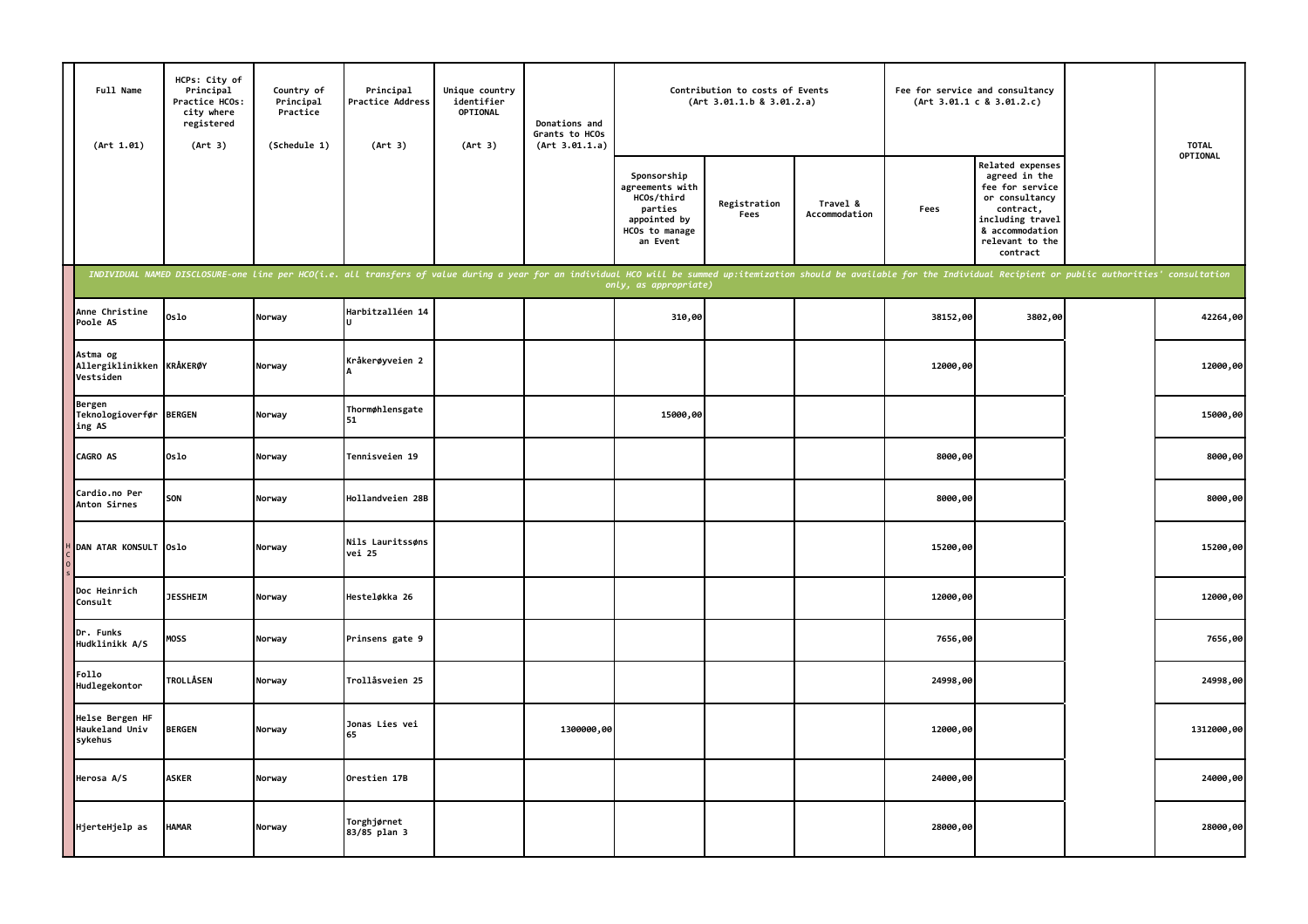| Full Name<br>(Art 1.01)                      | HCPs: City of<br>Principal<br>Practice HCOs:<br>city where<br>registered<br>(Art 3) | Country of<br>Principal<br>Practice<br>(Schedule 1) | Principal<br><b>Practice Address</b><br>(Art 3)                                                                                                                                                                                | Unique country<br>identifier<br><b>OPTIONAL</b><br>(Art 3) | Donations and<br>Grants to HCOs<br>(Art 3.01.1.a) |                                                                                                       | Contribution to costs of Events<br>(Art 3.01.1.b 8 3.01.2.a) |                           |           | Fee for service and consultancy<br>(Art 3.01.1 c 8 3.01.2.c)                                                                                              |  | <b>TOTAL</b><br>OPTIONAL |
|----------------------------------------------|-------------------------------------------------------------------------------------|-----------------------------------------------------|--------------------------------------------------------------------------------------------------------------------------------------------------------------------------------------------------------------------------------|------------------------------------------------------------|---------------------------------------------------|-------------------------------------------------------------------------------------------------------|--------------------------------------------------------------|---------------------------|-----------|-----------------------------------------------------------------------------------------------------------------------------------------------------------|--|--------------------------|
|                                              |                                                                                     |                                                     |                                                                                                                                                                                                                                |                                                            |                                                   | Sponsorship<br>agreements with<br>HCOs/third<br>parties<br>appointed by<br>HCOs to manage<br>an Event | Registration<br>Fees                                         | Travel &<br>Accommodation | Fees      | Related expenses<br>agreed in the<br>fee for service<br>or consultancy<br>contract,<br>including travel<br>& accommodation<br>relevant to the<br>contract |  |                          |
|                                              |                                                                                     |                                                     | INDIVIDUAL NAMED DISCLOSURE-one line per HCO(i.e. all transfers of value during a year for an individual HCO will be summed up:itemization should be available for the Individual Recipient or public authorities' consultatio |                                                            |                                                   | only, as appropriate)                                                                                 |                                                              |                           |           |                                                                                                                                                           |  |                          |
| Hjertehjelp AS                               | <b>OTTESTAD</b>                                                                     | Norway                                              | Fjordvegen 12                                                                                                                                                                                                                  |                                                            |                                                   |                                                                                                       |                                                              |                           |           | 1495,00                                                                                                                                                   |  | 1495,00                  |
| Inven2 AS                                    | Oslo                                                                                | Norway                                              | Gaustadalléen 21                                                                                                                                                                                                               |                                                            |                                                   | 75000,00                                                                                              |                                                              |                           |           |                                                                                                                                                           |  | 75000,00                 |
| Knudsrød<br>Rådgivning AS                    | <b>TØNSBERG</b>                                                                     | Norway                                              | Solefallveien 8                                                                                                                                                                                                                |                                                            |                                                   |                                                                                                       |                                                              |                           | 8715,00   |                                                                                                                                                           |  | 8715,00                  |
| Link Medical<br>Research AS                  | Oslo                                                                                | Norway                                              | Gjerdrums vei 19                                                                                                                                                                                                               |                                                            |                                                   |                                                                                                       |                                                              |                           | 490873,86 | 5583,08                                                                                                                                                   |  | 496456,94                |
| MED Oslo                                     | Oslo                                                                                | Norway                                              | Valkyriegata 8                                                                                                                                                                                                                 |                                                            |                                                   |                                                                                                       |                                                              |                           | 12000,00  |                                                                                                                                                           |  | 12000,00                 |
| Medical<br>Consulting AS                     | Oslo                                                                                | Norway                                              | Oscars gate 73                                                                                                                                                                                                                 |                                                            |                                                   |                                                                                                       |                                                              |                           | 21500,00  |                                                                                                                                                           |  | 21500,00                 |
| Morten Nissen<br>Melsom                      | <b>NITTEDAL</b>                                                                     | Norway                                              | Smieveien 2                                                                                                                                                                                                                    |                                                            |                                                   |                                                                                                       |                                                              |                           | 20949,00  | 1964,00                                                                                                                                                   |  | 22913,00                 |
| Norsk forening<br>for dermatologi<br>og ven. | 0slo                                                                                | Norway                                              | Postboks 1<br>Holmenkollen                                                                                                                                                                                                     |                                                            | 240000,00                                         |                                                                                                       |                                                              |                           |           |                                                                                                                                                           |  | 240000,00                |
| <b>Norsk forening</b><br>for lungemedisin    | Oslo                                                                                | Norway                                              | Sognsveien 75 F                                                                                                                                                                                                                |                                                            | 50000,00                                          |                                                                                                       |                                                              |                           |           |                                                                                                                                                           |  | 50000,00                 |
| Norsk<br>nevrologisk<br>forening             | 0slo                                                                                | Norway                                              | Postboks 1152<br>Sentrum                                                                                                                                                                                                       |                                                            | 250000,00                                         | 34000,00                                                                                              |                                                              |                           |           |                                                                                                                                                           |  | 284000,00                |
| Onkologisk Forum<br>Sekretariat              | Oslo                                                                                | Norway                                              | Ullernchausseen<br>70                                                                                                                                                                                                          |                                                            |                                                   | 115200,00                                                                                             |                                                              |                           |           |                                                                                                                                                           |  | 115200,00                |
| Oslo univ<br>sykehus HF<br>Rikshospitalet    | Oslo                                                                                | Norway                                              | Sognsvannsveien<br>20                                                                                                                                                                                                          |                                                            |                                                   |                                                                                                       |                                                              |                           | 120660,00 |                                                                                                                                                           |  | 120660,00                |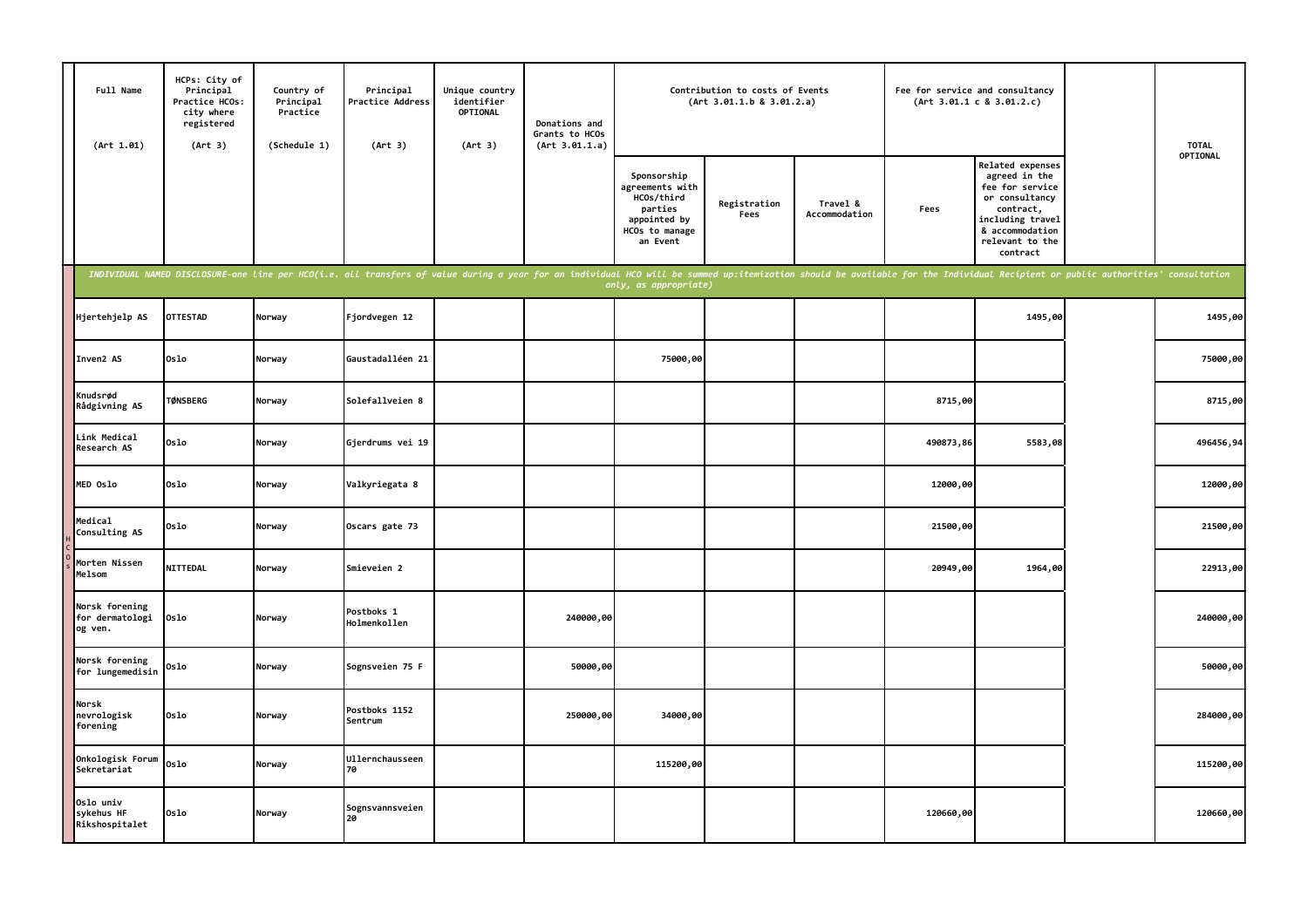| Full Name<br>(Art 1.01)                 | HCPs: City of<br>Principal<br>Practice HCOs:<br>city where<br>registered<br>(Art 3) | Country of<br>Principal<br>Practice<br>(Schedule 1) | Principal<br><b>Practice Address</b><br>(Art 3)                                                                                                                                                                                | Unique country<br>identifier<br>OPTIONAL<br>(Art 3) | Donations and<br>Grants to HCOs<br>(Art 3.01.1.a) | Contribution to costs of Events<br>(Art 3.01.1.b 8 3.01.2.a)                                          |                      |                           | Fee for service and consultancy<br>(Art 3.01.1 c 8 3.01.2.c) |                                                                                                                                                                  | <b>TOTAL</b> |
|-----------------------------------------|-------------------------------------------------------------------------------------|-----------------------------------------------------|--------------------------------------------------------------------------------------------------------------------------------------------------------------------------------------------------------------------------------|-----------------------------------------------------|---------------------------------------------------|-------------------------------------------------------------------------------------------------------|----------------------|---------------------------|--------------------------------------------------------------|------------------------------------------------------------------------------------------------------------------------------------------------------------------|--------------|
|                                         |                                                                                     |                                                     |                                                                                                                                                                                                                                |                                                     |                                                   | Sponsorship<br>agreements with<br>HCOs/third<br>parties<br>appointed by<br>HCOs to manage<br>an Event | Registration<br>Fees | Travel &<br>Accommodation | Fees                                                         | <b>Related expenses</b><br>agreed in the<br>fee for service<br>or consultancy<br>contract,<br>including travel<br>& accommodation<br>relevant to the<br>contract | OPTIONAL     |
|                                         |                                                                                     |                                                     | INDIVIDUAL NAMED DISCLOSURE-one line per HCO(i.e. all transfers of value during a year for an individual HCO will be summed up:itemization should be available for the Individual Recipient or public authorities' consultatio |                                                     |                                                   | only, as appropriate)                                                                                 |                      |                           |                                                              |                                                                                                                                                                  |              |
| Oslo<br>universitetssyke Oslo<br>hus HF |                                                                                     | Norway                                              | Kirkeveien 166<br>Tårnbygget 1<br>etg.                                                                                                                                                                                         |                                                     |                                                   |                                                                                                       |                      |                           | 88000,00                                                     |                                                                                                                                                                  | 88000,00     |
| Revmatologisk<br>avd.                   | <b>TROMSØ</b>                                                                       | Norway                                              | Hansine Hansens<br>veg 67                                                                                                                                                                                                      |                                                     |                                                   |                                                                                                       |                      |                           | 4000,00                                                      |                                                                                                                                                                  | 4000,00      |
| Sandvika<br>nevrosenter                 | SANDVIKA                                                                            | Norway                                              | Sandviksveien<br>178                                                                                                                                                                                                           |                                                     |                                                   | 15000,00                                                                                              |                      |                           |                                                              |                                                                                                                                                                  | 15000,00     |
| Skedsmo<br>Medisinske<br>Senter A/S     | <b>SKEDSMOKORSET</b>                                                                | Norway                                              | Presthagaveien<br>20                                                                                                                                                                                                           |                                                     |                                                   |                                                                                                       |                      |                           | 6272,00                                                      |                                                                                                                                                                  | 6272,00      |
| Sørlandet<br>sykehus HF                 | <b>KRISTIANSAND S</b>                                                               | Norway                                              | Egsveien 100                                                                                                                                                                                                                   |                                                     |                                                   |                                                                                                       |                      |                           | 8000,00                                                      |                                                                                                                                                                  | 8000,00      |
| St. Olavs<br>Hospital HF                | <b>TRONDHEIM</b>                                                                    | Norway                                              | Olav Kyrres gate<br>17                                                                                                                                                                                                         |                                                     |                                                   |                                                                                                       |                      |                           | 17000,00                                                     |                                                                                                                                                                  | 17000,00     |
| Storbyen<br>legesenter                  | <b>SARPSBORG</b>                                                                    | Norway                                              | Roald Amundsens<br>gate 36                                                                                                                                                                                                     |                                                     |                                                   |                                                                                                       |                      |                           | 8500,00                                                      | 1750,50                                                                                                                                                          | 10250,50     |
| Sundby Helse<br>Invest AS               | <b>SANDEFJORD</b>                                                                   | Norway                                              | Dronningens gate                                                                                                                                                                                                               |                                                     |                                                   |                                                                                                       |                      |                           | 21909,60                                                     | 784,90                                                                                                                                                           | 22694,50     |
| Sykehuset<br>Østfold Kalnes             | <b>GRÅLUM</b>                                                                       | Norway                                              | Kalnesveien 300                                                                                                                                                                                                                |                                                     | 50000,00                                          |                                                                                                       |                      |                           | 26000,00                                                     |                                                                                                                                                                  | 76000,00     |
| Theis<br>Huldt-Nystrøm AS               | <b>INDERØY</b>                                                                      | Norway                                              | Hynne 2                                                                                                                                                                                                                        |                                                     |                                                   |                                                                                                       |                      |                           | 27203,00                                                     |                                                                                                                                                                  | 27203,00     |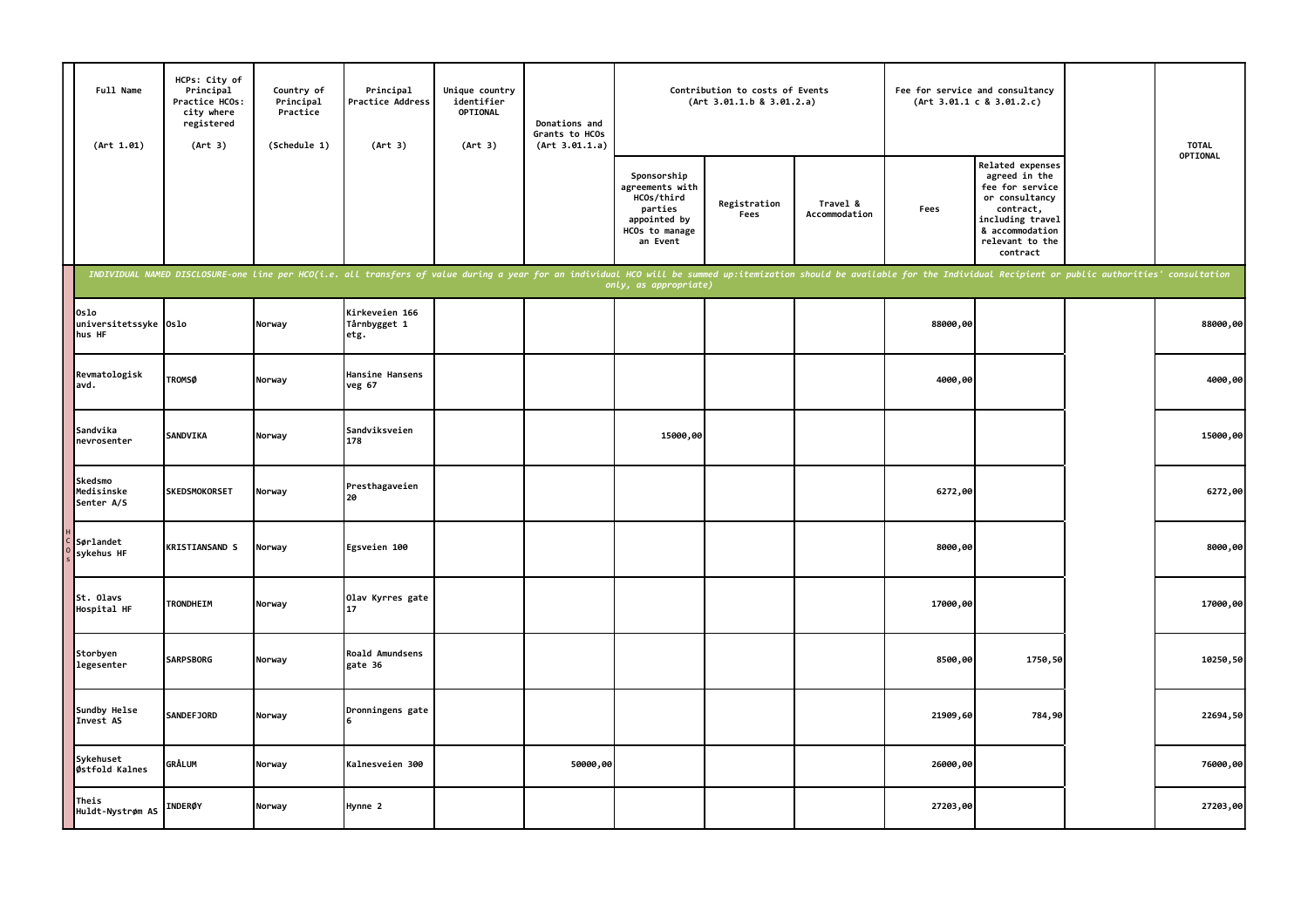| Full Name<br>(Art 1.01)                                                                                                      | HCPs: City of<br>Principal<br>Practice HCOs:<br>city where<br>registered<br>(Art 3) | Country of<br>Principal<br>Practice<br>(Schedule 1) | Principal<br>Practice Address<br>(Art 3)                                                                                                                                                                                       | Unique country<br>identifier<br><b>OPTIONAL</b><br>(Art 3) | Donations and<br>Grants to HCOs<br>(Art 3.01.1.a) |                                                                                                       | Contribution to costs of Events<br>(Art 3.01.1.b 8 3.01.2.a) |                           | Fee for service and consultancy<br>(Art 3.01.1 c 8 3.01.2.c) |                                                                                                                                                           |  | <b>TOTAL</b> |  |
|------------------------------------------------------------------------------------------------------------------------------|-------------------------------------------------------------------------------------|-----------------------------------------------------|--------------------------------------------------------------------------------------------------------------------------------------------------------------------------------------------------------------------------------|------------------------------------------------------------|---------------------------------------------------|-------------------------------------------------------------------------------------------------------|--------------------------------------------------------------|---------------------------|--------------------------------------------------------------|-----------------------------------------------------------------------------------------------------------------------------------------------------------|--|--------------|--|
|                                                                                                                              |                                                                                     |                                                     |                                                                                                                                                                                                                                |                                                            |                                                   | Sponsorship<br>agreements with<br>HCOs/third<br>parties<br>appointed by<br>HCOs to manage<br>an Event | Registration<br>Fees                                         | Travel &<br>Accommodation | Fees                                                         | Related expenses<br>agreed in the<br>fee for service<br>or consultancy<br>contract,<br>including travel<br>& accommodation<br>relevant to the<br>contract |  | OPTIONAL     |  |
|                                                                                                                              |                                                                                     |                                                     | INDIVIDUAL NAMED DISCLOSURE-one line per HCO(i.e. all transfers of value during a year for an individual HCO will be summed up:itemization should be available for the Individual Recipient or public authorities' consultatio |                                                            |                                                   | only, as appropriate)                                                                                 |                                                              |                           |                                                              |                                                                                                                                                           |  |              |  |
| Ts Hall<br>Legetjenester                                                                                                     | Oslo                                                                                | Norway                                              | Lillevannsskogen<br>53                                                                                                                                                                                                         |                                                            |                                                   |                                                                                                       |                                                              |                           | 6070,00                                                      |                                                                                                                                                           |  | 6070,00      |  |
| Unimed<br>Innovation AS                                                                                                      | <b>TRONDHEIM</b>                                                                    | Norway                                              | Kunnskapssenteet<br>Olav Kyrres<br>gate 10                                                                                                                                                                                     |                                                            |                                                   | 15000,00                                                                                              |                                                              |                           |                                                              |                                                                                                                                                           |  | 15000,00     |  |
| Universitetet i<br>Oslo                                                                                                      | Oslo                                                                                | Norway                                              | Problemveien 7                                                                                                                                                                                                                 |                                                            |                                                   |                                                                                                       |                                                              |                           | 123348,00                                                    |                                                                                                                                                           |  | 123348,00    |  |
| World Health<br>Connections AS                                                                                               | RIDABU                                                                              | Norway                                              | Symrevegen 40                                                                                                                                                                                                                  |                                                            |                                                   |                                                                                                       |                                                              |                           | 8900,00                                                      |                                                                                                                                                           |  | 8900,00      |  |
| OTHER, NOT INCLUDED ABOVE-where information cannot be disclosed on an individual basis for legal reasons                     |                                                                                     |                                                     |                                                                                                                                                                                                                                |                                                            |                                                   |                                                                                                       |                                                              |                           |                                                              |                                                                                                                                                           |  |              |  |
| Aggregate amount attributable to transfers of value to such Recipients - Art 3.02                                            |                                                                                     |                                                     |                                                                                                                                                                                                                                |                                                            |                                                   |                                                                                                       |                                                              |                           |                                                              |                                                                                                                                                           |  |              |  |
| Number of Recipients in aggregate disclosure - Art 3.02                                                                      |                                                                                     |                                                     |                                                                                                                                                                                                                                |                                                            |                                                   |                                                                                                       |                                                              |                           |                                                              |                                                                                                                                                           |  |              |  |
| % of the number of Recipients included in the aggregate disclosure in the total number<br>of Recipients disclosed - Art 3.02 |                                                                                     |                                                     |                                                                                                                                                                                                                                |                                                            |                                                   |                                                                                                       |                                                              |                           |                                                              |                                                                                                                                                           |  |              |  |